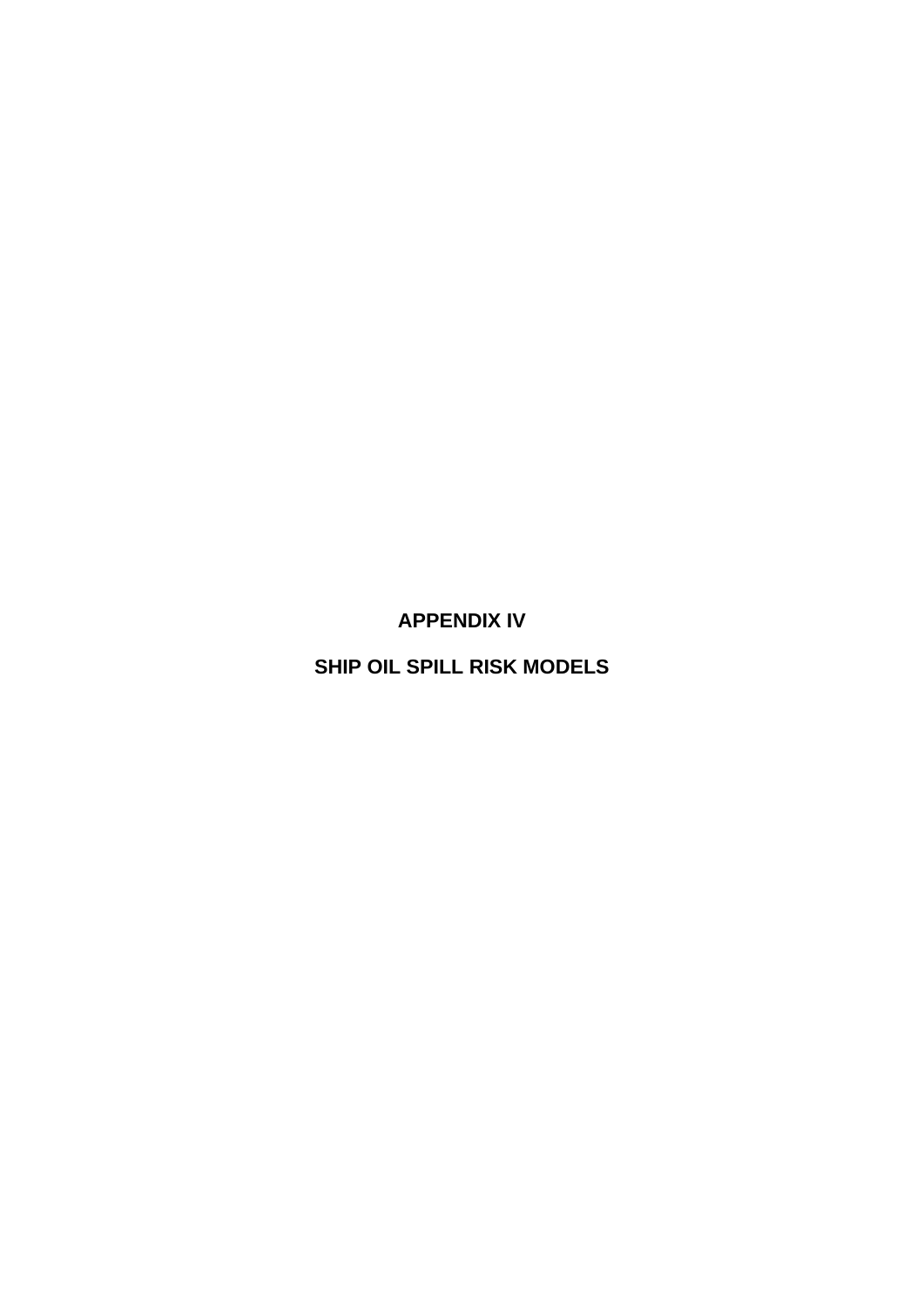

# APPENDIX IV - SHIP OIL SPILL RISK MODELS

# **Contents**

| IV.1    |  |
|---------|--|
| IV.1.1  |  |
| IV.1.2  |  |
| IV.1.3  |  |
| IV.1.4  |  |
| IV.1.5  |  |
| IV.1.6  |  |
|         |  |
|         |  |
| IV.2.1  |  |
| IV.2.2  |  |
| IV.2.3  |  |
| IV.2.4  |  |
| IV.2.5  |  |
| IV.2.6  |  |
| IV.2.7  |  |
| IV.2.8  |  |
| IV.2.9  |  |
| IV.2.10 |  |
| IV.2.11 |  |
| IV.2.12 |  |
| IV.2.13 |  |
| IV.3    |  |
| IV.3.1  |  |
| IV.3.2  |  |
| IV.3.3  |  |
| IV.3.4  |  |
| IV.3.5  |  |
| IV.3.6  |  |
| IV.3.7  |  |
| IV.3.8  |  |
|         |  |
| IV.3.9  |  |
| IV.3.10 |  |
| IV.3.11 |  |
| IV.3.12 |  |
| IV.4    |  |
| IV.4.1  |  |
| IV.4.2  |  |
| IV.4.3  |  |
| IV.4.4  |  |
| IV.4.5  |  |
| IV.4.6  |  |
| IV.4.7  |  |
| IV.4.8  |  |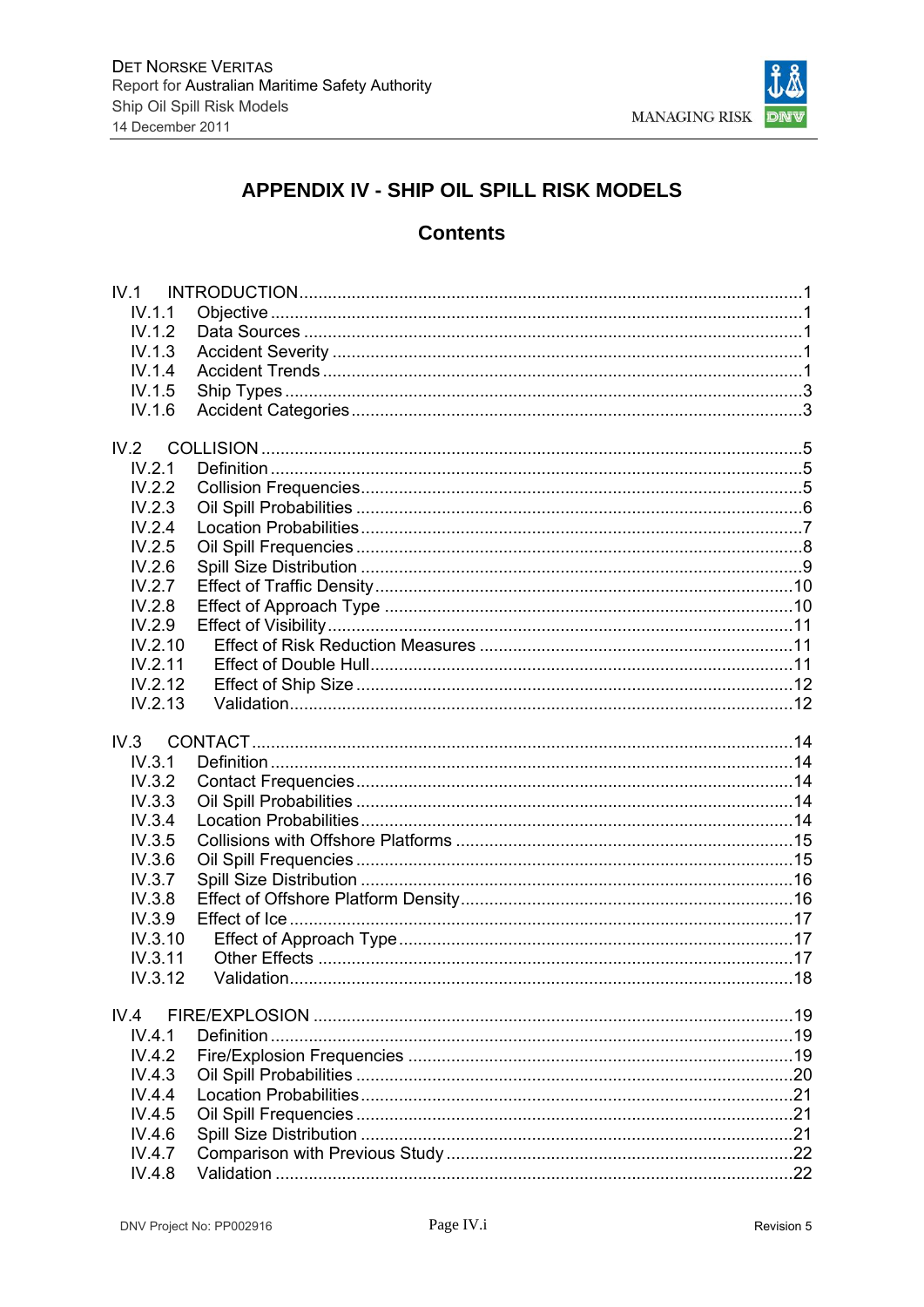| IV.5    |  |
|---------|--|
| IV.5.1  |  |
| IV.5.2  |  |
| IV.5.3  |  |
| IV.5.4  |  |
| IV.5.5  |  |
| IV.5.6  |  |
| IV.5.7  |  |
| IV.5.8  |  |
| IV.6    |  |
| IV.6.1  |  |
| IV.6.2  |  |
| IV.6.3  |  |
| IV.6.4  |  |
| IV.6.5  |  |
| IV.6.6  |  |
|         |  |
|         |  |
| IV.7.1  |  |
| IV.7.2  |  |
| IV.7.3  |  |
| IV.7.4  |  |
| IV.7.5  |  |
| IV.7.6  |  |
| IV.8    |  |
| IV.8.1  |  |
| IV.8.2  |  |
| IV.8.3  |  |
| IV.8.4  |  |
| IV.8.5  |  |
| IV.8.6  |  |
| IV.8.7  |  |
| IV.8.8  |  |
| IV.8.9  |  |
| IV.8.10 |  |
| IV.8.11 |  |
| IV.8.12 |  |
| IV.8.13 |  |
| IV.8.14 |  |
| IV.9    |  |
|         |  |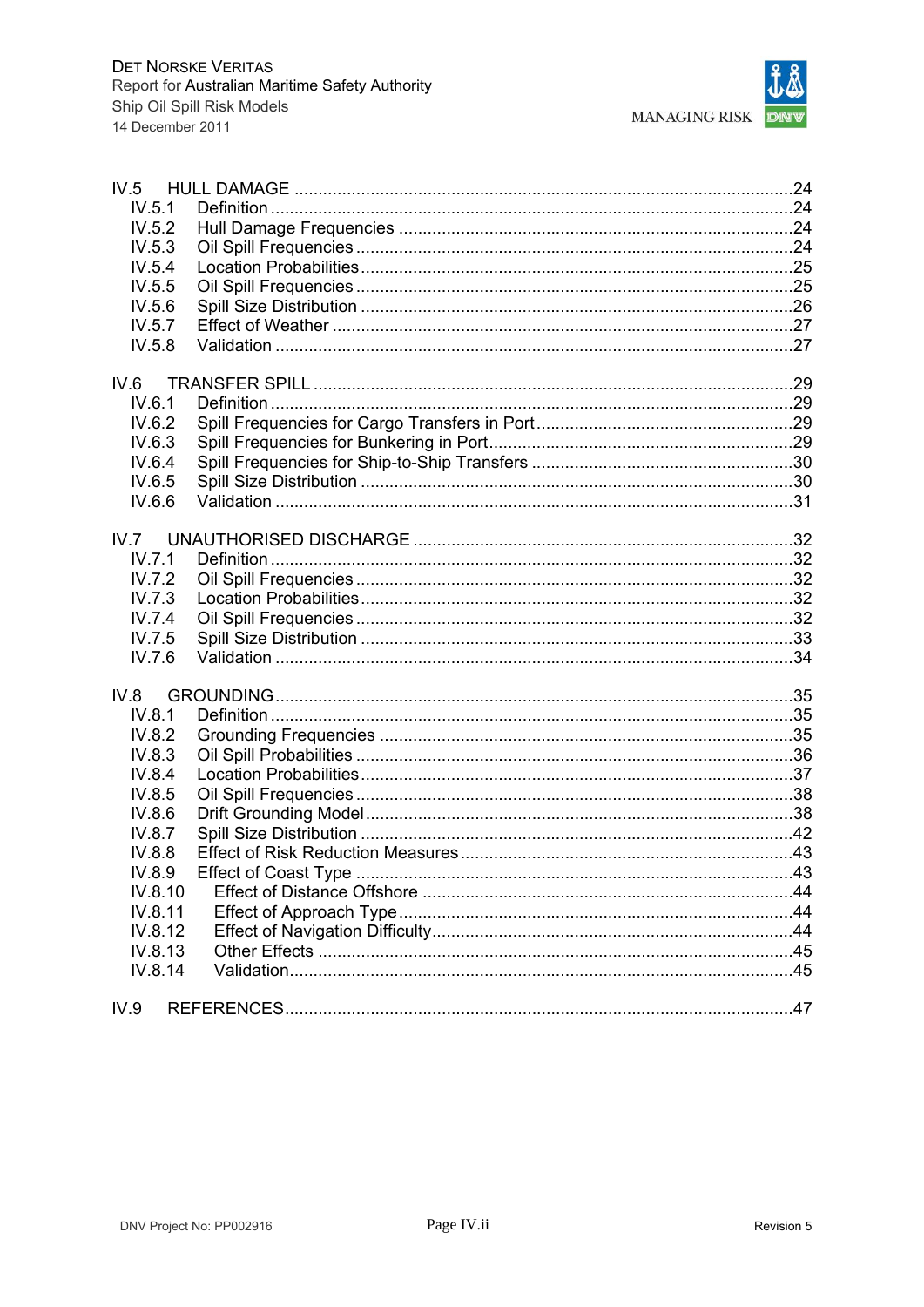

## **IV.1 INTRODUCTION**

#### **IV.1.1 Objective**

This appendix describes the models of ship oil spill risks that will be used in the project. The models are based on an analysis of ship accident experience, and are compared with previous risk estimates. The models cover ship accidents in ports and at sea. They are applicable to spills from all types of ships, with particular focus on oil tankers.

#### **IV.1.2 Data Sources**

The main data sources are the Lloyd's Register Fairplay (LRF) Casualty and Fleet Databases, supplemented by DNV analyses of other public-domain information such as Lloyd's Casualty Reports (LCR).

The LRF database covers all ships over 100GT world-wide. DNV extracted data in February 2011, covering the period up to the end of December 2010.

#### **IV.1.3 Accident Severity**

The LRF database categorises accidents into 3 severities: total loss, serious casualty and non-serious incident.

**Total loss** is where the ship ceases to exist after a casualty, either due to it being irrecoverable (actual total loss) or due to it being subsequently broken up (constructive total loss). The latter occurs when the cost of repair would exceed the insured value of the ship.

**Serious casualties** are defined as those involving:

- Total loss (as above).
- Breakdown resulting in the ship being towed or requiring assistance from ashore.
- Flooding of any compartment.
- Structural damage rendering the ship unseaworthy.

The term "serious casualty" includes total loss, unless stated explicitly as "serious casualty excluding total loss".

**Non-serious incidents** are defined by LRF as minor very superficial damage without the need for major repairs, or no significant delay in the voyage schedule, e.g. being stranded on a sand bar and floating off after the next high tide, or a minor engine breakdown repaired by the seagoing staff without an interruption to the voyage.

## **IV.1.4 Accident Trends**

Figure IV.1.1 shows the historical trend in the annual numbers of the accidents in the worldwide fleet. During this time, the size of the exposed fleet steadily increased from 76,000 to 106,000 ships. This results in a trend in the accident frequencies as shown in Figure IV.1.2, which uses a logarithmic scale to make the trend in total losses clearer.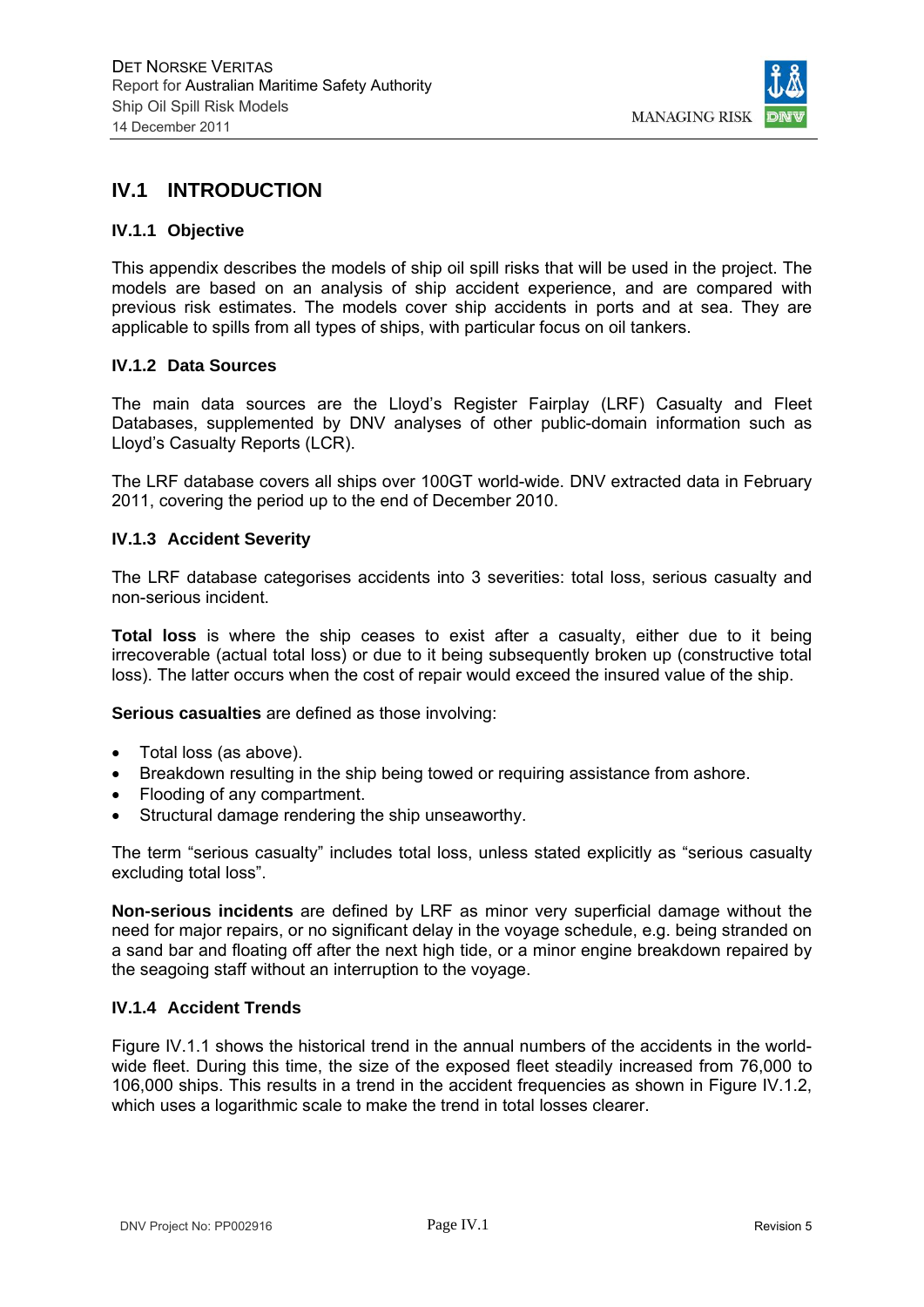



**Figure IV.1.1 Accident Trends, 1980-2010** 





The plot shows that the frequency of total losses has declined at an average rate of approximately 5% per year, with some fluctuations that may be related to economic cycles Bijwaard & Knapp 2009). The frequencies of serious casualties (excluding total losses) followed a similar decline until 2002, but then increased significantly until 2007, since when it appears to have resumed its decline from a higher base. This pattern may result from a decline in safety standards in the world fleet during 2002-07, but is more likely to reflect a change in reporting and categorisation patterns in the LRF data. Unlike total loss, the definition of serious casualty is somewhat unclear, and may be affected by changes in interpretation.

In order to obtain average frequencies for the present study, it is necessary to average data over several years. The period 2008-10 may be most relevant but is too short to provide reliable results. Therefore the period 2000-10 is used, as this covers the period when serious casualties were increasing, without being excessively influenced by any one part of this period.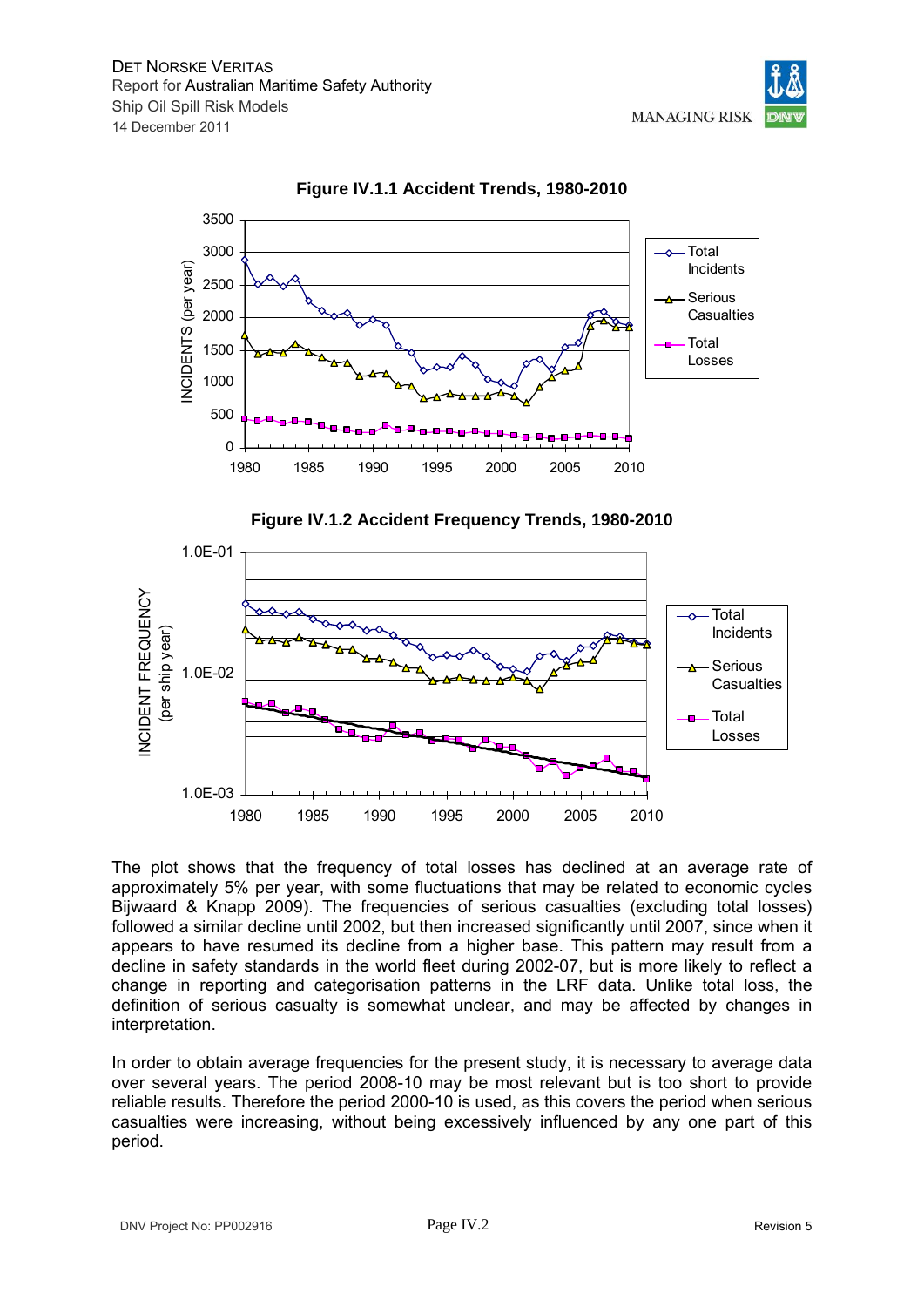

## **IV.1.5 Ship Types**

In order to model the relative risks in different ports, with different mixes of ship types, several different ship types are distinguished. Their contributions to the world fleet and to Australian port calls are shown in Table IV.1.1. It is evident that the Australia has a different fleet mix to world average, which may be modelled using the frequencies for different ship types.

|                         | <b>WORLD</b> | <b>AUSTRALIAN</b> |
|-------------------------|--------------|-------------------|
|                         | <b>FLEET</b> | DATA              |
| <b>SHIP TYPE</b>        | (ship-years) | (port visits)     |
| Oil tankers             | 7%           | 7%                |
| <b>Chemical tankers</b> | 3%           | 5%                |
| <b>Bulk carriers</b>    | 7%           | 42%               |
| General cargo ships     | 17%          | 9%                |
| Container ships         | $4\%$        | 18%               |
| Fishing vessels         | 25%          | $0\%$             |
| Other ships             | 36%          | 19%               |
| All ships               | 100%         | 100%              |

## **Table IV.1.1 Ship Type Breakdown**

## **IV.1.6 Accident Categories**

In order to model the relative risks in different locations, and the effects of oil spill prevention and mitigation measures the following accident categories are distinguished:

- CN Collision leak due to striking or being struck by another ship, whether under way, anchored or moored. Excludes striking underwater wrecks.
- CT Contact leak due to striking or being struck by an external object, but not another ship or the sea bottom. Includes striking offshore rigs/platforms, whether under tow or fixed.
- FX Fire/explosion leak due to fire and/or explosion where this is the first event reported. This includes fires due to engine damage, but not fires due to other categories, such as collision etc.
- HD Hull damage leak due to damage to hull, structural failure, loss of stability or flooding. It includes the LRF category "foundered".
- TS Transfer spill leak due to failure or error during loading/unloading cargo or fuel oil. This includes loading in port and during ship-to-ship transfer. It excludes offshore loading (see Appendix V.5.2). Typical causes include overflow, hose failure, errors in setting valves etc.
- UD Unauthorised discharge pollution due to deliberate or accidental discharge of oil or oily water through hull valves, pipes or scuppers, except due to loading/unloading. Typical causes include, bilge pumping, hydraulic line failure, errors during internal fuel transfer, separator faults, oil in ballast water etc.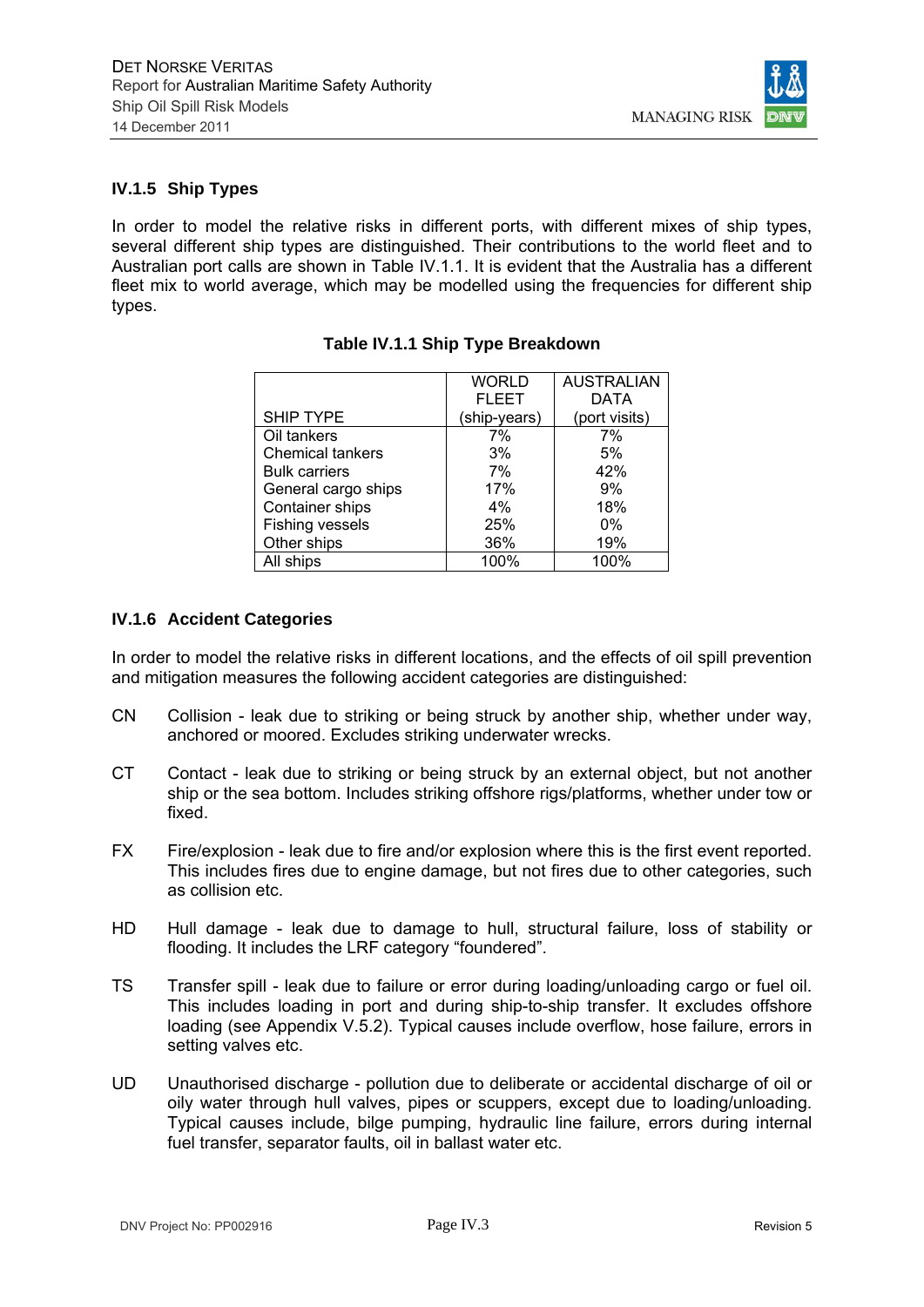

- WS Wrecked/stranded striking the sea bottom, shore or underwater wrecks. This is split into:
	- GD Drift grounding leak due to grounding while not under control, typically due to loss of propulsion and/or anchors in adverse weather.
	- GP Powered grounding leak due to grounding while under power, typically due to navigational error. This includes cases where power is lost close to the point of grounding, before the ship begins to drift.

The following category is neglected as not significant in Australia, compared to the other categories:

LT War loss/damage during hostilities - leak due to hostile acts.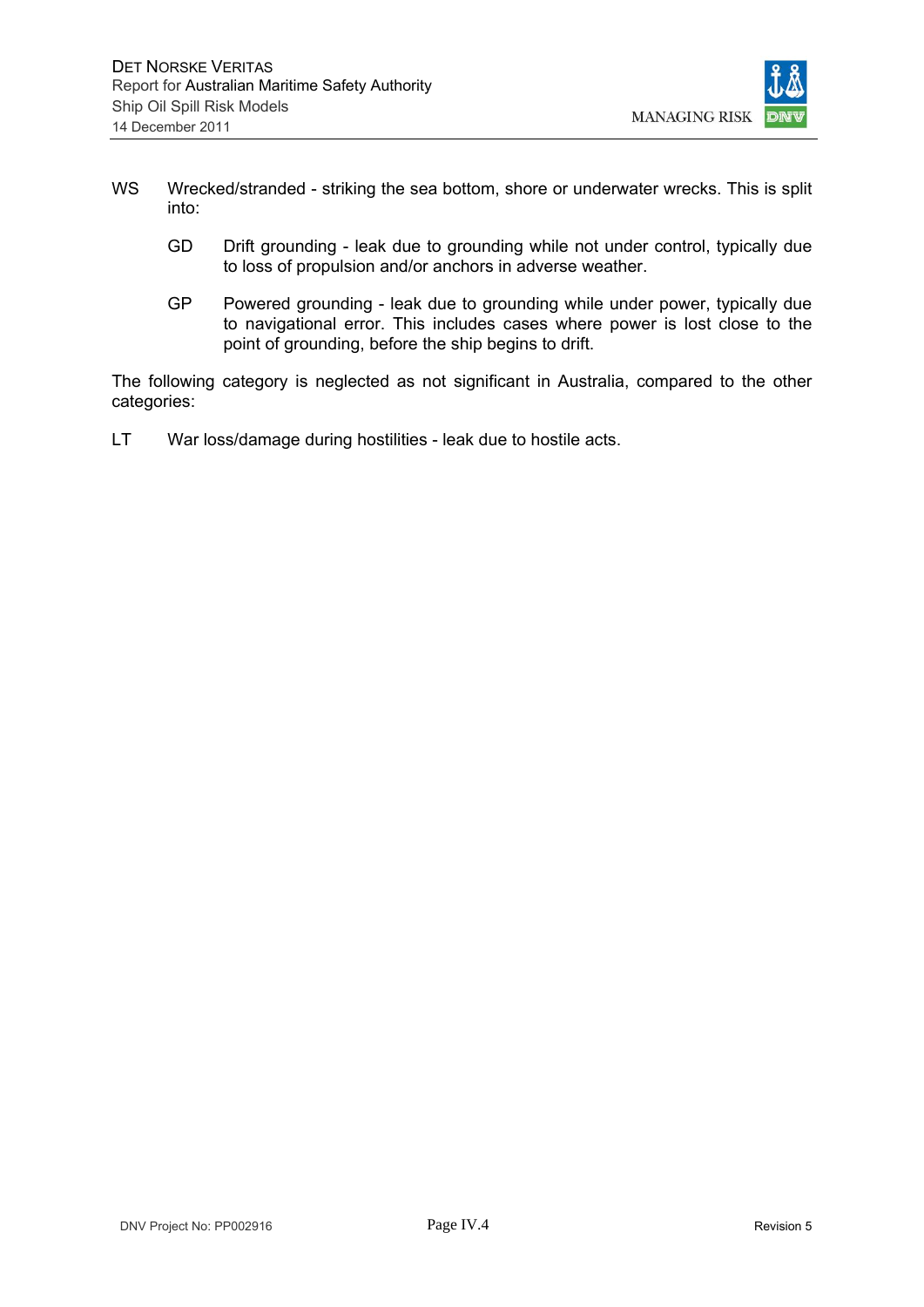

# **IV.2 COLLISION**

#### **IV.2.1 Definition**

In this analysis, collision is defined as an event where two vessels accidentally come into contact with each other while under way, anchored or moored. This may lead to sinking, grounding or to a fire on the vessel, but this study focuses on the potential for oil spills.

The analysis includes collisions involving vessels moored at a berth, jetty or quay. These were covered separately as "strikings" in the previous study (DNV 1999), but it in reality the traffic data in port areas is insufficiently detailed to model these accurately in a nationwide study.

In the LRF data, collisions are coded for each involved ship, and so the data below refers to collision involvements. The spill probabilities take account of the fact that usually only one of the two ships spills any oil.

#### **IV.2.2 Collision Frequencies**

Table IV.2.1 shows collision experience and the size of the world fleet during 2000-10 from LRF. Table IV.2.2 and Figure IV.2.1 show the collision frequencies calculated from this data.

|                         |                 | NON-             | <b>SERIOUS</b>    |              |
|-------------------------|-----------------|------------------|-------------------|--------------|
|                         | <b>EXPOSURE</b> | <b>SERIOUS</b>   | <b>CASUALTIES</b> | <b>TOTAL</b> |
| <b>SHIP TYPE</b>        | (ship years)    | <b>INCIDENTS</b> | (exc total loss)  | <b>LOSS</b>  |
| Oil tankers             | 74,471          | 96               | 224               |              |
| <b>Chemical tankers</b> | 37,292          | 51               | 128               | 6            |
| <b>Bulk carriers</b>    | 78,265          | 126              | 336               | 16           |
| General cargo ships     | 184,878         | 263              | 864               | 116          |
| Container ships         | 39,527          | 84               | 279               | 2            |
| Fishing vessels         | 268,966         | 38               | 100               | 28           |
| Other ships             | 382,588         | 184              | 536               | 29           |
| All ships               | 1,065,986       | 842              | 2,467             | 204          |
|                         |                 |                  |                   |              |

**Table IV.2.1 Collision Experience, 2000-10** 

| Table IV.2.2 Collision Frequencies (per ship year), 2000-10 |  |  |
|-------------------------------------------------------------|--|--|
|                                                             |  |  |

|                         | NON-             | <b>SERIOUS</b>    |              |
|-------------------------|------------------|-------------------|--------------|
|                         |                  |                   |              |
|                         | <b>SERIOUS</b>   | <b>CASUALTIES</b> | <b>TOTAL</b> |
| <b>SHIP TYPE</b>        | <b>INCIDENTS</b> | (exc total loss)  | <b>LOSS</b>  |
| Oil tankers             | 1.3E-03          | 3.0E-03           | 9.4E-05      |
| <b>Chemical tankers</b> | $1.4E-03$        | $3.4E-03$         | 1.6E-04      |
| <b>Bulk carriers</b>    | 1.6E-03          | 4.3E-03           | 2.0E-04      |
| General cargo ships     | $1.4E-03$        | 4.7E-03           | $6.3E-04$    |
| Container ships         | $2.1E-03$        | $7.1E-03$         | $5.1E-0.5$   |
| Fishing vessels         | $1.4E - 04$      | $3.7E-04$         | 1.0E-04      |
| Other ships             | 4.8E-04          | 1.4E-03           | 7.6E-05      |
| All ships               | 7.9E-04          | $2.3E-03$         | 1.9E-04      |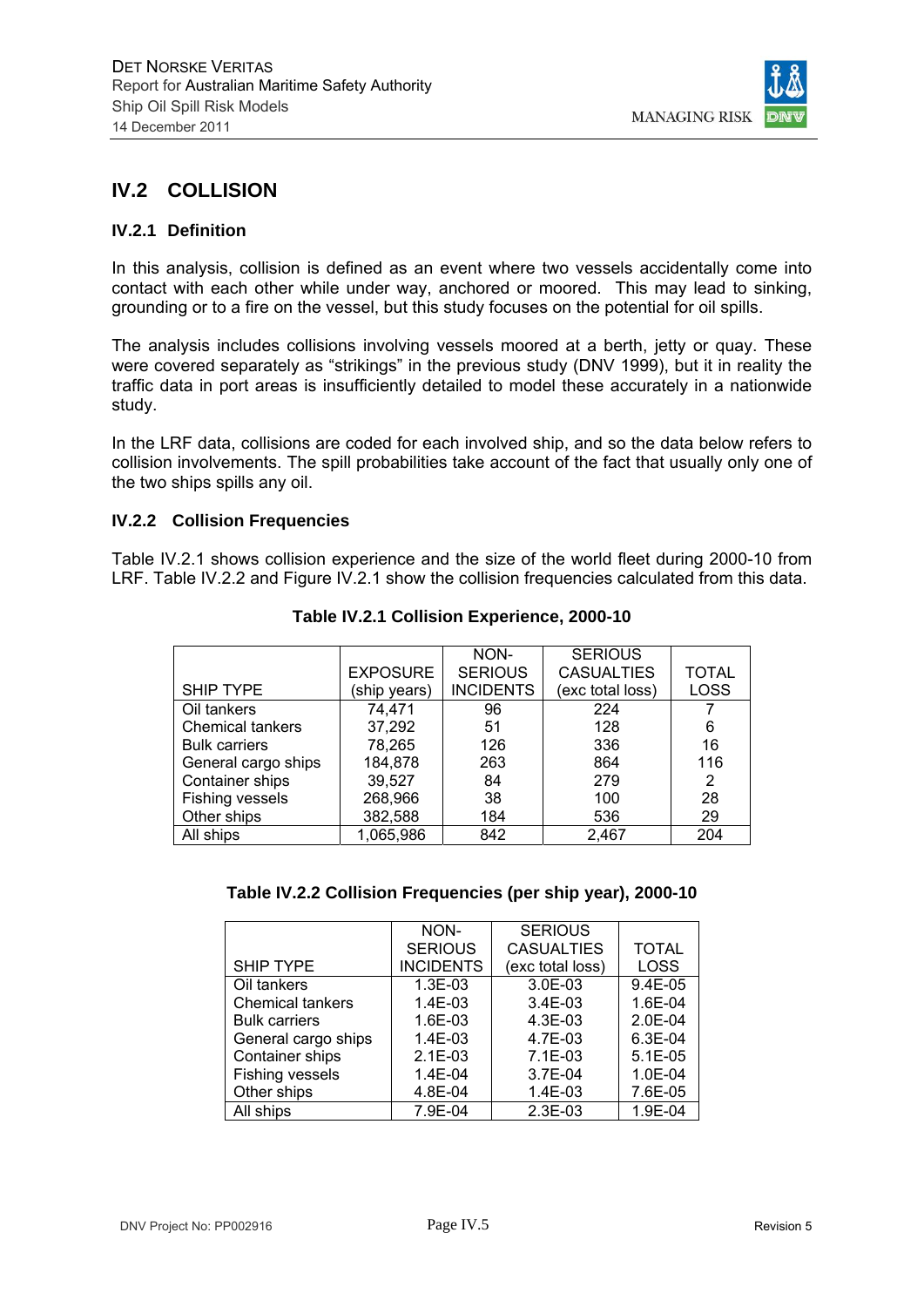



**Figure IV.2.1 Collision Frequencies, 2000-10** 

Comparing the different ship types, it is possible that the variations in frequencies of incidents and serious casualties are affected by differences in reporting standards between the different ship types. The variation in frequency of total loss is more in line with subjective judgements about their relative risks.

Because oil spill data is most comprehensive for oil tankers, the frequencies for the other ship types are expressed as modification factors defined as:

 $MF<sub>type</sub>$  = Accident frequency for vessel type Accident frequency for oil tanker

These MFs are shown in Table IV.2.3.

| Table IV.2.3 Collision Frequencies Relative to Oil Tankers, 2000-10 |  |
|---------------------------------------------------------------------|--|
|---------------------------------------------------------------------|--|

|                         | NON-             | <b>SERIOUS</b>    |              |
|-------------------------|------------------|-------------------|--------------|
|                         | <b>SERIOUS</b>   | <b>CASUALTIES</b> | <b>TOTAL</b> |
| SHIP TYPE               | <b>INCIDENTS</b> | (exc total loss)  | <b>LOSS</b>  |
| Oil tankers             | 1.000            | 1.000             | 1.000        |
| <b>Chemical tankers</b> | 1.061            | 1.141             | 1.712        |
| <b>Bulk carriers</b>    | 1.249            | 1.427             | 2.175        |
| General cargo ships     | 1.104            | 1.554             | 6.675        |
| Container ships         | 1.649            | 2.347             | 0.538        |
| Fishing vessels         | 0.110            | 0.124             | 1.108        |
| Other ships             | 0.373            | 0.466             | 0.806        |
| All ships               | 0.613            | 0.769             | 2.036        |

## **IV.2.3 Oil Spill Probabilities**

Table IV.2.4 shows oil spill experience due to collision for oil tankers during 2000-10 from LRF. These are based on oil spills with known quantities, and may be changed with further investigation of the LRF data where the oil spill quantities are unknown. They include ships that were loaded and in ballast, and hence in effect include a 50% probability of the ship being fully loaded, plus a 50% probability of it being in ballast with only bunker fuel on board.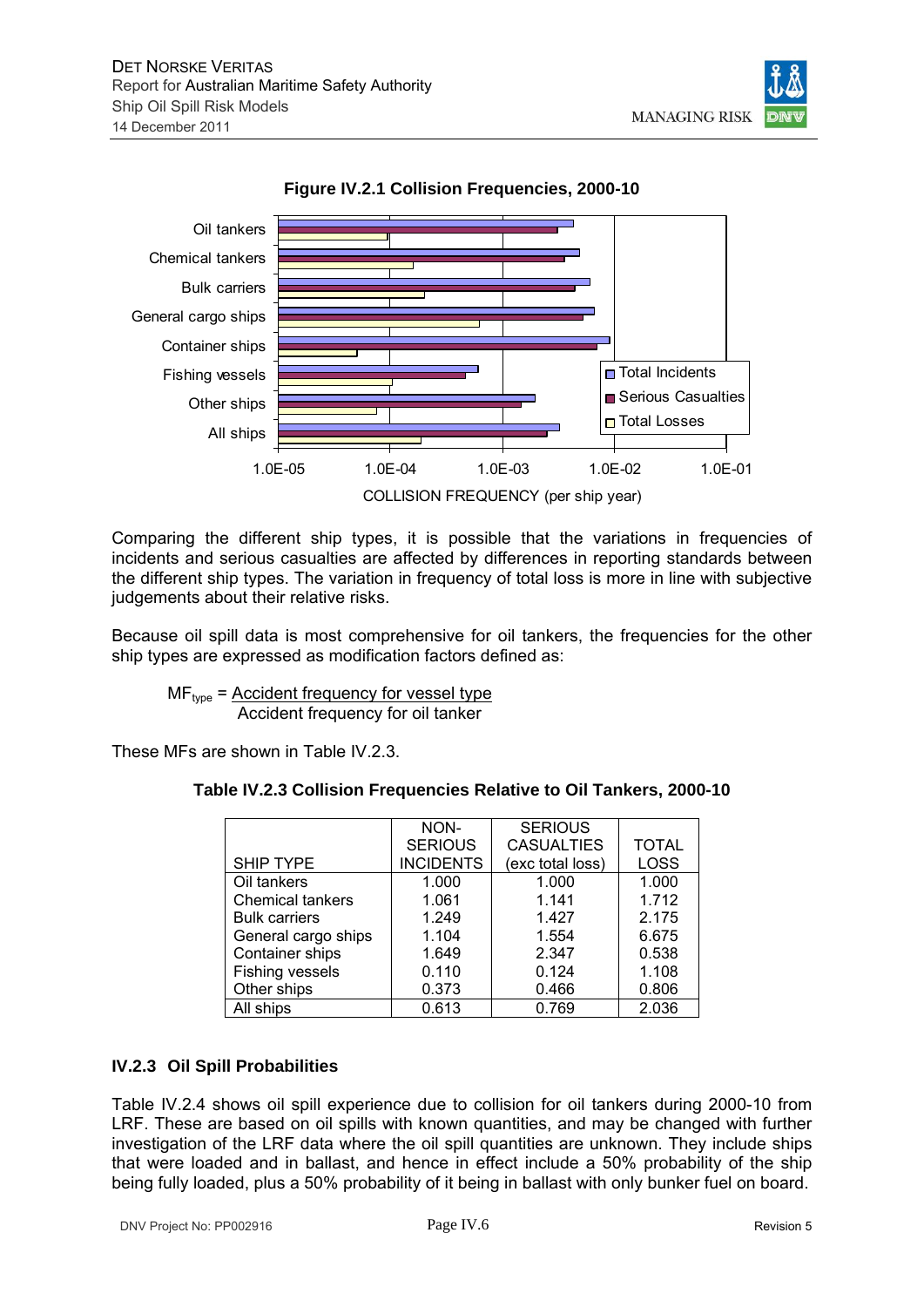

| <b>SEVERITY</b>                       | OIL SPILLS | OIL SPILL          | OIL SPILL            |
|---------------------------------------|------------|--------------------|----------------------|
|                                       |            | <b>PROBABILITY</b> | <b>FREQUENCY</b>     |
|                                       |            | (per collision)    | (per ship year)      |
| <b>Total losses</b>                   | 3          | 0.43               | $4.0 \times 10^{-5}$ |
| Serious casualties (exc total losses) | 33         | 0.15               | $4.4 \times 10^{-4}$ |
| Non-serious incidents                 |            | 0.03               | $4.0 \times 10^{-5}$ |
| Total incidents                       | 39         | 0.12               | $5.2 \times 10^{-4}$ |

## **Table IV.2.4 Oil Tanker Oil Spill Frequencies due to Collision, 2000-10**

The overall oil spill frequency of 5.2 x  $10^{-4}$  is a factor of 2 lower than a previous study of tankers (DNV 2001), which estimated a value of 1.1 x 10<sup>-3</sup> per ship year for 1992-97. This is consistent with the increasing use of double hulls since then. Since a total reduction by a factor of 4 was predicted for the adoption of double hulls (DNV 2001), the current oil spill probabilities are assumed to be a further factor of 2 lower than in the table above. This takes account of the absence of single hull tankers in Australian ports and waters.

Equivalent values are not available for other ship types, because they are much less closely monitored. On vessels other than oil tankers, oil spills would only involve bunker fuel. Therefore their spill probabilities can be estimated from spills of bunker fuel on tankers. Table IV.2.5 shows bunker spill experience due to collision for oil tankers during 1992-97, and compares it to the number of collisions to estimate the bunker spill probabilities. This data comes from a period when oil tankers were mainly single-hull, and so is valid for other types of ships.

| <b>SEVERITY</b>             | <b>BUNKER</b> | <b>COLLISIONS</b> | <b>BUNKER SPILL</b> |
|-----------------------------|---------------|-------------------|---------------------|
|                             | <b>SPILLS</b> |                   | <b>PROBABILITY</b>  |
|                             |               |                   | (per collision)     |
| Total losses                |               | 10                | 0.2                 |
| Serious casualties (exc TL) |               | 53                | 0.08                |
| Non-serious incidents       |               | 338               | 0.003               |
| Total incidents             |               | 401               | 0.02                |

**Table IV.2.5 Oil Tanker Bunker Spill Probabilities due to Collision, 1992-97** 

These probabilities are a factor of 2-10 less than for oil tankers. This is broadly consistent with the assumed factors of 3 to 10 that were used in the previous study (DNV 1999).

## **IV.2.4 Location Probabilities**

Table IV.2.6 shows the breakdown of locations for oil spills from tankers due to collision, from which the location probabilities can be calculated as shown. Three location types are distinguished, as follows:

- Port moored at a berth or jetty or inside a dock basin.
- Restricted water in port approaches, rivers, enclosed bays or at an anchorage.
- Sea in open water, including coastal channels and straits.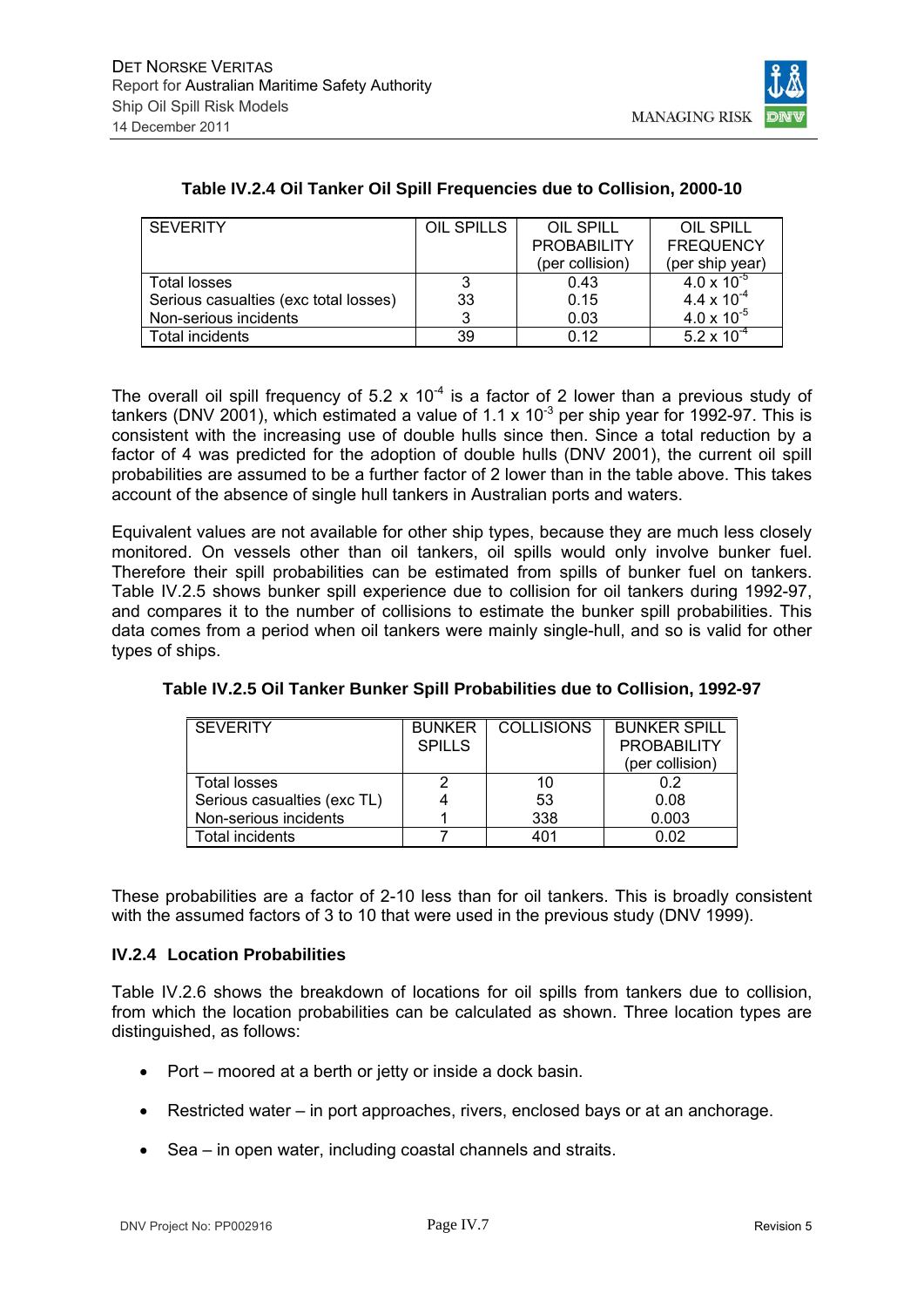

When applying to the present study, for consistency with AUSREP reporting, any point more than 2 hours from port is counted as being at sea. Hence the shipping routes in the Great Barrier Reef and Torres Strait (Figure I.3.2) are counted as locations at sea, and restricted water is only used for approach channels to individual ports.

| <b>LOCATION</b>         | OIL SPILLS | <b>LOCATION</b>    |
|-------------------------|------------|--------------------|
|                         |            | <b>PROBABILITY</b> |
|                         |            | (per spill)        |
| Port                    | 10         | 0.27               |
| <b>Restricted water</b> | 8          | 0.22               |
| Sea                     | 19         | 0.51               |
| Total                   | 37         | 1.00               |

**Table IV.2.6 Locations of Oil Tanker Spills due to Collision, 2000-10** 

## **IV.2.5 Oil Spill Frequencies**

The oil spill frequencies are related to location-specific measures of exposure, as follows:

- In port per port visit, assuming an average of 80 port visits per year.
- In restricted water per km, assuming an average length of 30km in restricted water per port transit (approach or departure), i.e. 30x2x80 = 4800 km per year.
- At sea per hour, assuming the ship is at sea for an average of 50% of the year, i.e. 365x24x0.5 = 4380 hours per year.

These exposures are based on estimates for oil tankers (DNV 2001), and are assumed valid for all ships types in the absence of better data.

Table IV.2.7 gives the overall oil spill frequencies due to collision for each ship type.

|                         | <b>IN PORT</b> | IN RESTRICTED  | AT SEA     | <b>TOTAL</b> |
|-------------------------|----------------|----------------|------------|--------------|
| <b>SHIP TYPE</b>        | (per visit)    | WATER (per km) | (per hour) | (per year)   |
| Oil tankers             | 8.8E-07        | $1.2E-08$      | $3.1E-08$  | 2.6E-04      |
| <b>Chemical tankers</b> | $1.0E-06$      | $1.3E-08$      | $3.5E-08$  | $3.0E-04$    |
| <b>Bulk carriers</b>    | $1.2E-06$      | 1.7E-08        | $4.3E-08$  | 3.7E-04      |
| General cargo ships     | 1.6E-06        | $2.2E-08$      | 5.7E-08    | 4.8E-04      |
| Container ships         | 1.9E-06        | $2.5E-08$      | $6.4E-08$  | $5.5E-04$    |
| Fishing vessels         | 1.7E-07        | $2.2E-09$      | 5.8E-09    | 4.9E-05      |
| Other ships             | $4.1E-07$      | 5.5E-09        | $1.4E-08$  | $1.2E-04$    |

**Table IV.2.7 Frequencies of Oil Spills due to Collision** 

For oil tankers at sea (T1 tankers in 2% bad visibility), the previous study (DNV 1999) estimated a frequency of oil spills due to collision of  $6.8 \times 10^{-8}$  per ship hour. The current estimate of 3.1 x  $10^{-8}$  per hour is a factor of 2 lower, reflecting the benefit of double hulls.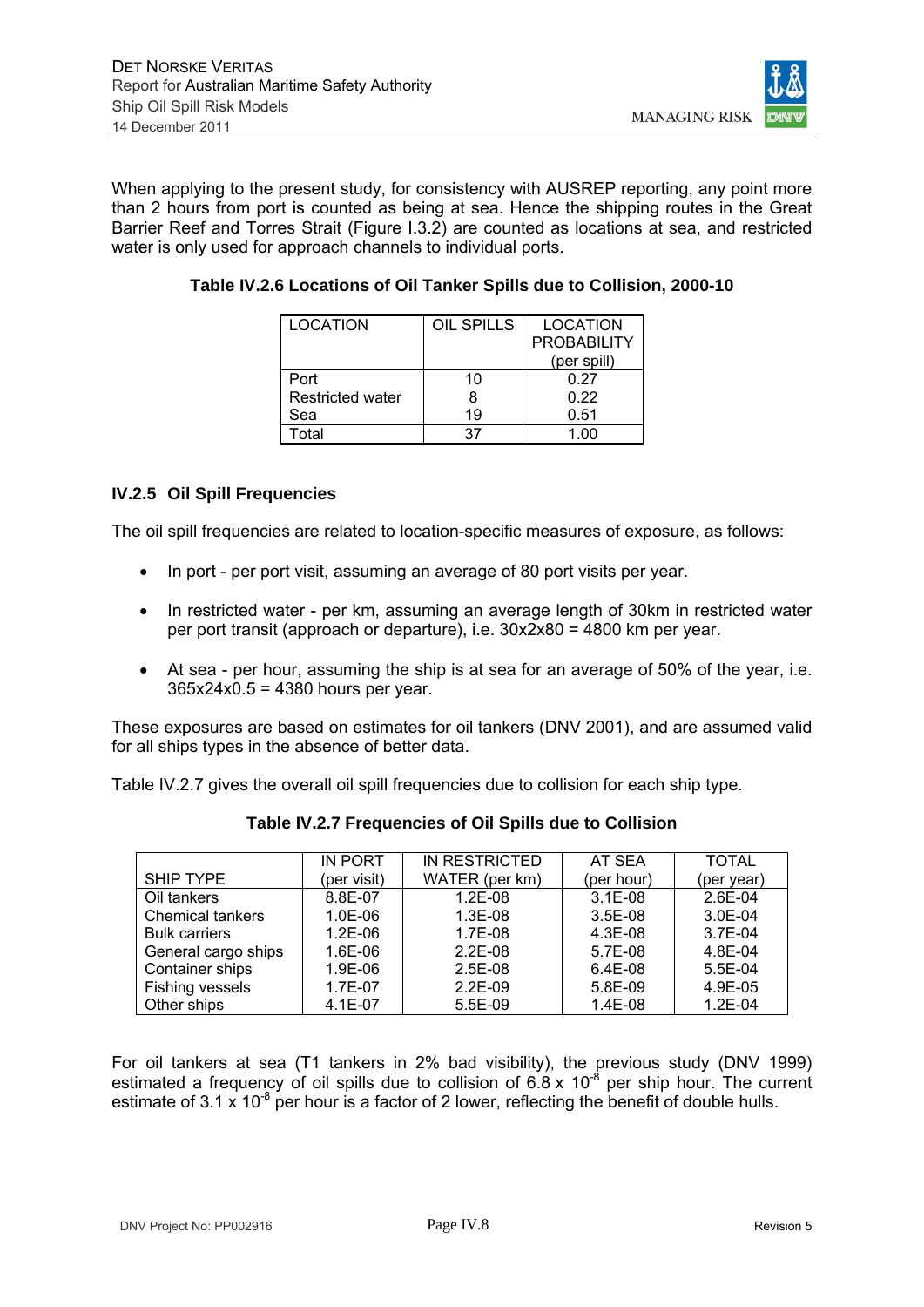

## **IV.2.6 Spill Size Distribution**

Figure IV.2.2 shows the size distribution of spills due to collisions on oil tankers during 1992- 2010. This includes data from 1992-99, in which the oil spill quantities have been investigated using sources other than LRF. These sources included Lloyd's Casualty Reports, the International Tanker Owners Pollution federation (ITOPF) and the International Oil Pollution Compensation (IOPC) fund. Where the spill quantity is not reported, estimates have been made based on the spill source or pollution extent, in order to reduce underreporting. Although many of the spills were from single hull tankers, the size distribution (unlike the spill probability) is assumed applicable to double hull tankers too. In order to take account of the tanker size, the size distribution is expressed as a function of the spill size divided by the tanker deadweight.



**Figure IV.2.2 Oil Tanker Oil Spill Size Distribution due to Collision, 1992-2010** 

A simple analytical model of spill quantity (Q) as a fraction of tanker deadweight (D) is fitted to the data as follows:

 $P(Q/D) = 0.01 - 0.21 \log (Q/D)$  for Q and D in any consistent units, e.g. tonnes

The probability is by definition constrained to be within the range  $0 \leq P(Q/D) \leq 1$ .

The model diverges from the data in the region S/D<0.0001, but this may be interpreted as a correction for possible under-reporting of very small spills. It over-estimates the risk in the region  $0.1 \leq S/D \leq 0.8$  by up to a factor of 2, which is an inherent limitation of this simple model.

The mean spill quantity, given an oil spill due to collision, from oil tankers in the dataset was 6% of deadweight. The mean spill quantity from the model is 9% of deadweight. The difference results from the over-estimation described above.

Despite its limitations, this model is advantageous for the present study because it can be used to estimate the size distribution of bunker oil spills from other ship types. To do this, the deadweight is replaced by the bunker oil capacity. As with cargo spills, this takes account of the likelihood that the bunker tanks are only part full.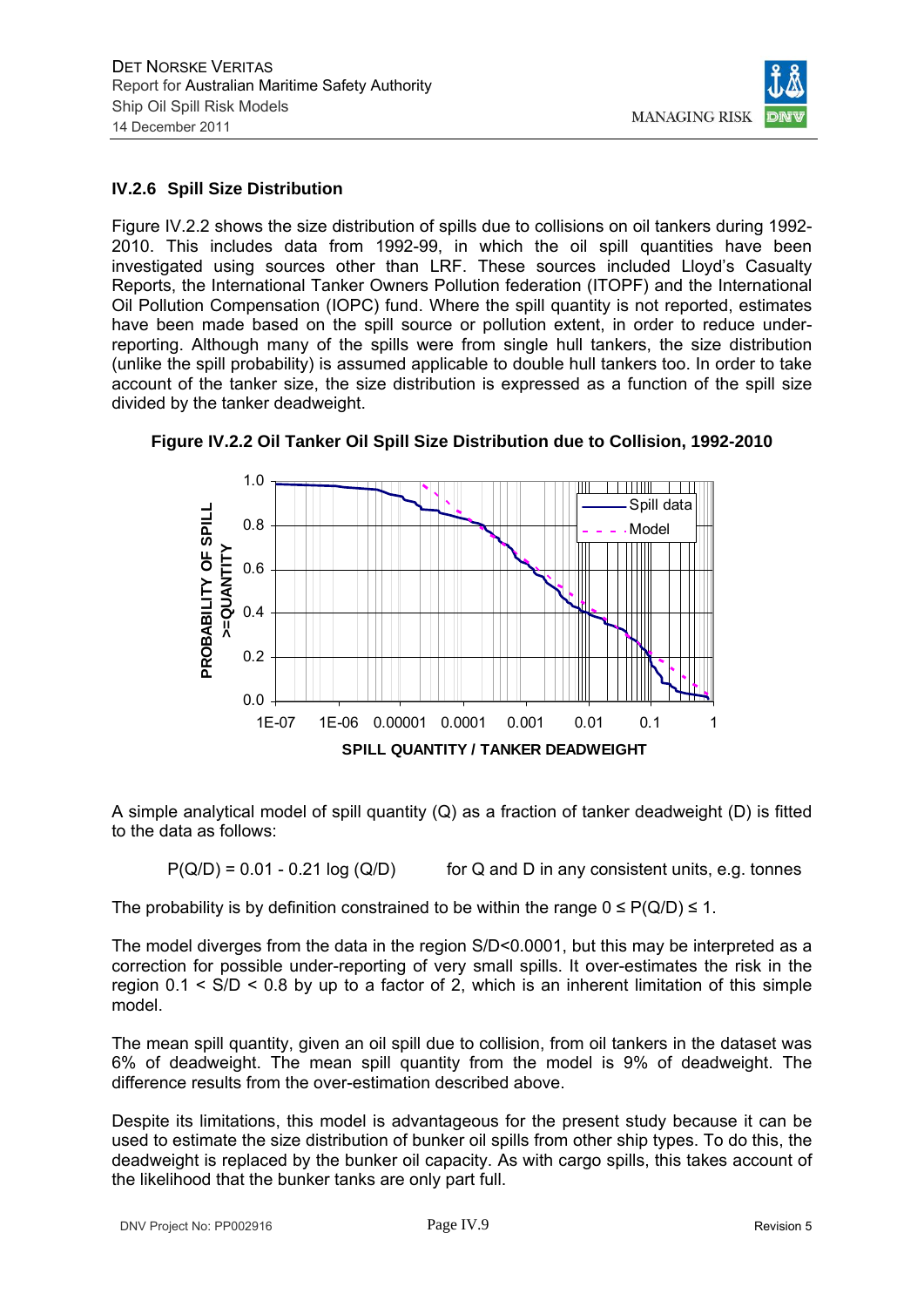

## **IV.2.7 Effect of Traffic Density**

The traffic density in each sea area is available from AUSREP data. The collision frequencies at sea above are assumed to refer to a world average traffic density. The area of the world's oceans is approximately 360 million  $km^2$ . During 2000-10, there were on average 97,000 ships in the LRF database. If they spent an average of 50% of their time at sea (as above), this would be an average of 48,500 at sea. This implies a world average ship density of 48500/360 = 135 ships per million  $km^2$ . In fact, most ships cluster together in relatively few parts of the ocean, so a density of twice this is used, i.e. 270 ships per million  $km^2$ .

The collision frequency per ship hour or year at sea is assumed to be proportional to the traffic density in the area. This has been a common assumption since the first encounterbased collision models (Lewison 1980). In reality navigators may take more care in crowded waters. It implies a modification factor for the collision frequency as follows:

Collision frequency per hour = Average collision frequency per hour x  $MF_{\text{ref}}$ 

 $MF_{\text{traf}}$  = Traffic density (per million km<sup>2</sup>)/270

The traffic level in each port is available from BITRE data. In 2008-09 the average traffic was 26709/62 = 430 visits per port year. The collision frequencies in port and restricted waters above are assumed to refer to this average traffic level. The modification factor for ports and restricted waters are therefore:

 $MF<sub>traf</sub>$  = Port visits (per year)/430

## **IV.2.8 Effect of Approach Type**

The approach types for each port can be characterised by average approach channel length and width. In practice, approach length is taken into account explicitly by using the frequencies per km in restricted water, together with the length of restricted water from the port to the open sea. This has been estimated from the satellite photographs in Google Maps. Because AUSREP reporting begins within 2 hours of port departure, the approach length is limited to 2 hours  $x$  8 knots  $x$  1.85 km/nm = 30 km, in order to avoid doublecounting of time in restricted water and at sea.

The modification factors for approach channel width (based on DNV 1999 and normalised to the wide river type) are:

| Narrow rivers (under 0.5 km mean width)   | $MF_{width} = 4.2$ |
|-------------------------------------------|--------------------|
| Wide rivers (0.5 to 2.5 km mean width)    | $MF_{width} = 1.0$ |
| Wide estuaries (over 2.5 km mean width)   | $MF_{width} = 0.3$ |
| Open sea ports (lock/breakwater approach) | $MF_{width} = 4.2$ |

These factors are very old and improved data would be desirable. For each port, the mean channel width has been estimated from the satellite photographs in Google Maps, and used to categories each port into one of the 4 types above. The open sea category is taken to include ports with no river or estuary, but harbours protected by breakwaters or jetties extending into deep water with no protection from waves.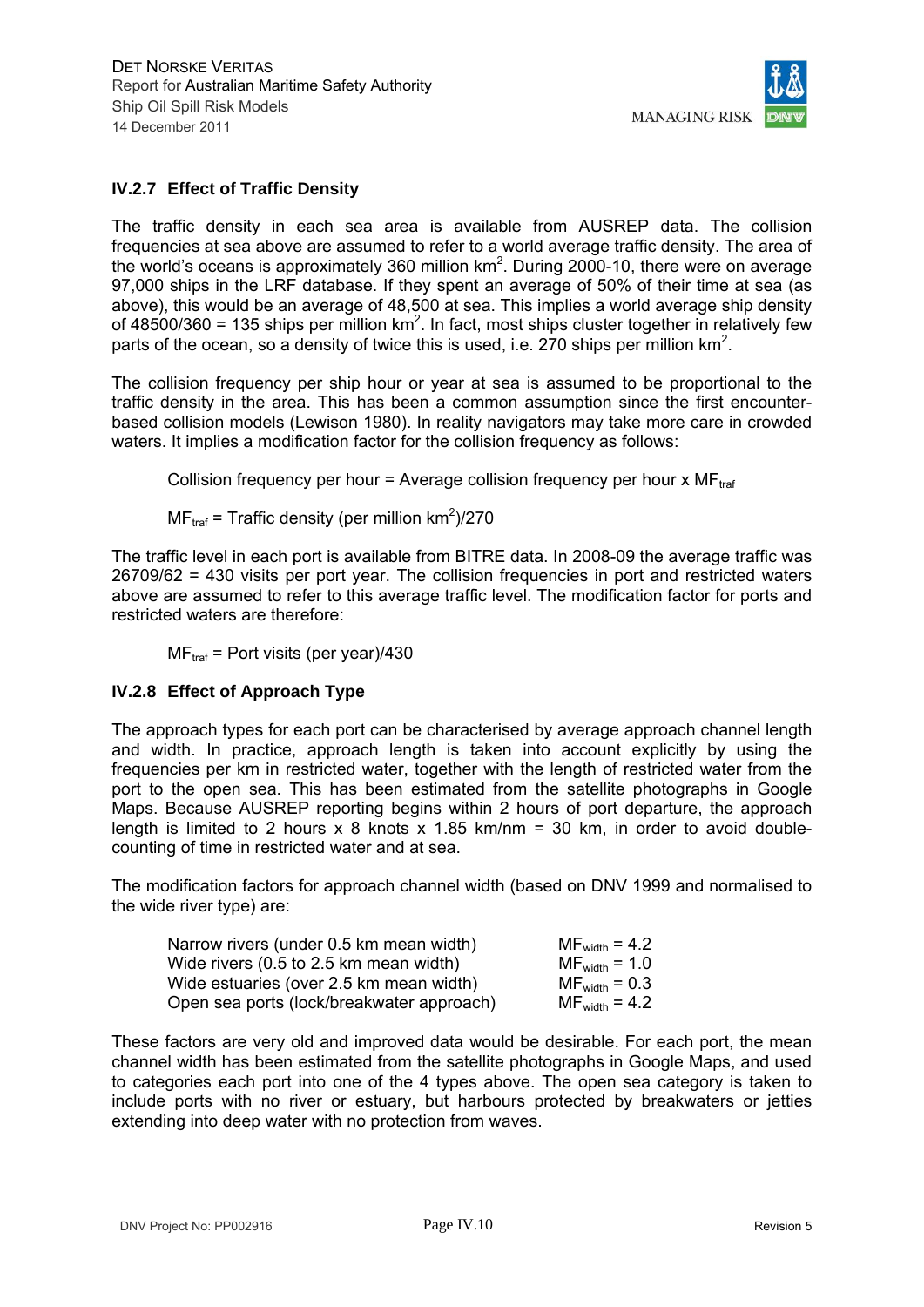

#### **IV.2.9 Effect of Visibility**

Visibility data has been obtained for each calculation sub-region, giving the proportion of time the visibility is "bad", defined as less than 1000m. The effect of visibility was modelled previously (DNV 1999) as:

Collision frequency in bad visibility = 6.9 x Collision frequency in good visibility

If on average bad visibility applies for 2% of the time, this implies a modification factor for the collision frequency as follows:

Collision frequency per hour = Average collision frequency per hour  $x M F_{vis}$ 

 $MF_{vis}$  = 5.3 x Probability of bad visibility + 0.9

#### **IV.2.10 Effect of Risk Reduction Measures**

The effects of risk reduction measures are based on the previous study (DNV 1999):

- Vessel traffic services  $MF_{VTS} = 0.16$
- Traffic separation scheme  $MF_{STS} = 0.40$
- Compulsory pilotage  $MF_{pilot} = 0.51$

These were based on a generic case where VTS, TSS and compulsory pilotage were unusual. This is still the case at sea, but most ports now have compulsory pilotage for most trading ships. Therefore in the case of ports, the modification is required in the few cases where there is not compulsory pilotage:

• Non-compulsory pilotage  $MF_{pilot} = 2.0$ 

#### **IV.2.11 Effect of Double Hull**

Prior to 2010, many older oil tankers were of single hull design, in which the oil cargo is protected by just the side or bottom shell plating. Most non-tanker vessels are still of the same design, with single hull protection on their bunker oil tanks.

The International Convention for the Prevention of Pollution from Ships (MARPOL) required tankers over 20,000dwt to have segregated ballast tanks protectively located (SBT/PL), so as to provide some protection against impact damage, but this did not amount to a complete double hull. However, chemical tankers were required to have double hulls, with a narrow ballast space between the cargo tanks and the shell plate.

The US Oil Pollution Act in 1990 (OPA 90) imposed double hull requirements on new and existing oil tankers, according to vessel age limits (between 23 and 30 years, as from 2005) and set deadlines (2010 and 2015) for the phasing out of single-hull oil tankers in the USA.

The International Maritime Organisation (IMO) established double hull standards in 1992 which required all oil tankers over 600 dwt delivered from July 1996 to have a double hull or equivalent. Tankers over 20,000 dwt and delivered before July 1996 had to comply with the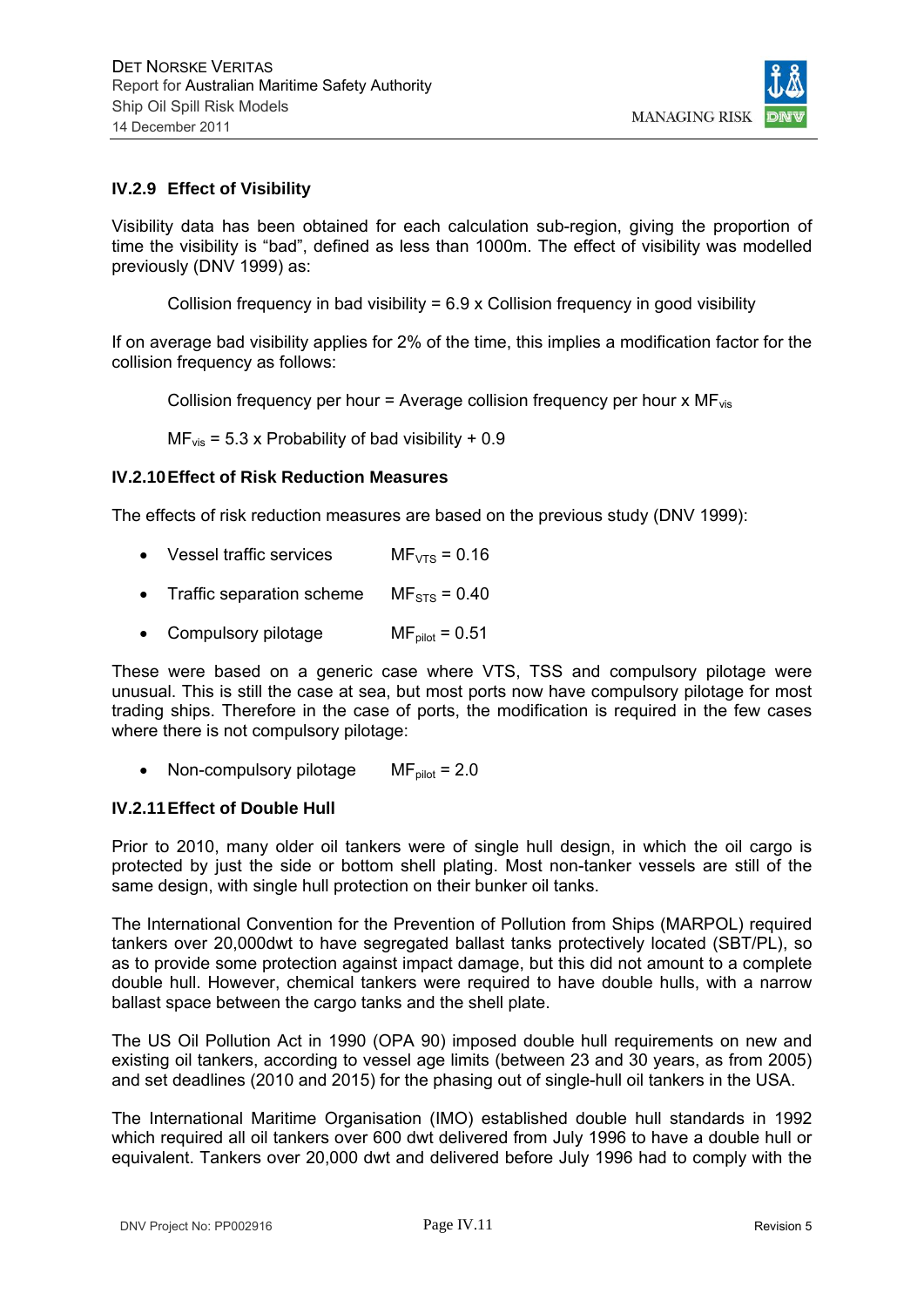

double-hull standards by the time they were 25 years old, or 30 years with SBT/PL. These age limits are close to the end of the commercial life for most tankers.

Accelerated phase-out requirements were adopted by IMO in 2005, which required Category 1 tankers (i.e. pre-MARPOL tankers over 20,000 dwt with no SBT/PL) to be phased out by 2005. Category 2 tankers (i.e. MARPOL tankers over 20,000 dwt with SBT/PL) were to be phased out by 2010, as were smaller Category 3 tankers (over 5000dwt).

Virtually all oil tankers are now of double-hull design. Most single-hull oil tankers were phased out of operation by the end of 2010. A very small proportion are permitted to remain in operation if they are less than 25 years old, pass condition assessments and are approved by the national administration. None of these now visit Australia.

A total reduction in oil spill probability by a factor of 4 was predicted for the adoption of double hulls (DNV 2001). This is consistent with the recent data on oil spill probabilities, and has been used in the probabilities selected in Section IV.2.3.

#### **IV.2.12 Effect of Ship Size**

There is a trend towards increasing ship size. Larger ships are more difficult to manoeuvre in ports of a given size. On the other hand, this difficulty is quite evident, and so tends to be compensated by improved manoeuvring devices, pilotage requirements and tug assistance. Available data (DNV 2001) suggests that there is no significant effect of ship size on accident frequencies, and that apparently lower frequencies on small ships may be due to under-reporting. Therefore the accident frequencies are here assumed independent of ship size.

Larger ships tend to have larger cargoes and larger bunker capacities, and therefore tend to spill larger quantities in an accident. This is accounted for by expressing the spill quantity as a fraction of the deadweight or bunker capacity (Section IV.2.6). In fact, this may overestimate the effect of ship size, but at present no better model is available that is simple enough for the present study.

Larger ships tend to have slightly smaller bunker capacities, as a fraction of deadweight. This is accounted for by using different fractions for the three ship size categories (Appendix I.2.4).

Overall, this produces oil spill risks that increase with ship size, when measured in tonnes per ship year, but remain largely unaffected by ship size when measured in tonnes spilled per tonne of cargo shipped.

#### **IV.2.13 Validation**

The generic oil spill frequencies above have been combined with the exposure of trading ships in Australia (Appendix I) to estimate the rate of oil spills due to collisions in Australian ports and waters. This gives an expected rate of 0.13 oil spills per year due to collision, of which only 7% were due to oil tankers. When small commercial vessels (SCVs) are included, the total rises to 1.4 per year.

This does not take account of traffic density or other specific features of Australian ports and waters. It also does not take account of the fact that spills from trading ships and SCVs would be of very different sizes. The oil spill risk model, which does represent these, gives a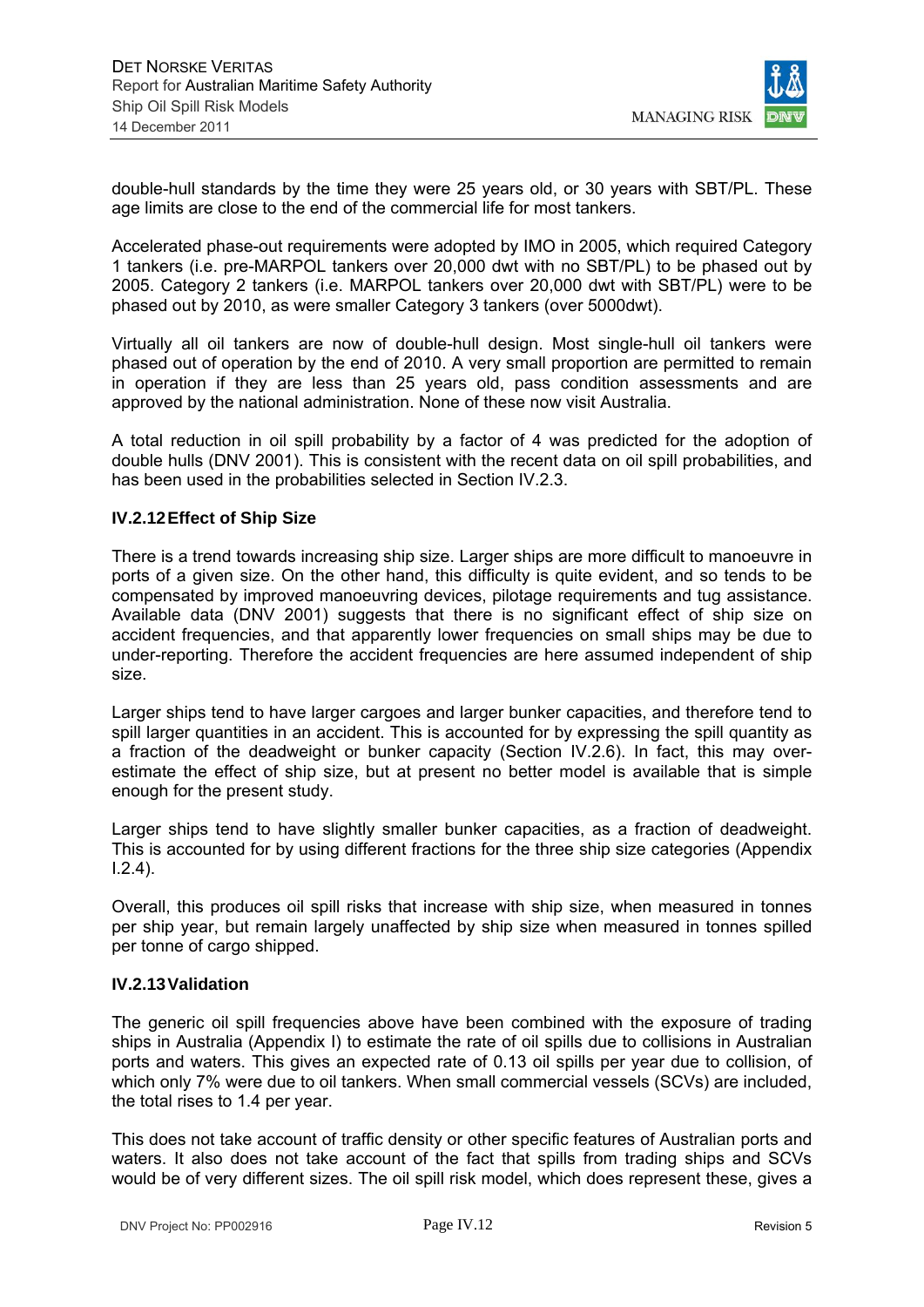

rate of spills over 1 tonne due to collision of 0.12 per year for trading ships, which rises to 0.22 per year when SCVs are included.

AMSA spill data (Appendix III) shows a total of 6 oil spills over 1 tonne due to collision during 1982-2010, which is an average of 0.21 per year. Of this, 50% was due to oil tankers and two of the events were oil tankers holed by tugs. This data also includes 2 spills, one from a fishing vessel and one from a dredger, which are included in the small commercial vessel category.

|                         | <b>PREDICTED</b><br><b>FREQUENCIES</b> | <b>HISTORICAL</b><br><b>SPILLS</b> | <b>HISTORICAL</b><br><b>FREQUENCIES</b> |
|-------------------------|----------------------------------------|------------------------------------|-----------------------------------------|
| <b>SHIP TYPE</b>        | (per year)                             | 1982-2010                          | (per year)                              |
| Oil tankers             | 0.01                                   |                                    | 0.10                                    |
| <b>Chemical tankers</b> | 0.00                                   |                                    | 0.00                                    |
| <b>Bulk carriers</b>    | 0.06                                   |                                    | 0.03                                    |
| General cargo ships     | 0.01                                   |                                    | 0.00                                    |
| Container ships         | 0.03                                   |                                    | 0.00                                    |
| Other ships (inc SCVs)  | 0.11                                   | 2                                  | 0.07                                    |
| All ships               | 0.22                                   | 6                                  | 0.21                                    |

## **Table IV.2.8 Frequencies of Oil Spills Over 1 Tonne due to Collision**

The comparison in Table IV.2.8 shows that the model predicts spill frequencies that are close to historical average. The low predicted frequency of spills from oil tankers compared to the historical data results from the increasing adoption of double hulls. Other differences may result from the small number of historical events or under-reporting in the data. It is concluded that the current model is sufficiently accurate and does not require adjustment.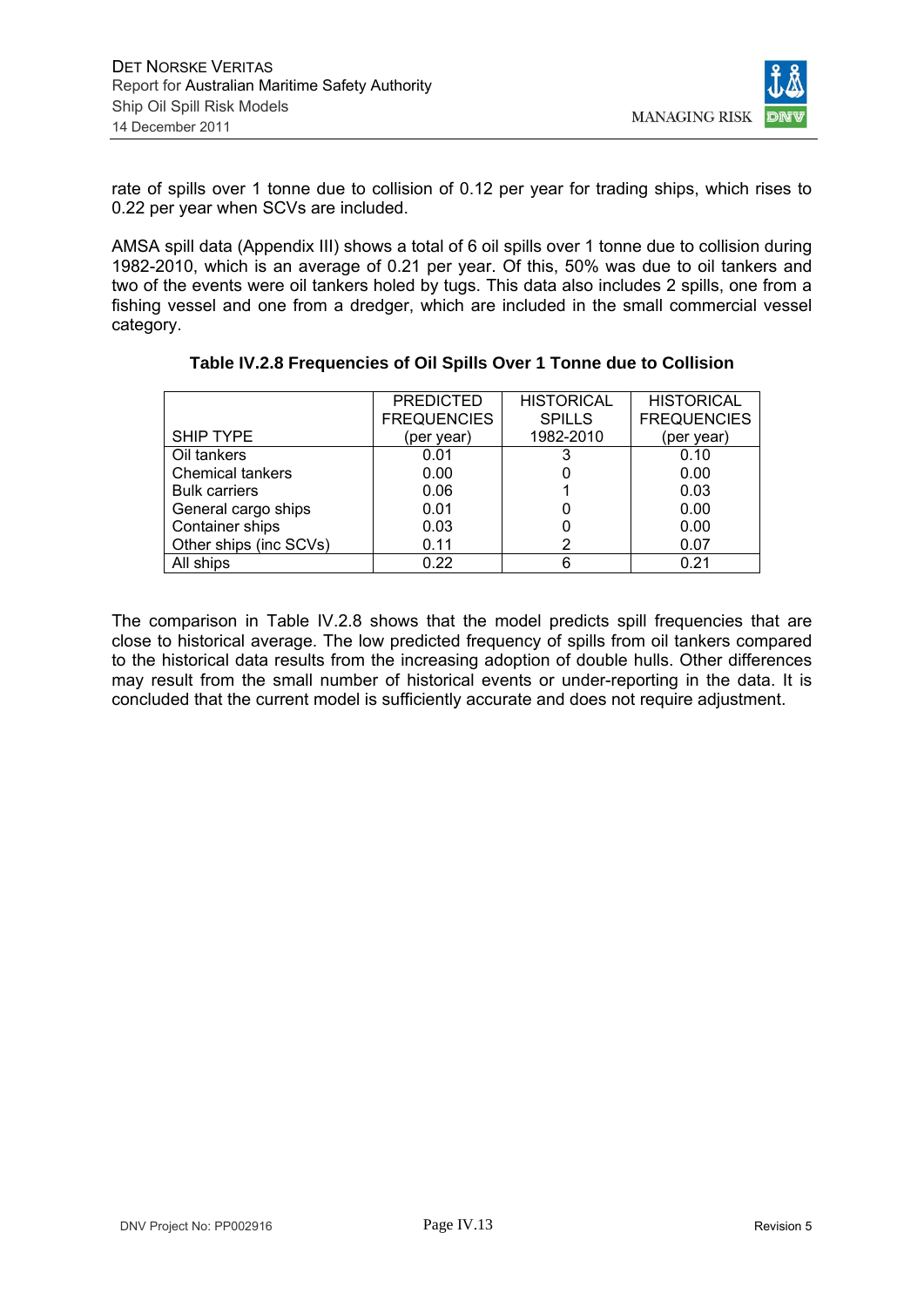

# **IV.3 CONTACT**

#### **IV.3.1 Definition**

In this analysis, contact is defined as an event where a ship strikes or is struck by an external object, but not another ship or the sea bottom. These events were known as "impacts" in the previous study (DNV 1999), but the standard LRF term is now used here. It also includes collisions with offshore rigs/platforms, whether under tow or fixed. It includes collisions with ice where these damage the ship. The consequences can include sinking, grounding or fire on the vessel, but this study focuses on the potential for oil spills.

#### **IV.3.2 Contact Frequencies**

Table IV.3.1 shows impact frequencies on oil tankers during 2000-10 from LRF. There are too few events to give reliable figures for other ship types, so the modification factors from collisions (Table IV.2.3) are used to estimate them.

| <b>SEVERITY</b>                       | <b>CONTACTS</b> | CONTACT              |
|---------------------------------------|-----------------|----------------------|
|                                       |                 | <b>FREQUENCY</b>     |
|                                       |                 | (per ship year)      |
| <b>Total losses</b>                   |                 | $4.0 \times 10^{-5}$ |
| Serious casualties (exc total losses) | 45              | $6.0 \times 10^{-4}$ |
| Non-serious incidents                 | 26              | $3.5 \times 10^{-4}$ |
| Total incidents                       | 74              | $9.9 \times 10^{-4}$ |

#### **Table IV.3.1 Contact Frequencies on Oil Tankers, 2000-10**

## **IV.3.3 Oil Spill Probabilities**

There were 11 cases of oil spills from oil tankers due to contact during 2000-10 according to LRF. These are preliminary figures and may be changed with further validation of the LRF data. All were serious casualties. This gives an average oil spill probability of 11/74 = 0.15 given a contact, and an oil spill frequency of 0.15 x 9.9 x 10<sup>-4</sup> = 1.5 x 10<sup>-4</sup> per ship year.

This is a factor of 4 lower than a previous study of tankers (DNV 2001), which estimated a value of  $5.7 \times 10^{-4}$  per ship year for 1992-97. This is consistent with the increasing use of double hulls since then, and the relatively high benefit of double hulls for contacts, which are mainly low-energy impacts.

In order to distribute the oil spill probability by event severity, the values from collision are increased by a factor of 0.15/0.12 = 1.25. This also takes account of the additional benefit of double hulls adopted since the above data was collected.

Equivalent values are not available for other ship types, because they are much less closely monitored. Therefore their spill probabilities are also assumed to be 1.25x those for collisions.

#### **IV.3.4 Location Probabilities**

Table IV.3.2 shows the breakdown of locations for oil spills from tankers due to contact, from which the location probabilities can be calculated as shown. The tanker oil spill data records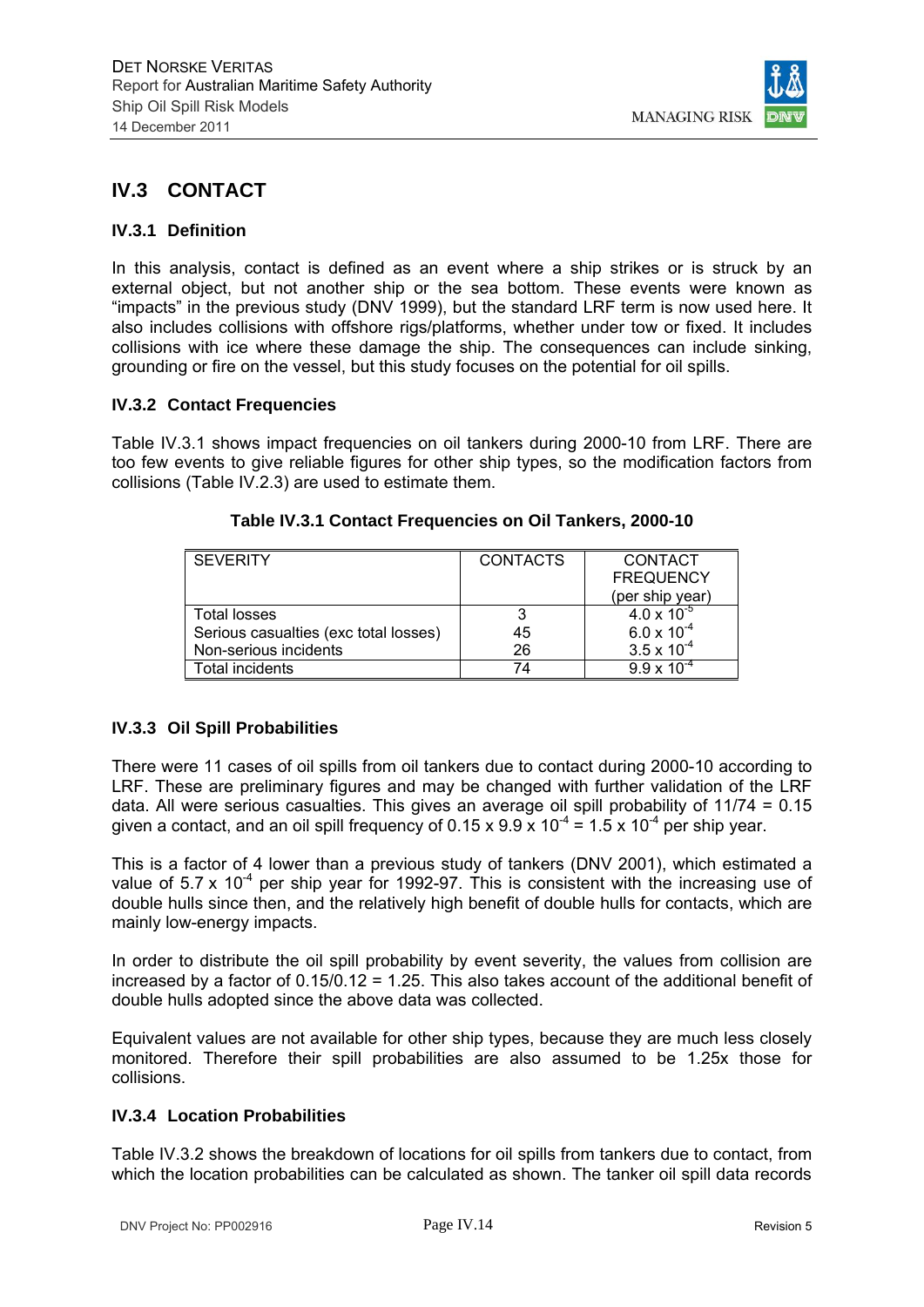

no contacts at sea. The frequency of this event is estimated from the frequency of collisions with offshore platforms below.

| <b>LOCATION</b>         | OIL SPILLS | OIL SPILL            | <b>LOCATION</b>    |
|-------------------------|------------|----------------------|--------------------|
|                         |            | <b>FREQUENCY</b>     | <b>PROBABILITY</b> |
|                         |            | (per ship year)      | (per spill)        |
| Port                    |            | $9.2 \times 10^{-5}$ | 0.63               |
| <b>Restricted water</b> |            | 5.3 x $10^{-5}$      | 0.36               |
| Sea                     |            | $1.4 \times 10^{-6}$ | 0.01               |
| otal <sup>-</sup>       | 11         | $1.5 \times 10^{-4}$ |                    |

| Table IV.3.2 Locations of Oil Tanker Spills due to Contact, 2000-10 |  |  |  |
|---------------------------------------------------------------------|--|--|--|
|---------------------------------------------------------------------|--|--|--|

#### **IV.3.5 Collisions with Offshore Platforms**

The world average frequency of collisions with offshore platforms is estimated as follows. There were 24 recorded passing vessel collisions with offshore installations world-wide during 1990-2002 (OGP 2010). This source also indicates that 46% of passing vessel collisions involved fishing vessels, 23% involved offshore vessels associated with other installations and hence 31% involved other merchant ships. The world-wide vessel exposure during this period is obtained from LRF, and the average collision frequencies are obtained as shown in Table IV.3.3. The average oil spill probability is taken as 0.15 from above. This gives the average oil spill frequencies shown in the table.

| SHIP TYPE            | % OF SHIP-        | SHIP-             | <b>EXPOSURE</b> | <b>COLLISION</b>     | OIL SPILL            |
|----------------------|-------------------|-------------------|-----------------|----------------------|----------------------|
|                      | <b>PLATFORM</b>   | <b>PLATFORM</b>   | (ship years)    | <b>FREQUENCY</b>     | <b>FREQUENCY</b>     |
|                      | <b>COLLISIONS</b> | <b>COLLISIONS</b> |                 | (per ship year)      | (per ship year)      |
| Fishing vessels      | 46%               | 11                | 329,940         | $3.3 \times 10^{-5}$ | $5.0 \times 10^{-6}$ |
| Offshore vessels     | 23%               | 5.5               | 49,923          | $1.1 \times 10^{-4}$ | $1.6 \times 10^{-5}$ |
| Other merchant ships | 31%               | 7.4               | 782,396         | $9.5 \times 10^{-6}$ | $1.4 \times 10^{-6}$ |
| Total                | 100%              | 24                | 1,162,259       | $2.1 \times 10^{-5}$ | $3.1 \times 10^{-6}$ |

## **Table IV.3.3 Estimate of Ship-Platform Collision Frequencies, 1990-2002**

#### **IV.3.6 Oil Spill Frequencies**

The oil spill frequencies are related to location-specific measures of exposure, as above. Table IV.3.3 gives the overall oil spill frequencies due to contact for each ship type.

|                         | <b>IN PORT</b> | IN RESTRICTED  | AT SEA     | <b>TOTAL</b> |
|-------------------------|----------------|----------------|------------|--------------|
| <b>SHIP TYPE</b>        | (per visit)    | WATER (per km) | (per hour) | (per year)   |
| Oil tankers             | $1.1E-06$      | $1.1E-08$      | $3.2E-10$  | 1.5E-04      |
| <b>Chemical tankers</b> | $5.1E-07$      | $5.1E-09$      | $3.2E-10$  | $6.7E-0.5$   |
| <b>Bulk carriers</b>    | 6.5E-07        | $6.4E-09$      | $3.2F-10$  | 8.4E-05      |
| General cargo ships     | 9.8E-07        | $9.5E-09$      | $3.2E-10$  | $1.3E-04$    |
| Container ships         | 8.8E-07        | 8.6E-09        | $3.2E-10$  | $1.1E-04$    |
| Fishing vessels         | $5.4E-08$      | $1.1E-09$      | $1.1E-09$  | 1.5E-05      |
| Other ships             | $2.1E-07$      | $2.1E-09$      | $3.2E-10$  | $2.8E-0.5$   |

#### **Table IV.3.3 Frequencies of Oil Spills due to Contact**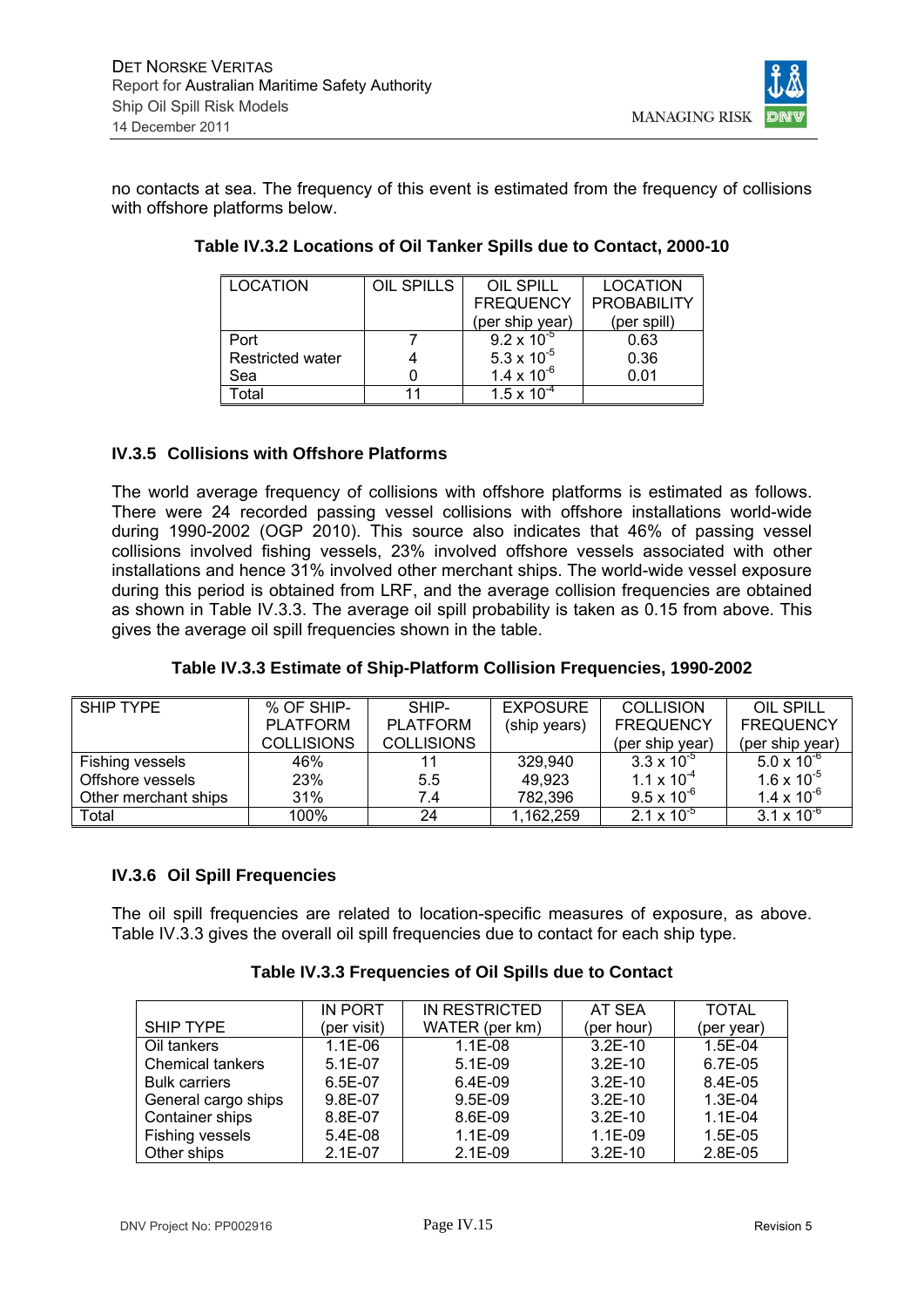**MANAGING RISK** 

For oil tankers, the oil spill frequency of 1.1 x 10<sup>-6</sup> per port visit is a factor of 11 lower than the previous study (DNV 1999), which estimated a value of 1.3 x 10<sup>-5</sup> per visit for impacts in wide river ports. This may be due to more recent data, including the effects of double hulls.

#### **IV.3.7 Spill Size Distribution**

Figure IV.3.1 shows the size distribution of spills due to contacts on oil tankers during 1992- 2010 from LRF and other sources. In order to take account of the tanker size and bunker capacity on other ships, the size distribution is expressed as a function of the spill size divided by the tanker deadweight.



**Figure IV.3.1 Oil Tanker Oil Spill Size Distribution due to Contact, 1992-2010** 

A simple analytical model of spill quantity (Q) as a fraction of tanker deadweight or bunker capacity (D) is fitted to the data as follows:

 $P(Q/D) = 0.01 - 0.17 \log (Q/D)$  for Q and D in any consistent units, e.g. tonnes

The probability is by definition constrained to be within the range  $0 \leq P(Q/D) \leq 1$ .

The model over-estimates the risk in the region  $0.0002 < S/D < 0.6$  by up to a factor of 2, which is an inherent limitation of this simple model.

The mean spill quantity, given an oil spill due to contact, from oil tankers in the dataset was 5.6% of deadweight. The mean spill quantity from the model is 7.5% of deadweight. The difference results from the over-estimation described above.

## **IV.3.8 Effect of Offshore Platform Density**

The frequency of collisions with offshore platforms reflects the average density of offshore platforms. The world-wide exposure of offshore platforms during 1990-2002 was 97,627 (OGP 2010), which is an average of 7500 platforms. Compared to the area of world oceans, this is an average density of 7500/360 million = 21 platforms per million  $km^2$ .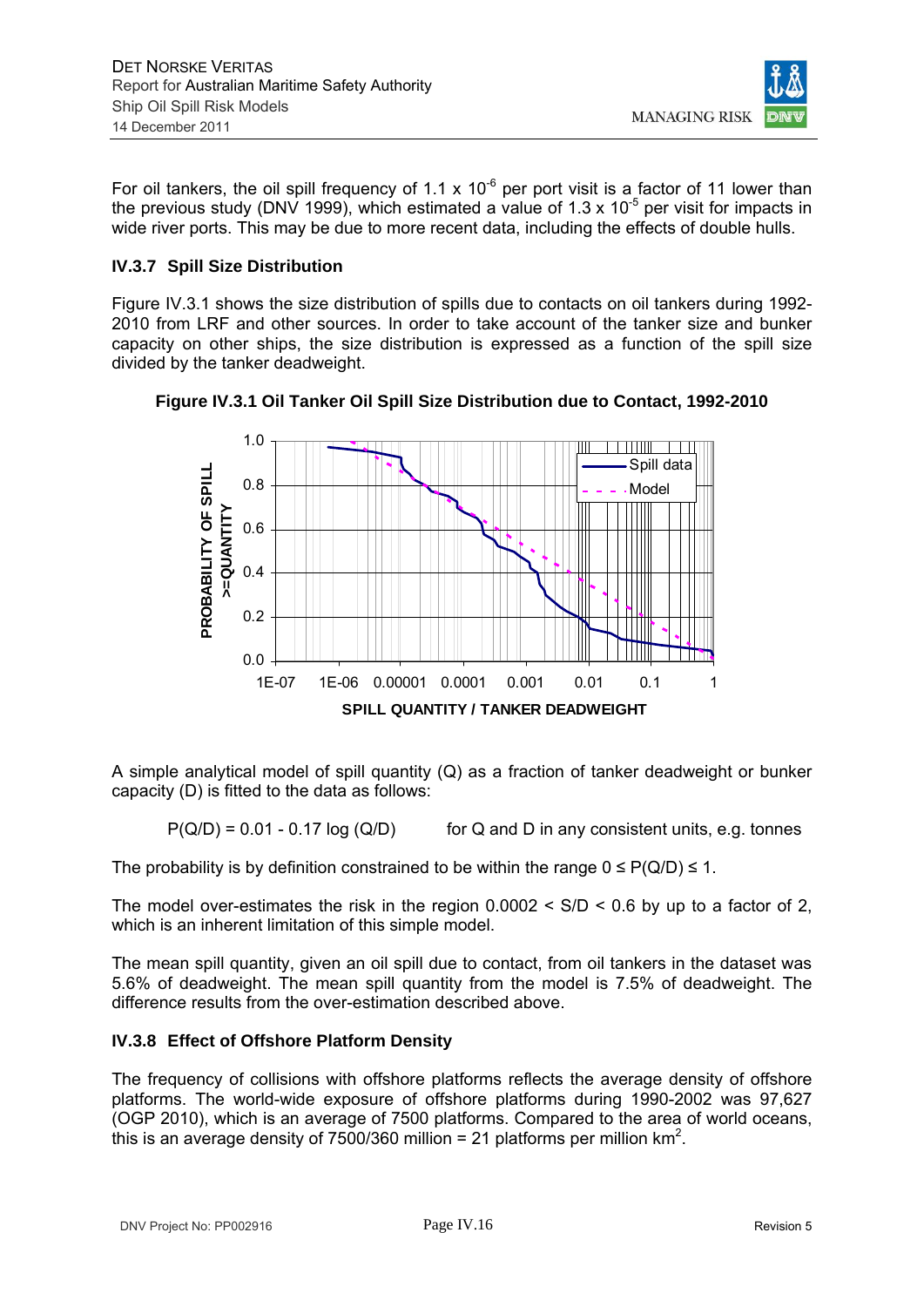

The collision frequency per ship hour or year at sea is assumed to be proportional to the platform density in the area. This implies a modification factor for the collision frequency as follows:

Collision frequency per hour = Average collision frequency per hour  $x MF_{\text{plat}}$ 

 $MF_{\text{plat}}$  = Platform density (per million km<sup>2</sup>)/21

## **IV.3.9 Effect of Ice**

The presence of ice and icebergs off the Australian Antarctic Territory is expected to increase the probability of contacts resulting in oil spills. On the other hand, any such increase will be mitigated by the very evident nature of the hazard, the existence of protection measures in design and precautions in operating procedures, the wish to avoid accidents in remote areas where assistance will be difficult, and the concern to protect the Antarctic environment. Furthermore, the relative absence of other obstacles such as offshore installations, floating debris, anchors etc in Antarctic waters may result in the overall frequency of spills due to contacts being similar to average in other operating areas. No data is known that compares the frequencies of such events in the Antarctic with other sea areas. Therefore at present no adjustment is made to the spill frequency.

## **IV.3.10 Effect of Approach Type**

The approach types for each port can be characterised by average approach channel length and width. The modification factor for approach channel length is implicit in the formulation of frequency per km of approach. The modification factors for approach channel width (based on DNV 1999 and normalised to the wide river type) are:

| Narrow rivers (under 0.5 km mean width)   | $MF_{width} = 3.1$  |
|-------------------------------------------|---------------------|
| Wide rivers (0.5 to 2.5 km mean width)    | $MF_{width} = 1.0$  |
| Wide estuaries (over 2.5 km mean width)   | $MF_{width} = 1.05$ |
| Open sea ports (lock/breakwater approach) | $MF_{width} = 1.05$ |

These factors are very old and are considered to be very uncertain.

#### **IV.3.11 Other Effects**

Other possible effects on the contact frequency are:

- Visibility assumed to be the same as for collisions.
- Risk reduction measures (VTS, TSS and pilotage) assumed to be the same as for collisions.
- Traffic density no effect.
- Ship size no significant effect.
- Sea state no significant effect.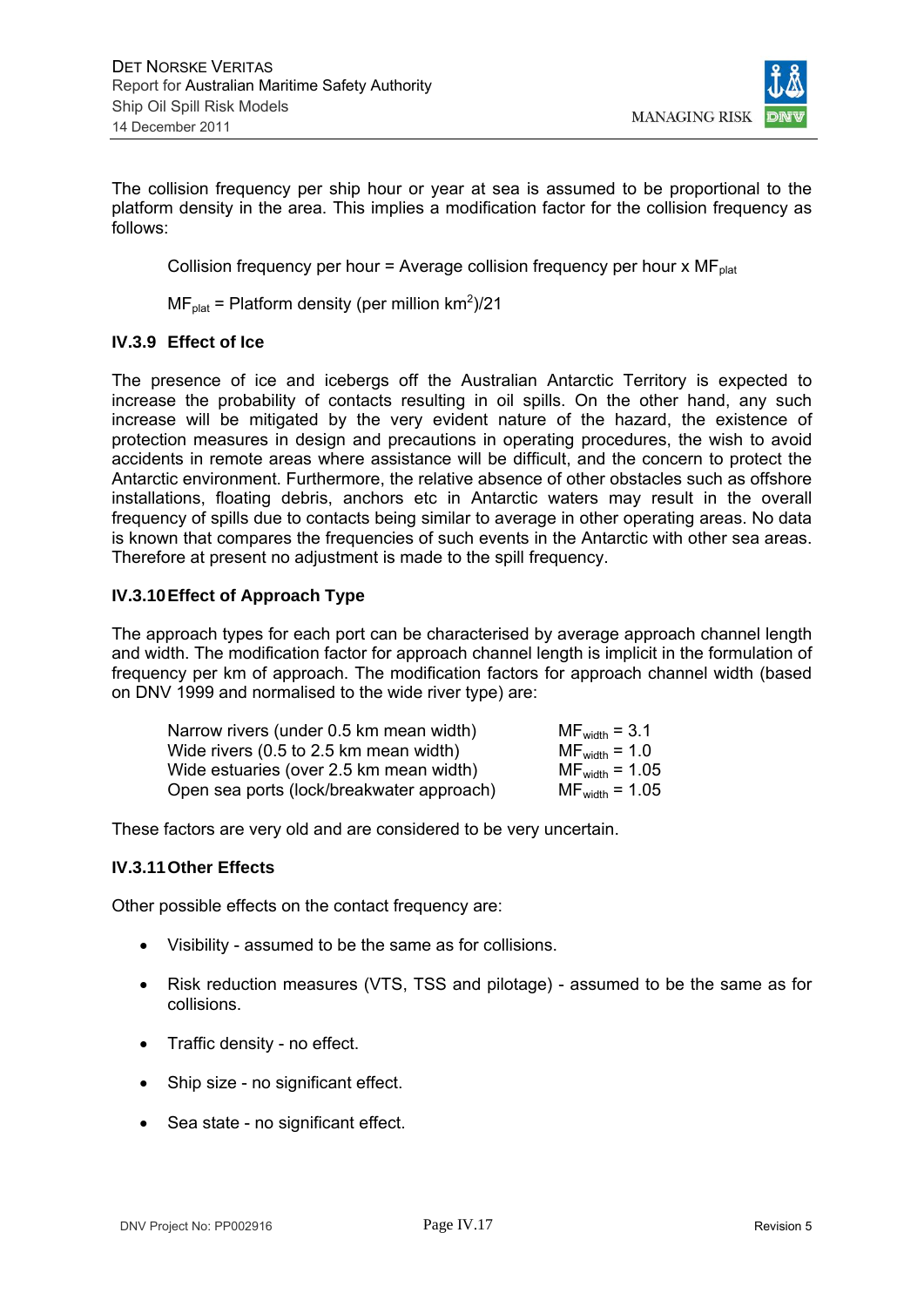

#### **IV.3.12 Validation**

The generic oil spill frequencies above have been combined with the exposure of trading ships in Australia (Appendix I) to estimate the rate of oil spills due to contacts in Australian ports and waters. This gives an expected rate of 0.023 oil spills per year due to contact, of which only 7% is due to oil tankers. When small commercial vessels (SCVs) are included, the total rises to 0.43 per year.

This does not take account of pilotage or other specific features of Australian ports and waters. It also does not take account of the fact that spills from trading ships and SCVs would be of very different sizes. The oil spill risk model, which does represent these, gives a rate of oil spills over 1 tonne due to contact of 0.016 per year for trading ships, which rises to 0.054 when SCVs are included

AMSA spill data (Appendix III) shows a total of 2 oil spills over 1 tonne due to contacts during 1982-2010, which is an average of 0.069 per year. One of these was on a trading ship.

|                         | <b>PREDICTED</b>   | <b>HISTORICAL</b> | <b>HISTORICAL</b>  |
|-------------------------|--------------------|-------------------|--------------------|
|                         | <b>FREQUENCIES</b> | <b>SPILLS</b>     | <b>FREQUENCIES</b> |
| <b>SHIP TYPE</b>        | (per year)         | 1982-2010         | (per year)         |
| Oil tankers             | 0.001              |                   | 0.00               |
| <b>Chemical tankers</b> | 0.001              |                   | 0.00               |
| <b>Bulk carriers</b>    | 0.006              |                   | 0.00               |
| General cargo ships     | 0.002              |                   | 0.03               |
| Container ships         | 0.004              |                   | 0.00               |
| Other ships (inc SCVs)  | 0.040              |                   | 0.03               |
| All ships               | 0.054              | っ                 | 0.07               |

#### **Table IV.3.4 Frequencies of Oil Spills Over 1 Tonne due to Contact**

The comparison in Table IV.3.4 shows that the model predicts spill frequencies that are reasonably close to historical average. The differences may result from the small number of historical events. It is concluded that the current model is sufficiently accurate and does not require adjustment.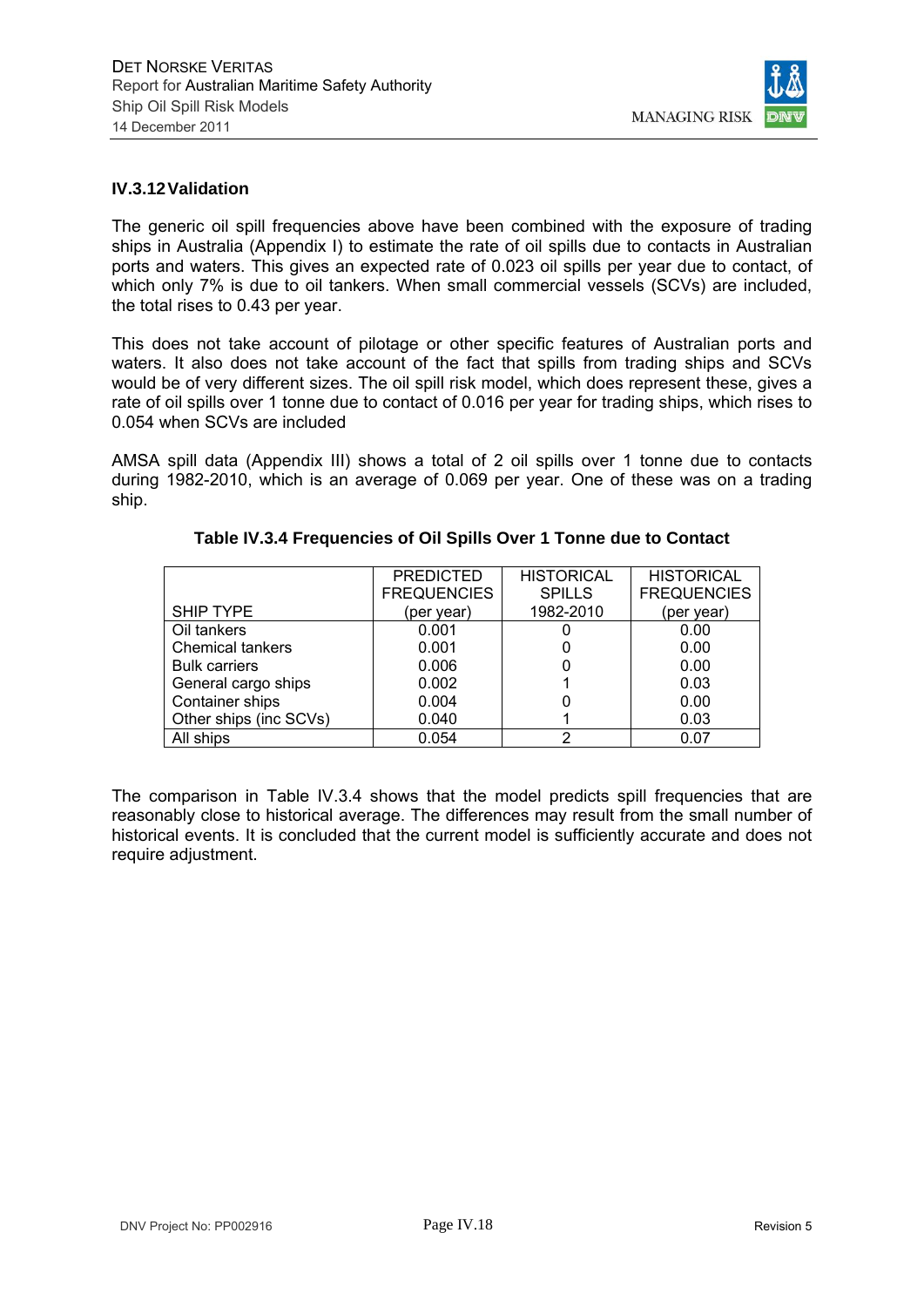

# **IV.4 FIRE/EXPLOSION**

## **IV.4.1 Definition**

In this analysis, fire/explosion includes any fire and/or explosion that does not result from another event category. For example, it includes fires due to engine damage, but not fires due to collision or transfer spill.

#### **IV.4.2 Fire/Explosion Frequencies**

Table IV.4.1 shows fire/explosion experience and the size of the world fleet during 2000-10 from LRF. Table IV.4.2 and Figure IV.4.1 show the fire/explosion frequencies calculated from this data.

|                         |                 | NON-             | <b>SERIOUS</b>    |              |
|-------------------------|-----------------|------------------|-------------------|--------------|
|                         | <b>EXPOSURE</b> | <b>SERIOUS</b>   | <b>CASUALTIES</b> | <b>TOTAL</b> |
| <b>SHIP TYPE</b>        | (ship years)    | <b>INCIDENTS</b> | (exc total loss)  | <b>LOSS</b>  |
| Oil tankers             | 74,471          | 21               | 88                | 24           |
| <b>Chemical tankers</b> | 37,292          | 6                | 41                | 6            |
| <b>Bulk carriers</b>    | 78,265          | 19               | 93                | 10           |
| General cargo ships     | 184,878         | 35               | 280               | 61           |
| Container ships         | 39,527          | 10               | 81                | 5            |
| Fishing vessels         | 268,966         | 11               | 185               | 85           |
| Other ships             | 382,588         | 59               | 404               | 86           |
| All ships               | 1,065,986       | 161              | 1,172             | 277          |

#### **Table IV.4.1 Fire/Explosion Experience, 2000-10**

| Table IV.4.2 Fire/Explosion Frequencies, 2000-10 |  |  |  |  |  |  |  |
|--------------------------------------------------|--|--|--|--|--|--|--|
|--------------------------------------------------|--|--|--|--|--|--|--|

|                         | NON-             | <b>SERIOUS</b>    |              |
|-------------------------|------------------|-------------------|--------------|
|                         | <b>SERIOUS</b>   | <b>CASUALTIES</b> | <b>TOTAL</b> |
| <b>SHIP TYPE</b>        | <b>INCIDENTS</b> | (exc total loss)  | <b>LOSS</b>  |
| Oil tankers             | $2.8E - 04$      | $1.2E-03$         | $3.2E-04$    |
| <b>Chemical tankers</b> | 1.6E-04          | $1.1E-03$         | 1.6E-04      |
| <b>Bulk carriers</b>    | $2.4E - 04$      | $1.2E-03$         | 1.3E-04      |
| General cargo ships     | 1.9E-04          | $1.5E-03$         | 3.3E-04      |
| Container ships         | $2.5E-04$        | $2.0E-03$         | 1.3E-04      |
| Fishing vessels         | 4.1E-05          | 6.9E-04           | $3.2E-04$    |
| Other ships             | $1.5E-04$        | $1.1E - 03$       | $2.2E-04$    |
| All ships               | $1.5E-04$        | $1.1E-03$         | 2.6E-04      |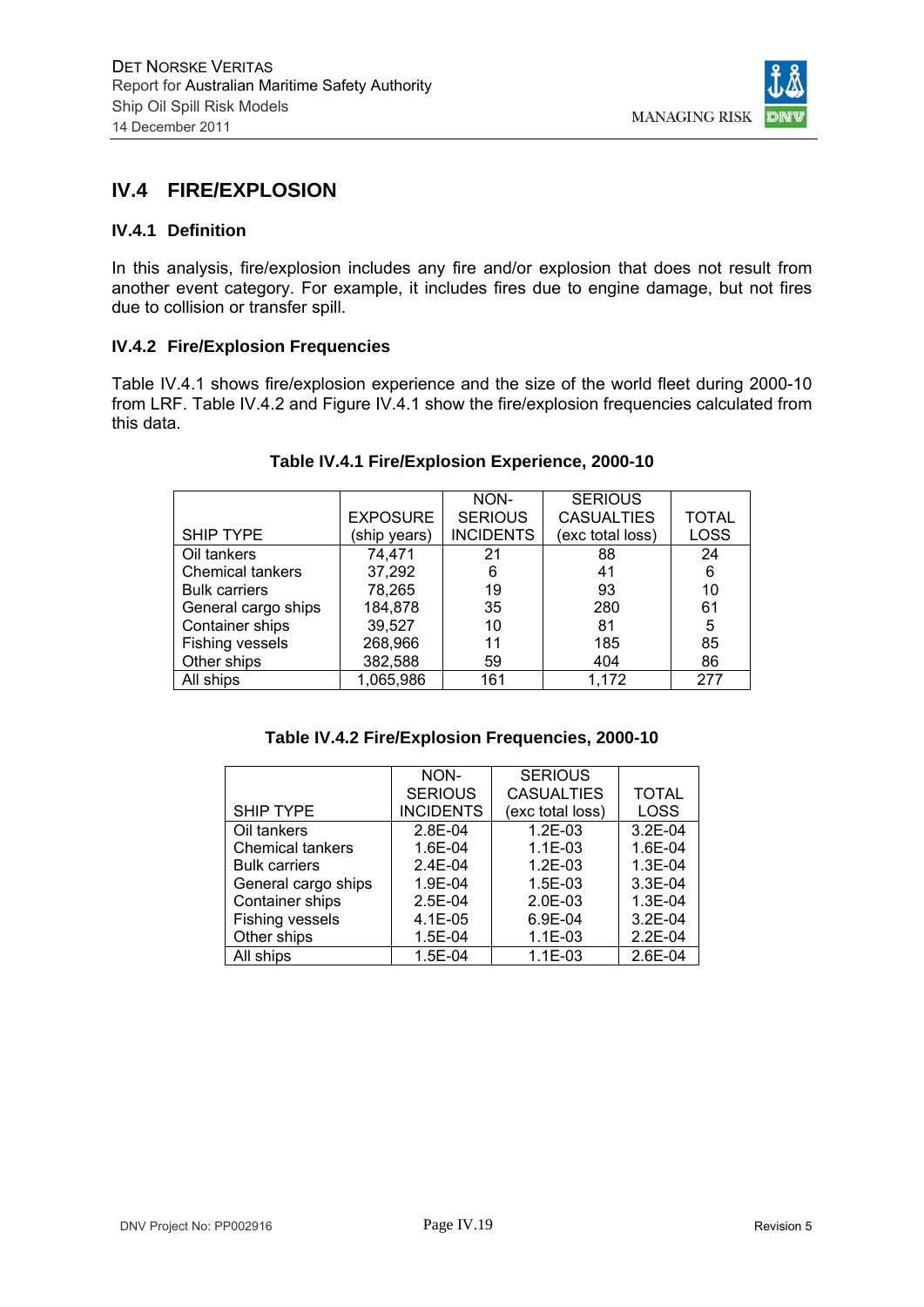





#### **IV.4.3 Oil Spill Probabilities**

There were 6 cases of oil spills from oil tankers due to fire/explosion during 2000-10 according to LRF. These are preliminary figures and may be changed with further validation of the LRF data. Of these, 5 were serious casualties and 1 was a total loss. This gives an average oil spill probability of 6/133 = 0.045 given a fire/explosion, and an oil spill frequency of 0.045 x 1.8 x 10<sup>-3</sup> = 8.1 x 10<sup>-5</sup> per ship year.

This is a factor of 5 lower than a previous study of tankers (DNV 2001), which estimated a value of  $4.2 \times 10^{-4}$  per ship year for 1992-97. This may be due to improved fire fighting performance since then, but it could also indicate large uncertainties in the spill probability estimates.

Equivalent values are not available for other ship types, because they are much less closely monitored. Therefore their spill probabilities are estimated from spills of bunker fuel on tankers. Table IV.4.3 shows bunker spill experience due to fire/explosion for oil tankers during 1992-97, and compares it to the total number of fires/explosions to estimate the bunker spill probabilities. The validity of this data for other ships is questionable, and data direct from non-tankers would be preferable.

| Table IV.4.3 Oil Tanker Bunker Spill Probabilities due to Fire/Explosion, 1992-99 |  |
|-----------------------------------------------------------------------------------|--|
|                                                                                   |  |

| <b>SEVERITY</b>             | <b>BUNKER</b> | <b>CONTACTS</b> | <b>BUNKER SPILL</b> |
|-----------------------------|---------------|-----------------|---------------------|
|                             | <b>SPILLS</b> |                 | <b>PROBABILITY</b>  |
|                             |               |                 | (per collision)     |
| Total losses                |               | 29              | 0.24                |
| Serious casualties (exc TL) |               | 74              | 0.014               |
| Non-serious incidents       |               | 65              |                     |
| Total incidents             |               | 168             | 0.048               |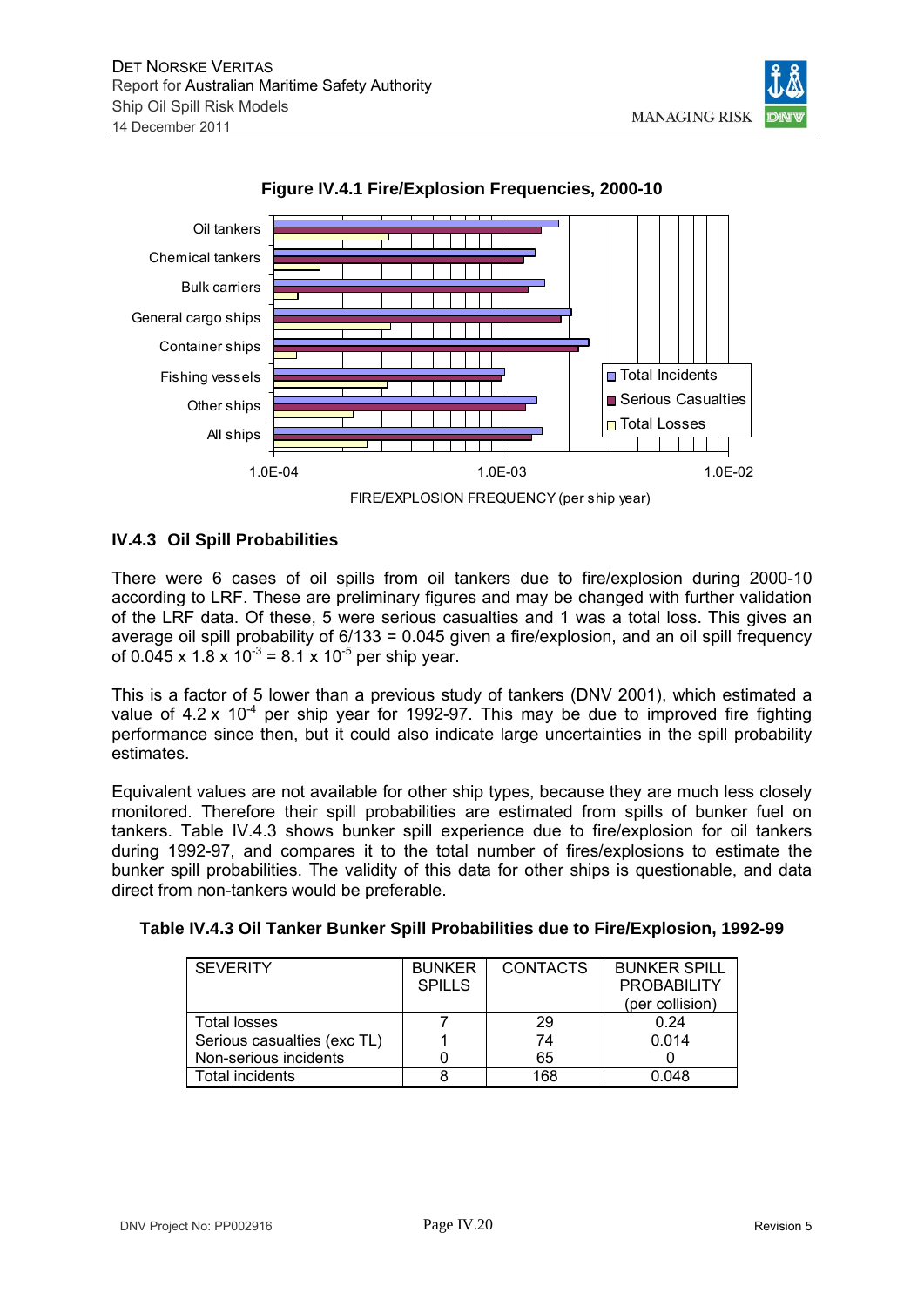

#### **IV.4.4 Location Probabilities**

Table IV.4.4 shows the breakdown of locations for oil spills from tankers due to fire/explosion. There were no spills in port, so a probability of "0.7" is assumed.

| Table IV.4.4 Locations of Oil Tanker Spills due to Fire/Explosion, 2000-10 |  |  |  |
|----------------------------------------------------------------------------|--|--|--|
|----------------------------------------------------------------------------|--|--|--|

| LOCATION                | <b>OIL SPILLS</b> | <b>LOCATION</b>    |
|-------------------------|-------------------|--------------------|
|                         |                   | <b>PROBABILITY</b> |
|                         |                   | (per spill)        |
| Port                    | ი 7               | 0.10               |
| <b>Restricted water</b> |                   | 0.15               |
| Sea                     | 5                 | 0.75               |
| ⊺otal                   |                   | 1 በበ               |

#### **IV.4.5 Oil Spill Frequencies**

The oil spill frequencies are related to location-specific measures of exposure, as above. Table IV.4.5 gives the overall oil spill frequencies due to fire/explosion for each ship type.

|                         | IN PORT     | IN RESTRICTED  | AT SEA     | <b>TOTAL</b> |
|-------------------------|-------------|----------------|------------|--------------|
| <b>SHIP TYPE</b>        | (per visit) | WATER (per km) | (per hour) | (per year)   |
| Oil tankers             | $1.1E-07$   | 2.5E-09        | 1.4E-08    | $8.1E - 05$  |
| <b>Chemical tankers</b> | 7.0E-08     | 1.7E-09        | $9.1E-09$  | $5.4E-0.5$   |
| <b>Bulk carriers</b>    | $6.1E-08$   | $1.5E-09$      | 8.0E-09    | 4.7E-05      |
| General cargo ships     | 1.3E-07     | $3.1E-09$      | 1.7E-08    | $1.0E - 04$  |
| Container ships         | 7.6E-08     | 1.8E-09        | 9.9E-09    | 5.8E-05      |
| Fishing vessels         | $1.1E-07$   | 2.7E-09        | $1.5E-08$  | 8.6E-05      |
| Other ships             | 8.9E-08     | $2.1E-09$      | $1.2E-08$  | 6.9E-05      |

**Table IV.4.5 Frequencies of Oil Spills due to Fire/Explosion** 

## **IV.4.6 Spill Size Distribution**

Figure IV.4.2 shows the size distribution of spills due to fire/explosion on oil tankers during 1992-2010 from LRF and other sources. In order to take account of the tanker size and bunker capacity on other ships, the size distribution is expressed as a function of the spill size divided by the tanker deadweight.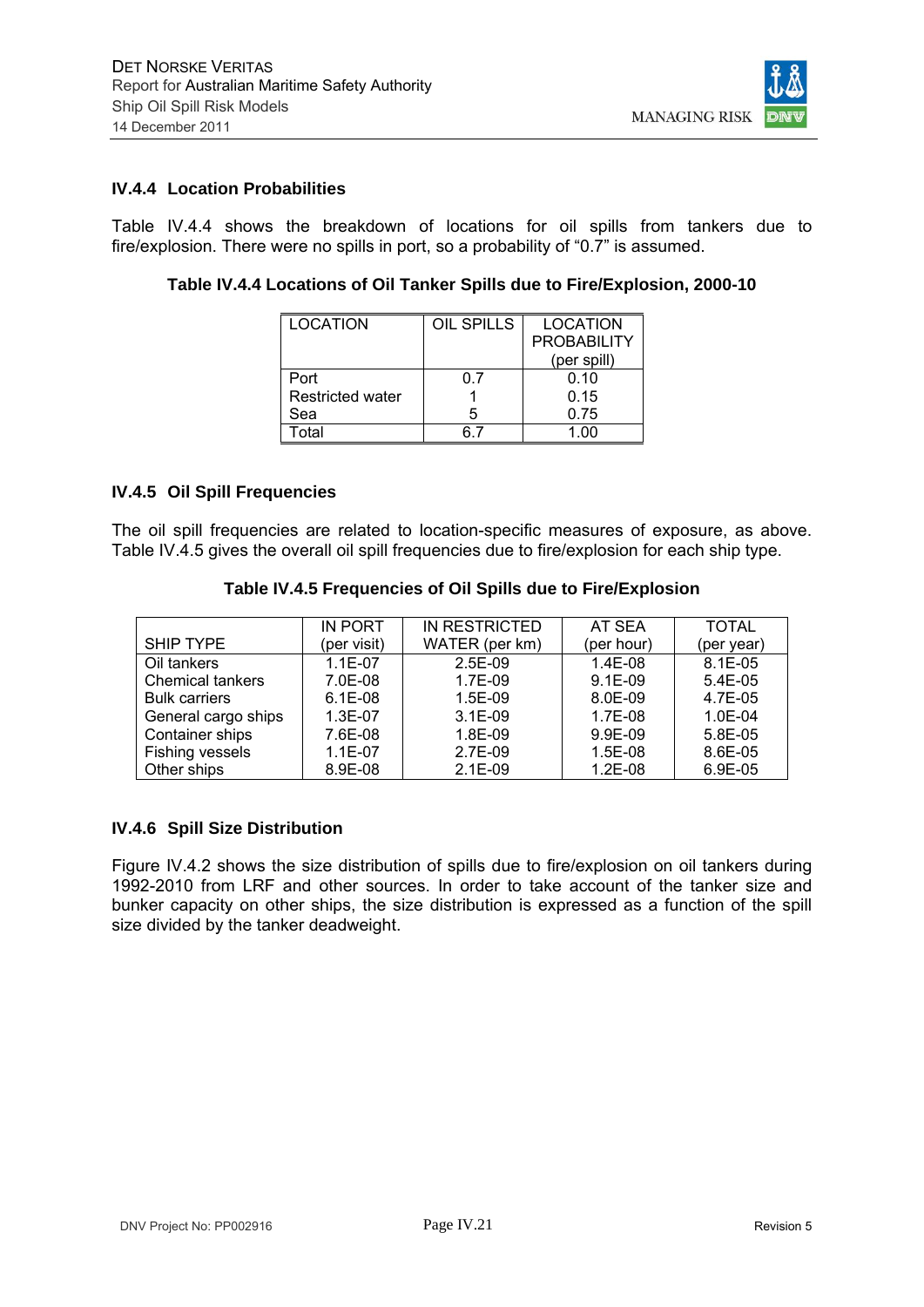



## **Figure IV.4.2 Oil Tanker Oil Spill Size Distribution due to Fire/Explosion, 1992-2010**

A simple analytical model of spill quantity (Q) as a fraction of tanker deadweight or bunker capacity (D) is fitted to the data as follows:

 $P(Q/D) = 0.05 - 0.2 \log (Q/D)$  for Q and D in any consistent units, e.g. tonnes

The probability is by definition constrained to be within the range  $0 \leq P(Q/D) \leq 1$ .

The mean spill quantity, given an oil spill due to fire/explosion, from oil tankers in the dataset was 10% of deadweight. The mean spill quantity from the model is 13% of deadweight. The difference results from a slight over-estimation throughout the range.

#### **IV.4.7 Comparison with Previous Study**

For oil tankers at sea, the previous study estimated a frequency of oil spills due to fire/explosion of  $4.1 \times 10^{-8}$  per ship hour. The current estimate is a factor of 3 lower, and is explained by the use of more recent data.

For bulk carriers at sea, the previous study estimated a frequency of oil spills due to fire/explosion of 6.8 x 10<sup>-9</sup> per ship hour. The current estimate is slightly higher, but this is within the uncertainties on the estimate.

For oil tankers in restricted water, the previous study estimated a frequency of oil spills due to fire/explosion of 2.9 x  $10^{-7}$  per km. The current estimate is a factor of 100 lower, and is explained by the use of more recent data.

For oil tankers in port, the previous study estimated a frequency of oil spills due to fire/explosion of 1.1 x 10<sup>-5</sup> per visit. The current estimate is a factor of 100 lower, and is explained by the use of more recent data.

## **IV.4.8 Validation**

The generic oil spill frequencies above have been combined with the exposure of trading ships in Australia (Appendix I) to estimate the rate of oil spills due to fire/explosion in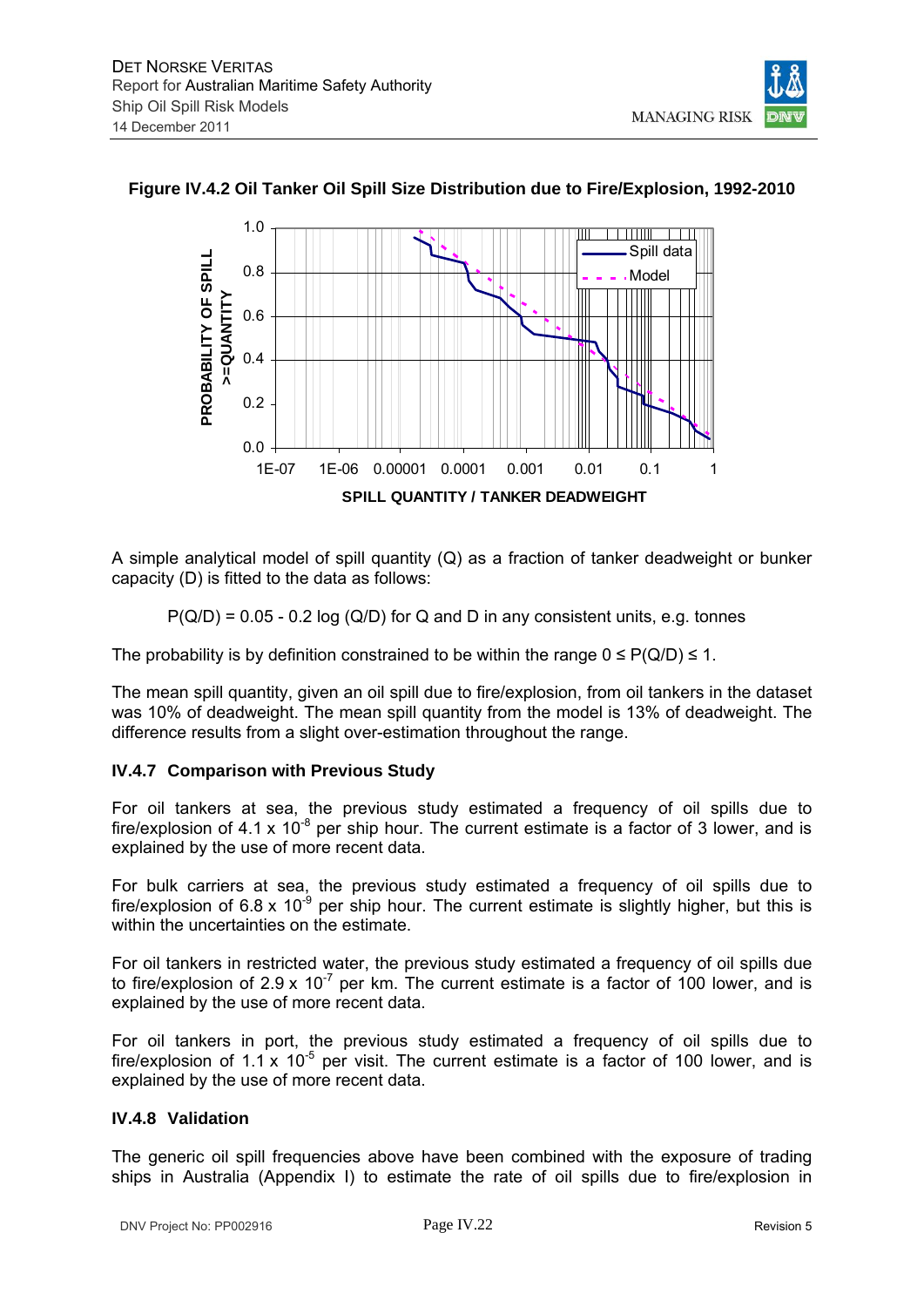

Australian ports and waters. This gives an expected rate of 0.027 oil spills per year due to fire/explosion, of which 12% is due to oil tankers. When small commercial vessels (SCVs) are included, the total rises to 0.81 per year.

This does not take account of the fact that spills from trading ships and SCVs would be of very different sizes. The oil spill risk model, which does represent these, gives a rate of oil spills over 1 tonne due to fire/explosion of 0.019 per year for trading ships, which rises to 0.14 when SCVs are included

AMSA spill data (Appendix III) shows a total of 2 oil spills over 1 tonne due to fire/explosion during 1982-2010, which is an average of 0.069 per year. Both were on fishing vessels.

|                         | <b>PREDICTED</b>   | <b>HISTORICAL</b> | <b>HISTORICAL</b>  |
|-------------------------|--------------------|-------------------|--------------------|
|                         | <b>FREQUENCIES</b> | <b>SPILLS</b>     | <b>FREQUENCIES</b> |
| <b>SHIP TYPE</b>        | (per year)         | 1982-2010         | (per year)         |
| Oil tankers             | 0.00               |                   | 0.00               |
| <b>Chemical tankers</b> | 0.00               |                   | 0.00               |
| <b>Bulk carriers</b>    | 0.01               |                   | 0.00               |
| General cargo ships     | 0.00               |                   | 0.00               |
| Container ships         | 0.00               |                   | 0.00               |
| Other ships (inc SCVs)  | 0.12               |                   | 0.07               |
| All ships               | 0.14               | າ                 | 0.07               |

## **Table IV.4.6 Frequencies of Oil Spills Over 1 Tonne due to Fire/Explosion**

The comparison in Table IV.4.6 shows that the model predicts spill frequencies that are higher than the historical average. This could result from under-reporting in the AMSA data, or an over-estimate in the model, but could also result from the small number of historical events. It is not considered appropriate to adjust the frequencies at present.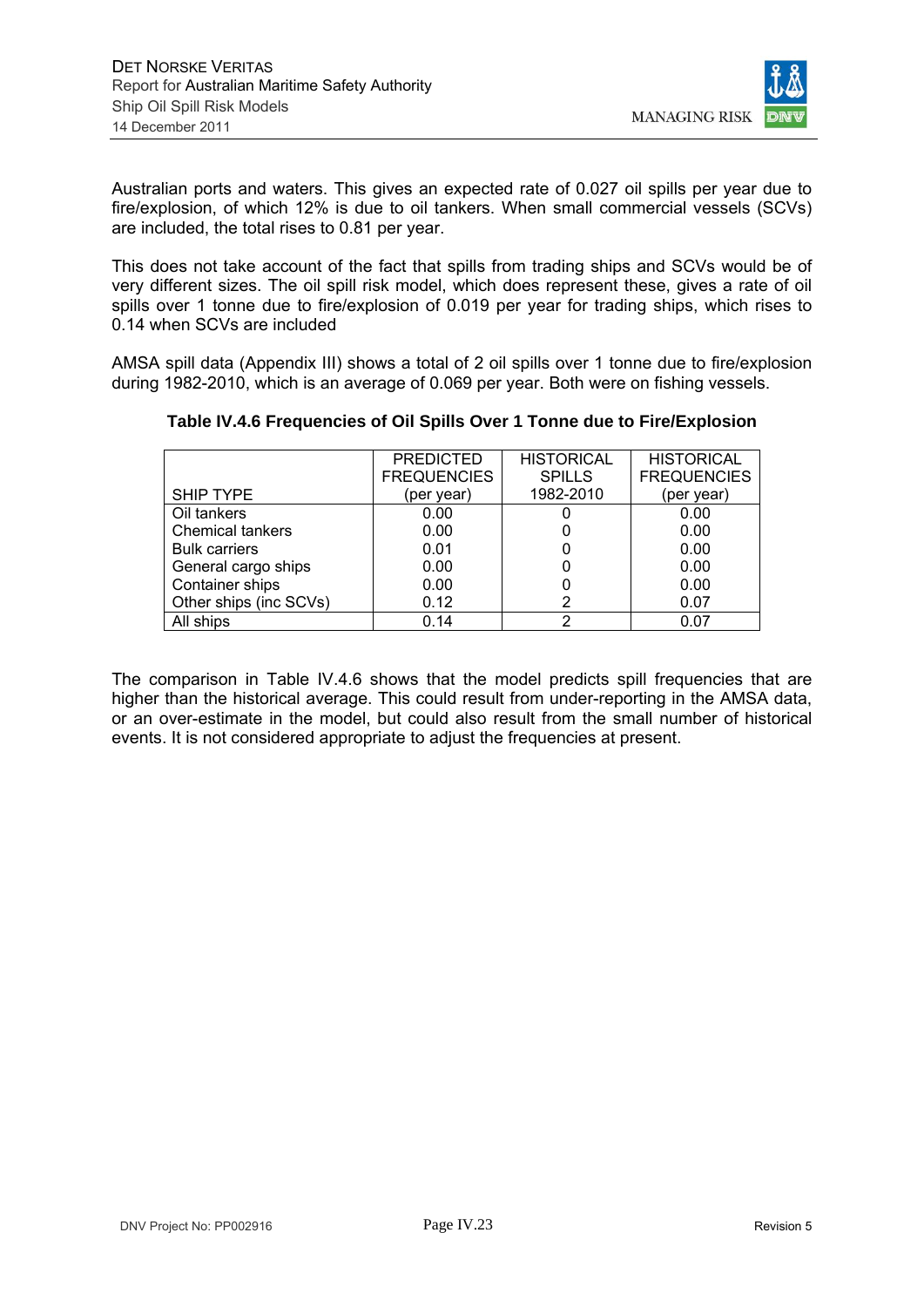

# **IV.5 HULL DAMAGE**

#### **IV.5.1 Definition**

In this analysis, hull damage is defined as an event where a ship suffers damage to the hull structure that does not result from another event category. For example, it includes damage due to corrosion or structural overload, but not damage due to collision or explosion. It includes the LRF category "foundered" and the events known as "structural failure/foundering" in the previous study (DNV 1999). It also includes many events included by LRF under the category "hull/machinery damage". In addition, it includes oil spills related to loss of stability, heeling or flooding.

#### **IV.5.2 Hull Damage Frequencies**

Table IV.5.1 shows the frequencies of hull/machinery damage and foundering on oil tankers during 2000-10 from LRF. This includes many cases of machinery failure, and so may overestimate the true frequency of hull damage. Incident reporting is less complete on other ship types, so the modification factors from collisions (Table IV.2.3) are used to estimate the frequencies.

| <b>SEVERITY</b>                          | HULL/MACHINERY<br><b>DAMAGE</b> | <b>FOUNDERIN</b><br>G | <b>FREQUENCY</b><br>(per ship year) |
|------------------------------------------|---------------------------------|-----------------------|-------------------------------------|
| Total losses                             |                                 | 22                    | $3.9 \times 10^{-4}$                |
| Serious casualties (exc total<br>losses) | 257                             | 6                     | $3.5 \times 10^{-3}$                |
| Non-serious incidents                    | 76                              |                       | $1.0 \times 10^{-3}$                |
| <b>Total incidents</b>                   | 340                             | 28                    | $4.9 \times 10^{-3}$                |

#### **Table IV.5.1 Hull Damage Frequencies on Oil Tankers, 2000-10**

## **IV.5.3 Oil Spill Frequencies**

Table IV.5.2 shows oil spill experience due to hull damage for oil tankers during 2000-10 from LRF. These are based on oil spills with known quantities, and may be changed with further investigation of the LRF data where the oil spill quantities are unknown. They are considered to be reasonable estimates of the frequencies of spills of 1 tonne or more.

## **Table IV.5.2 Oil Tanker Oil Spill Frequencies due to Hull Damage, 2000-10**

| <b>SEVERITY</b>                       | OIL SPILLS | OIL SPILL          | OIL SPILL            |
|---------------------------------------|------------|--------------------|----------------------|
|                                       |            | <b>PROBABILITY</b> | <b>FREQUENCY</b>     |
|                                       |            | (per hull          | (per ship year)      |
|                                       |            | damage event)      |                      |
| Total losses                          |            | 0.069              | $2.7 \times 10^{-5}$ |
| Serious casualties (exc total losses) | 25         | 0.095              | $3.4 \times 10^{-4}$ |
| Non-serious incidents                 | 6          | 0.079              | $8.1 \times 10^{-5}$ |
| Total incidents                       | 33         | 0.090              | 4.4 x $10^{-4}$      |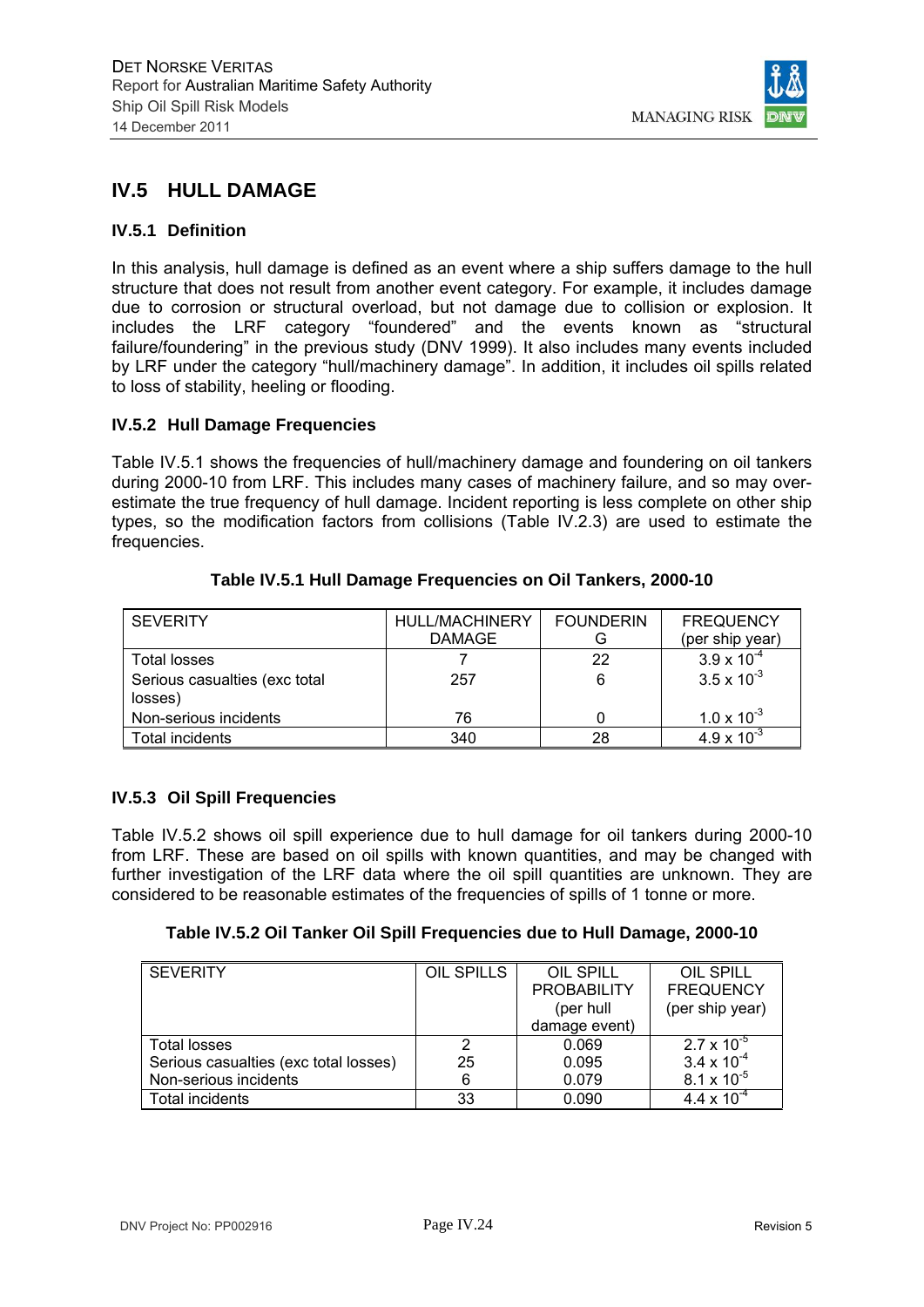

The oil spill probabilities do not show the expected variation with event severity. This may be because of the effect of machinery damage and double hulls, or the apparent change in categorisation of serious casualties (Section IV.1.4).

Equivalent values are not available for other ship types, because they are much less closely monitored. Therefore their spill probabilities are estimated from spills of bunker fuel on tankers. Table IV.5.3 shows bunker spill experience due to hull damage for oil tankers during 1992-97, and compares it to the total number of hull damage events to estimate the bunker spill probabilities. The validity of this data for other ships is questionable, and data direct from non-tankers would be preferable.

**Table IV.5.3 Oil Tanker Bunker Spill Probabilities due to Hull Damage, 1992-99** 

| <b>SEVERITY</b>             | <b>BUNKER</b> | <b>HULL/MACHINERY</b> | <b>BUNKER SPILL</b> |
|-----------------------------|---------------|-----------------------|---------------------|
|                             | <b>SPILLS</b> | DAMAGE +              | PROBABILITY (per    |
|                             |               | <b>FOUNDERING</b>     | hull damage event)  |
| Total losses                | 6             | 23                    | 0.26                |
| Serious casualties (exc TL) |               | 148                   | 0.020               |
| Non-serious incidents       |               | 493                   | 0.002               |
| Total incidents             |               | 663                   | 0.015               |

In this case, the oil spill probabilities do show the expected variation with event severity. This may be because the data refers mainly to single hulls and had a different interpretation of serious casualties.

## **IV.5.4 Location Probabilities**

Table IV.5.4 shows the breakdown of locations for oil spills from tankers due to hull damage.

## **Table IV.5.4 Locations of Oil Tanker Spills due to Hull Damage, 2000-10**

| <b>LOCATION</b>         | OIL SPILLS | <b>LOCATION</b>    |
|-------------------------|------------|--------------------|
|                         |            | <b>PROBABILITY</b> |
|                         |            | (per spill)        |
| Port                    | 13         | 0.39               |
| <b>Restricted water</b> | 5          | 0.15               |
| Sea                     | 15         | 0.45               |
| ⊺otal                   | 33         | 1.00               |

## **IV.5.5 Oil Spill Frequencies**

The oil spill frequencies are related to location-specific measures of exposure, as above. Table IV.5.5 gives the overall oil spill frequencies due to hull damage for each ship type.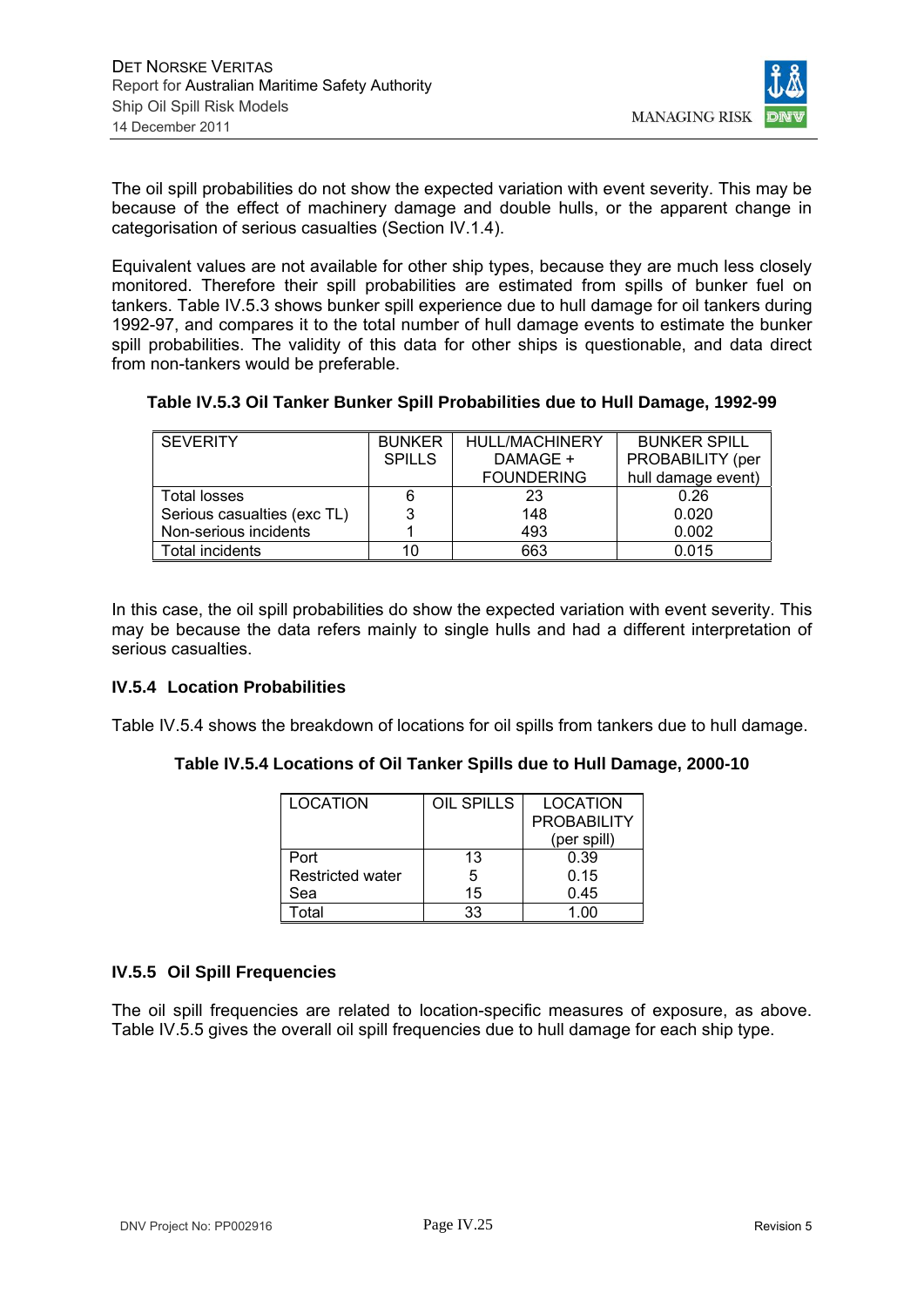

|                         | <b>IN PORT</b> | IN RESTRICTED  | AT SEA      | <b>TOTAL</b> |
|-------------------------|----------------|----------------|-------------|--------------|
| SHIP TYPE               | (per visit)    | WATER (per km) | (per hour)  | (per year)   |
| Oil tankers             | $2.2E-06$      | 1.4E-08        | 4.6E-08     | 4.4E-04      |
| <b>Chemical tankers</b> | $1.3E-06$      | $8.1E-09$      | 2.7E-08     | $2.6E-04$    |
| <b>Bulk carriers</b>    | 1.6E-06        | $1.0E-08$      | $3.4E-08$   | $3.3E-04$    |
| General cargo ships     | $3.9E-06$      | $2.5E-08$      | $8.2E - 08$ | 7.9E-04      |
| Container ships         | $1.1E-06$      | $7.1E-09$      | $2.3E-08$   | $2.3E-04$    |
| Fishing vessels         | 6.0E-07        | 3.8E-09        | 1.3E-08     | $1.2E - 04$  |
| Other ships             | 5.7E-07        | 3.7E-09        | $1.2E-08$   | $1.2E - 04$  |

#### **Table IV.5.5 Frequencies of Oil Spills due to Hull Damage**

## **IV.5.6 Spill Size Distribution**

Figure IV.5.1 shows the size distribution of spills due to hull damage on oil tankers during 1992-2010 from LRF and other sources. In order to take account of the tanker size and bunker capacity on other ships, the size distribution is expressed as a function of the spill size divided by the tanker deadweight.

#### **Figure IV.5.1 Oil Tanker Oil Spill Size Distribution due to Hull Damage, 1992-2010**



A simple analytical model of spill quantity (Q) as a fraction of tanker deadweight or bunker capacity (D) is fitted to the data as follows:

 $P(Q/D) = 0.05 - 0.15 \log (Q/D)$  for Q and D in any consistent units, e.g. tonnes

The probability is by definition constrained to be within the range  $0 \leq P(Q/D) \leq 1$ .

The model over-estimates the risk in the region  $0.00001 < S/D < 0.3$  by up to a factor of 2, which is an inherent limitation of this simple model.

The mean spill quantity, given an oil spill due to hull damage, from oil tankers in the dataset was 9% of deadweight. The mean spill quantity from the model is 11% of deadweight. The difference results from the over-estimation described above.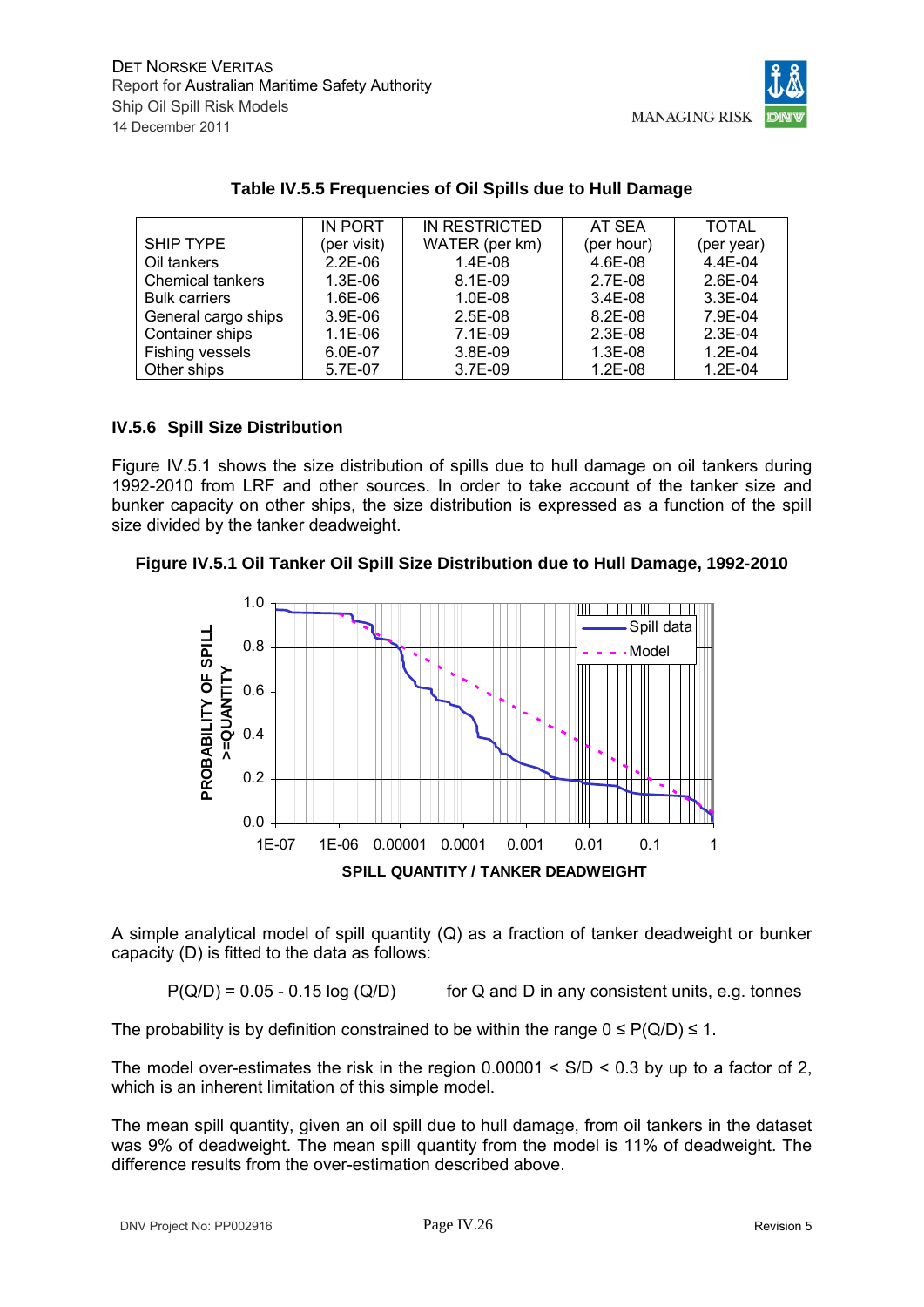

#### **IV.5.7 Effect of Weather**

The frequencies of hull damage reflect world average weather conditions. Weather conditions have been categorised as defined in Appendix VI.4.4. As in the previous study, the following modifiers are used for the different weather conditions:

| Calm  | $MF_{weather} = 1$    |
|-------|-----------------------|
| Fresh | $MF_{weather} = 1$    |
| Gale  | $MF_{weather} = 7.2$  |
| Storm | $MF_{weather} = 13.4$ |

The overall modifier for any calculation region depends on the probabilities of the different weather conditions as follows:

$$
MF_{weather} = P_{calm} + P_{fresh} + 7.2 P_{gale} + 13.4 P_{storm}
$$

This is only applied for ships at sea, because hull damage in port is more commonly due to corrosion than weather impacts.

#### **IV.5.8 Validation**

The generic oil spill frequencies above have been combined with the exposure of trading ships in Australia (Appendix I) to estimate the rate of oil spills due to hull damage in Australian ports and waters. This gives an expected rate of 0.12 oil spills per year due to hull damage, of which 13% is due to oil tankers. When small commercial vessels (SCVs) are included, the total rises to 1.4 per year.

This does not take account of the fact that spills from trading ships and SCVs would be of very different sizes. The oil spill risk model, which does represent these, gives a rate of oil spills over 1 tonne due to hull damage of 0.07 per year for trading ships, which rises to 0.24 when SCVs are included.

AMSA spill data (Appendix III) shows a total of 19 oil spills over 1 tonne due to hull damage during 1982-2010, which is an average of 066 per year. Of these, only 5 are known to be from trading vessels, i.e. 0.17 per year.

|                         | <b>PREDICTED</b>   | <b>HISTORICAL</b> | <b>HISTORICAL</b>  |
|-------------------------|--------------------|-------------------|--------------------|
|                         | <b>FREQUENCIES</b> | <b>SPILLS</b>     | <b>FREQUENCIES</b> |
| SHIP TYPE               | (per year)         | 1982-2010         | (per year)         |
| Oil tankers             | 0.01               |                   | 0.10               |
| <b>Chemical tankers</b> | 0.00               |                   | 0.00               |
| <b>Bulk carriers</b>    | 0.03               |                   | 0.00               |
| General cargo ships     | 0.01               | 2                 | 0.07               |
| Container ships         | 0.01               |                   | 0.00               |
| Other ships (inc SCVs)  | 0.18               | 14                | 0.48               |
| All ships               | 0.24               | 19                | 0.66               |

**Table IV.5.6 Frequencies of Oil Spills Over 1 Tonne due to Hull Damage** 

The comparison in Table IV.5.6 shows that the model predicts spill frequencies that are lower than the historical average. The reasons for this are difficult to determine, because of a lack of reliable information on this type of event. It cannot be due to under-reporting in the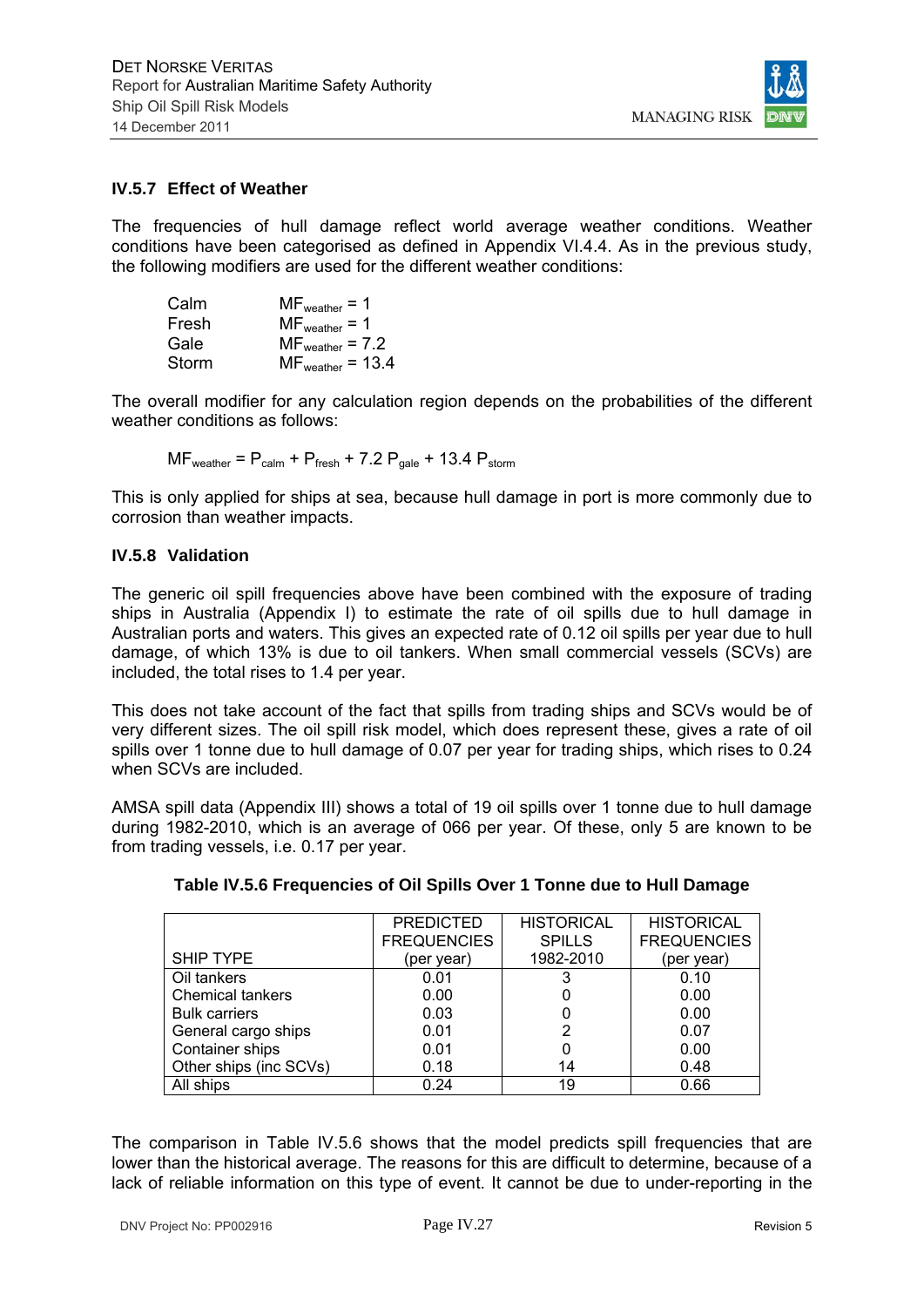

AMSA data, or the limited number of historical events, but might be due to the lack of information about the underlying cause of the hull damage. Therefore it is not considered appropriate to adjust the frequencies at present.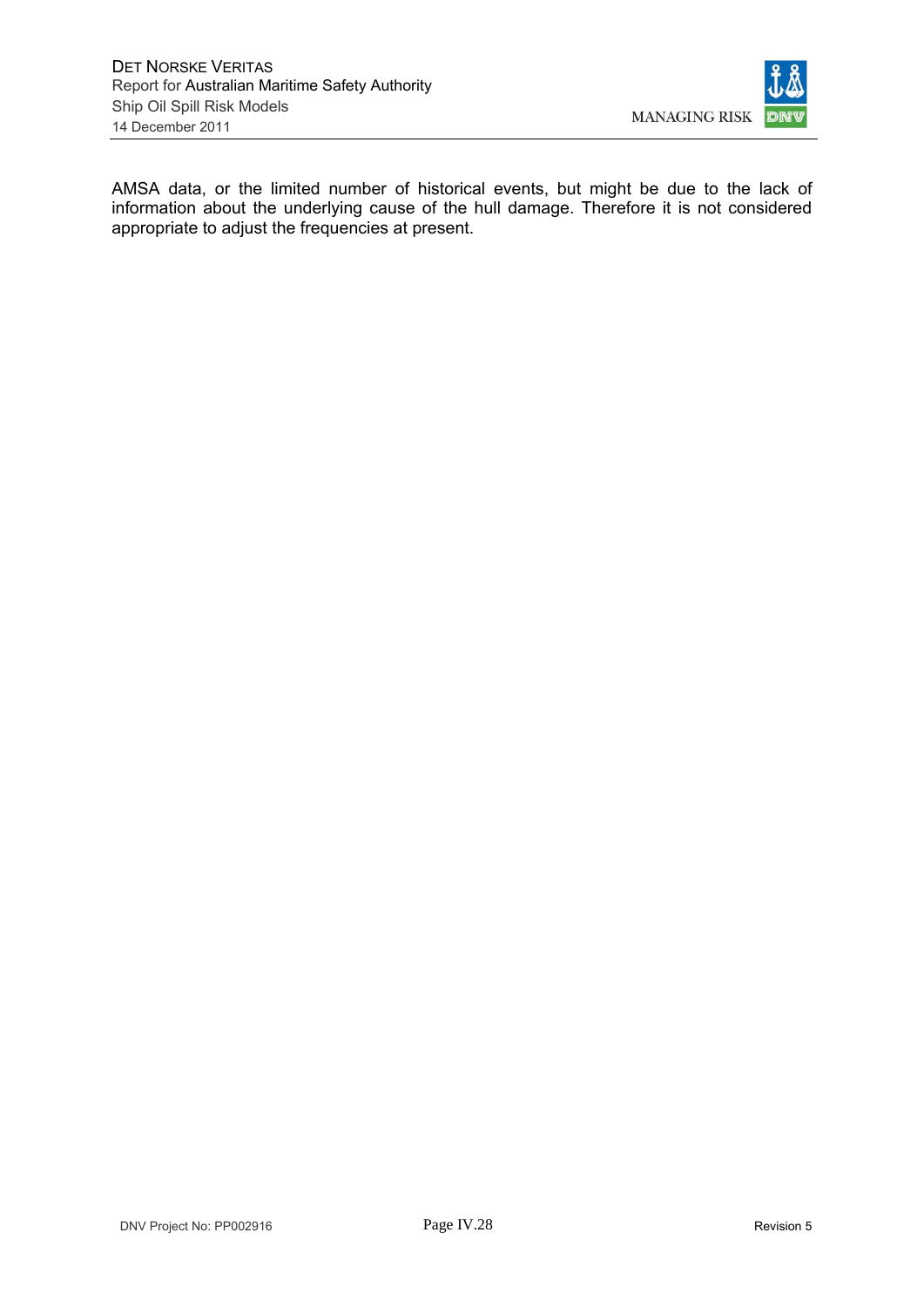

# **IV.6 TRANSFER SPILL**

#### **IV.6.1 Definition**

In this analysis, transfer spill is defined as an event where a ship releases oil to the sea due to failure or error during loading/unloading cargo or fuel oil. This includes loading in port and during ship-to-ship transfer. It excludes offshore loading, which is covered in Appendix V.5.2. Typical causes include overflow, hose failure, errors in setting valves etc.

#### **IV.6.2 Spill Frequencies for Cargo Transfers in Port**

During 2000-10, LRF identifies 10 transfer spills on oil tankers with known quantities released. The oil tanker exposure during this period was 74,471 ship years. Based on an average of 80 port visits per ship year, each normally involving a cargo transfer (either loading or discharging) this is 5.6 million cargoes transferred. This gives a transfer spill frequency of 1.7 x 10<sup>-6</sup> per cargo transferred. However, this data includes many events of unknown quantity, and so may be an under-estimate.

Data for 1992-97 was previously reviewed more comprehensively, and included 72 transfer spills during an exposure of 40,103 ship years. Based on 80 port visits per ship year, this gives a transfer spill frequency of 2.2 x  $10^{-5}$  per cargo transferred. This is a comprehensive survey of public-domain information, but does not include many spills in countries that do not openly report spills.

The best-reported statistics for leaks during transfers of bulk dangerous goods between ship and shore are for Great Britain during a 5.25 year period over 1981-85, derived from the HSE's NADOR database. The reporting requirements only refer to leaks of over 1 tonne of flammable gas or highly flammable (i.e. low-flash) liquids. These were combined with estimates of cargoes transferred to give the leak frequencies in Table IV.6.1 (Technica 1990).

| CARGO TYPE                          | <b>NUMBER</b> | MEAN         | <b>SPILL FREQUENCY</b> |
|-------------------------------------|---------------|--------------|------------------------|
|                                     | OF SPILLS     | <b>SPILL</b> | (per cargo             |
|                                     | 1981-85       | (tonnes)     | transferred)           |
| Crude oil                           |               | 20           | $1.9 \times 10^{-4}$   |
| Petroleum products (low-flash only) | 5             | 11           | $1.8 \times 10^{-4}$   |
| Chemicals (low-flash only)          |               | 16           | $1.5 \times 10^{-4}$   |
| Liquefied gas                       |               |              | $7.6 \times 10^{-5}$   |

The spill frequency of  $1.8 \times 10^{-4}$  was used in the previous study (DNV 1999) for all oil products. Although this experience is old, and the spill frequencies may have reduced since then, it remains the best available estimate.

#### **IV.6.3 Spill Frequencies for Bunkering in Port**

The frequency of ship bunkering is assumed to be once every 3 weeks while trading. Assuming an average of 50% of the time is spent at sea, this would be approximately 10 times per year.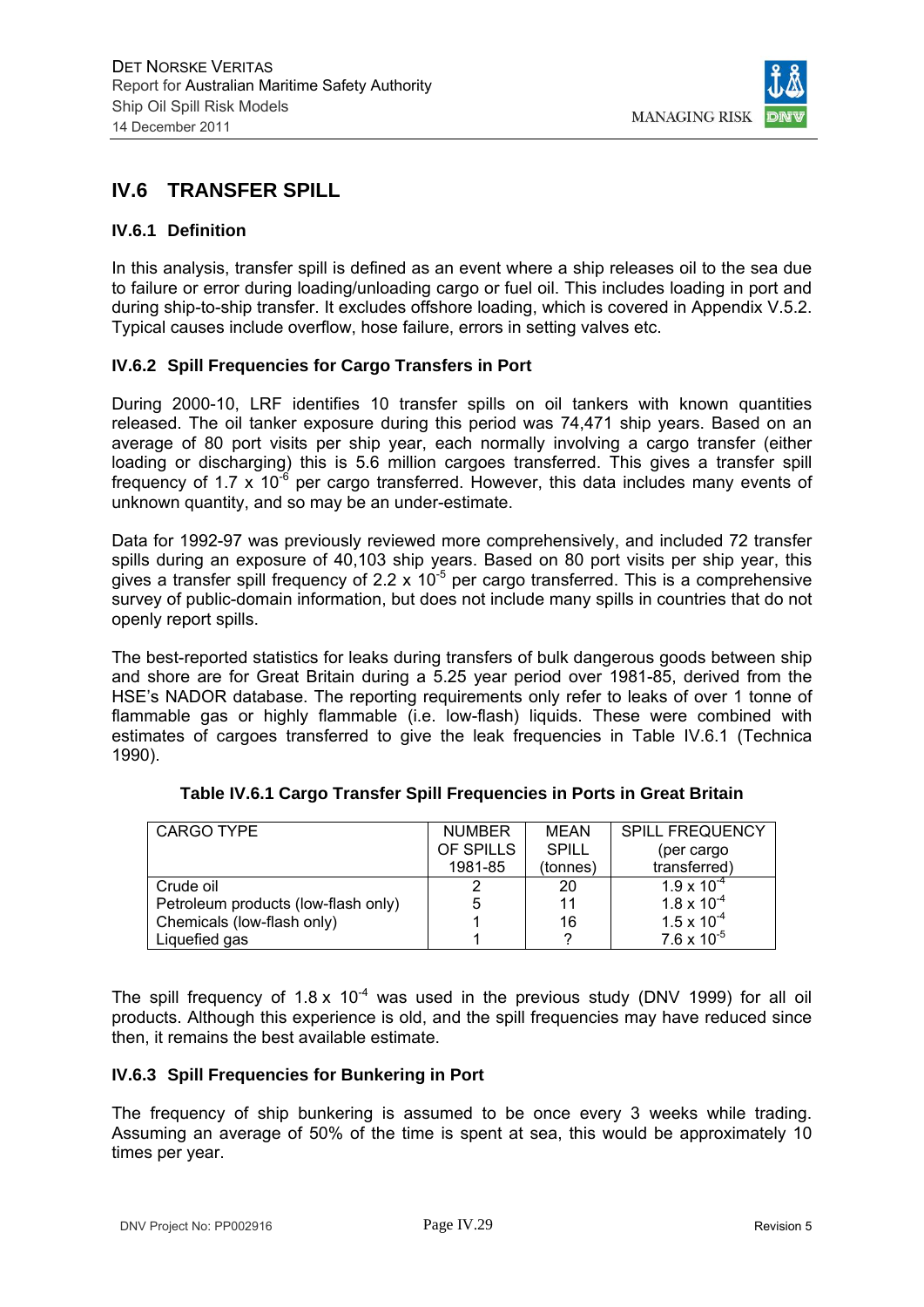

The frequency of oil spills while bunkering is assumed to be as for cargo transfer.

#### **IV.6.4 Spill Frequencies for Ship-to-Ship Transfers**

UK experience of ship-to-ship transfer was estimated to be 1 spill over 1 tonne in 2000 tanker lightering operations, giving a spill frequency of 5 x  $10^{-4}$  per transfer operation (DNV 1997). Although this was only once incident, and was not based on systematic data collection, the result was consistent with US data, and therefore is adopted for the present study.

#### **IV.6.5 Spill Size Distribution**

Figure IV.6.1 shows the size distribution of spills due to transfer on oil tankers during 1992- 2010 from LRF and other sources. In order to take account of the tanker size and bunker capacity on other ships, the size distribution is expressed as a function of the spill size divided by the tanker deadweight.



**Figure IV.6.1 Oil Tanker Oil Spill Size Distribution due to Transfer, 1992-2010** 

A simple analytical model of spill quantity (Q) as a fraction of tanker deadweight or bunker capacity (D) is fitted to the data as follows:

 $P(Q/D) = -0.3 - 0.2 \log (Q/D)$  for Q and D in any consistent units, e.g. tonnes

The probability is by definition constrained to be within the range  $0 \leq P(Q/D) \leq 1$ .

The model over-estimates the risk for very small Q/D, which may be seen as a correction for under-reporting. It over-estimates in the region 0.0001 < S/D < 0.2, and under-estimates in the region  $0.3 < S/D < 1$ , and it is the latter that dominates the spill quantity.

The mean spill quantity, given an oil spill due to transfer, from oil tankers in the dataset was 0.25% of deadweight. The mean spill quantity from the model is 0.22% of deadweight. The difference results from the under-estimation described above.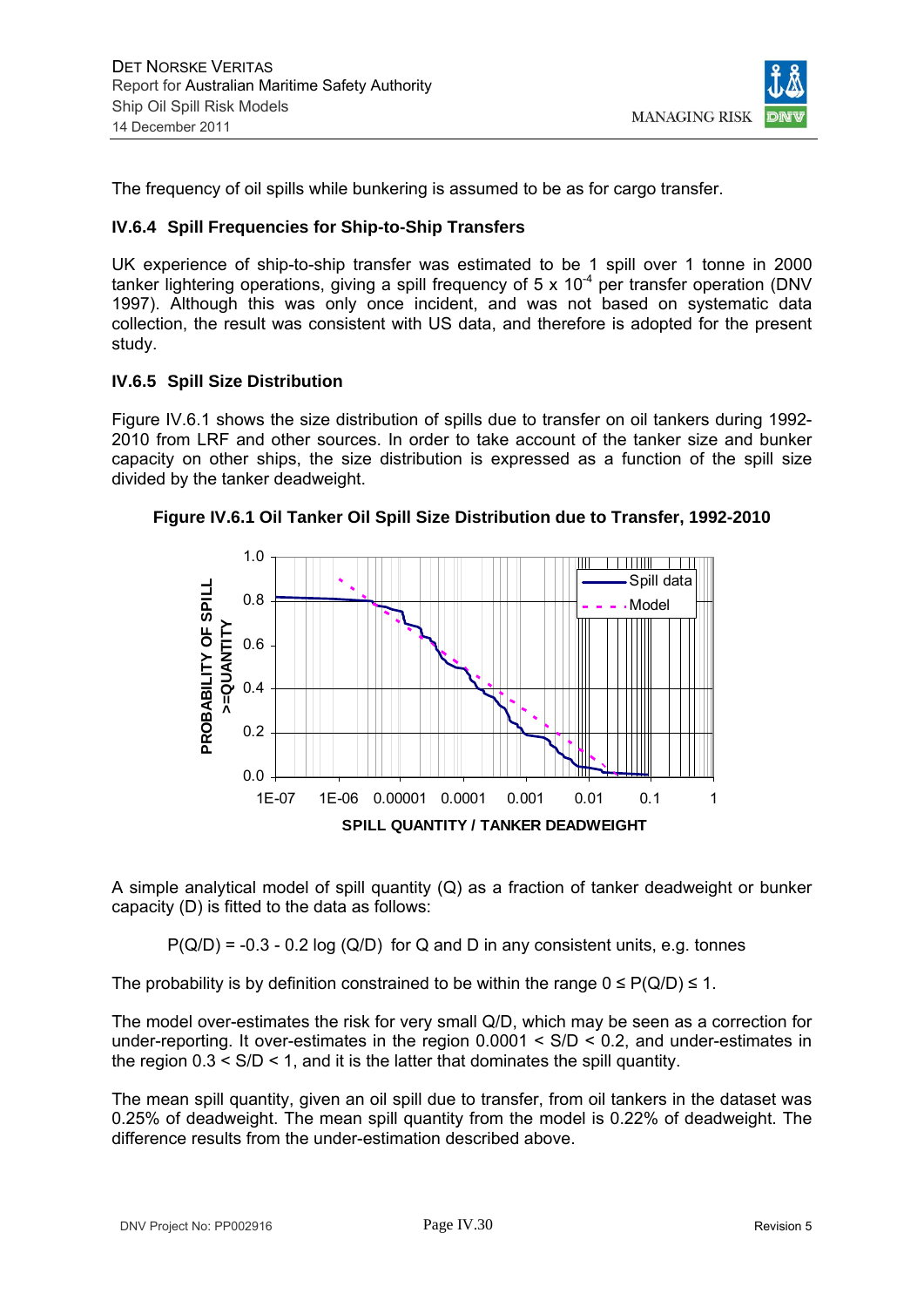

#### **IV.6.6 Validation**

The generic oil spill frequencies above have been combined with the exposure of trading ships in Australia (Appendix I) to estimate the rate of oil spills due to transfer in Australian ports and waters. This gives an expected rate of 0.86 oil spills per year due to transfer, of which 45% is due to oil tankers. When small commercial vessels (SCVs) are included, the total rises to 21 per year.

This does not take account of the fact that spills from trading ships and SCVs would be of very different sizes. The oil spill risk model, which does represent these, gives a rate of oil spills over 1 tonne due to transfer of 0.38 per year for trading ships. The size distribution in Section IV.6.5, combined with the typical fuel capacity on SCVs (Appendix I.4.2) results in no predicted transfer spills exceeding 1 tonne on SCVs.

AMSA spill data (Appendix III) shows a total of 27 oil spills over 1 tonne due to transfer during 1982-2010, which is an average of 0.93 per year. Of these, 13 (48%) were due to oil tankers.

|                         | <b>PREDICTED</b>   | <b>HISTORICAL</b> | <b>HISTORICAL</b>  |
|-------------------------|--------------------|-------------------|--------------------|
|                         | <b>FREQUENCIES</b> | <b>SPILLS</b>     | <b>FREQUENCIES</b> |
| <b>SHIP TYPE</b>        | (per year)         | 1982-2010         | (per year)         |
| Oil tankers             | 0.18               | 13                | 0.45               |
| <b>Chemical tankers</b> | 0.01               |                   | 0.03               |
| <b>Bulk carriers</b>    | 0.09               |                   | 0.03               |
| General cargo ships     | 0.02               | 3                 | 0.10               |
| Container ships         | 0.04               |                   | 0.00               |
| Other ships (inc SCVs)  | 0.05               | 9                 | 0.31               |
| All ships               | 0.38               | 27                | 0.93               |

#### **Table IV.6.2 Frequencies of Oil Spills Over 1 Tonne due to Transfer**

The comparison in Table IV.6.2 shows that the model predicts spill frequencies that are lower than the historical average. This may be due to improvements in pollution prevention over this period over this period, or because the spill size distribution for tankers is not applicable to SCVs. It cannot be due to under-reporting in the AMSA data, or the limited number of historical events. However, it is not considered appropriate to adjust the frequencies at present.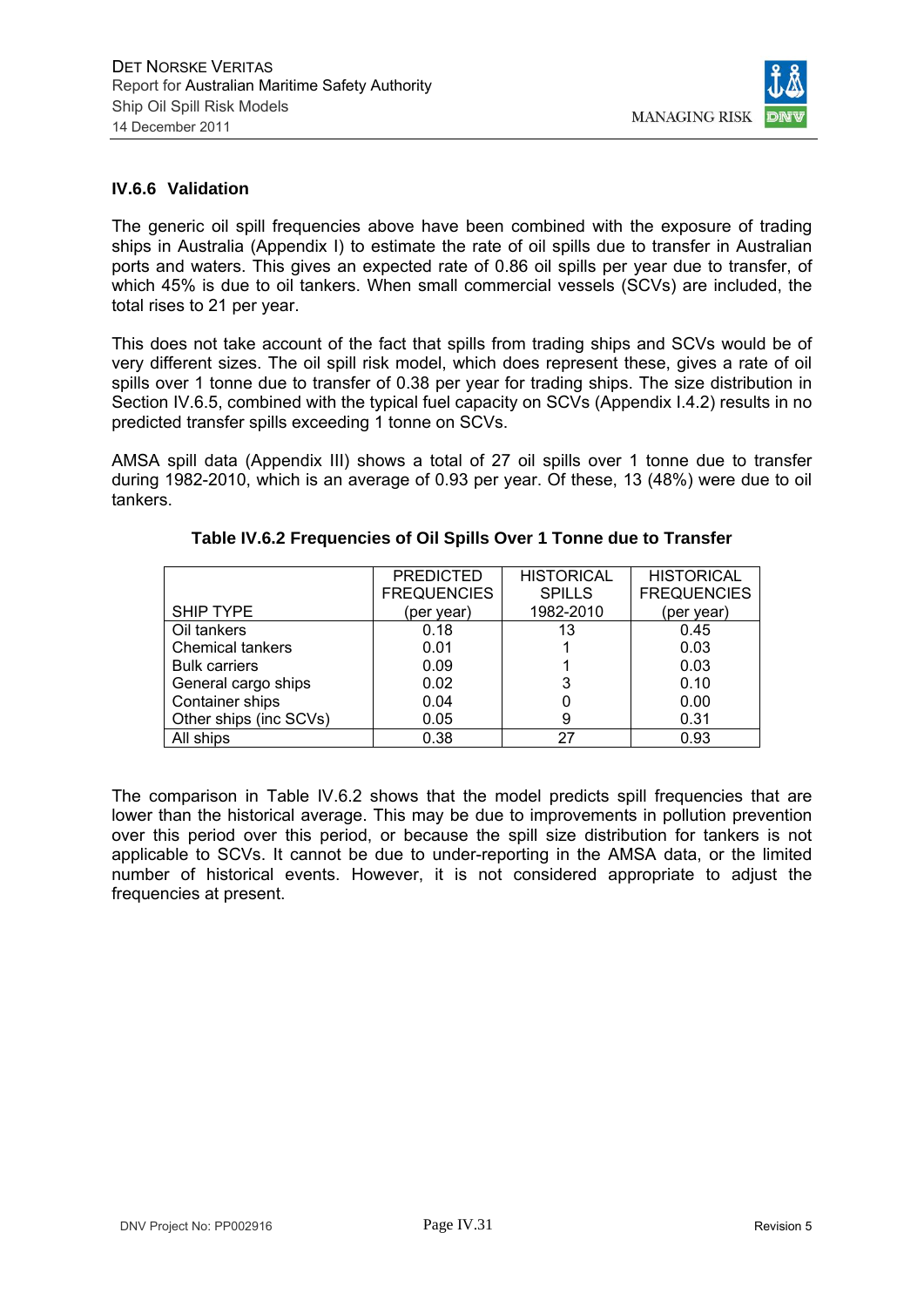

# **IV.7 UNAUTHORISED DISCHARGE**

#### **IV.7.1 Definition**

In this analysis, unauthorised discharge is defined as deliberate or accidental discharge of oil or oily water through hull valves, pipes or scuppers, except due to loading/unloading. Typical causes include, bilge pumping, hydraulic line failure, errors during internal fuel transfer, separator faults, oil in ballast water etc.

The scope of the study excludes deliberate illegal discharges, but in the data it is impractical to distinguish these from accidental discharges. Given that both are likely to be underreported, the frequencies from the data are here used to represent accidental discharges.

#### **IV.7.2 Oil Spill Frequencies**

During 2000-10, LRF identifies only 1 unauthorised discharge on oil tankers with a known quantity released. The oil tanker exposure during this period was 74,471 ship years. This gives a spill frequency of 1.3 x  $10^{-5}$  per ship year. However, this data includes many events of unknown quantity, and so may be an under-estimate.

Data for 1992-97 was previously reviewed more comprehensively, and included 14 spills during an exposure of 40,103 ship years. This gives a spill frequency of 3.5 x  $10^{-4}$  per ship year. This is a comprehensive survey of public-domain information, but does not include many spills in countries that do not openly report spills or trace the source of discharges. In the absence of any better data, these frequencies are increased by a factor of 2 to compensate for under-reporting. This gives a spill frequency of  $7.0 \times 10^{-4}$  per ship year.

Oil spills from other ship types are reported less comprehensively, so the modification factors from collisions (Table IV.2.3) are used to estimate them.

#### **IV.7.3 Location Probabilities**

Table IV.7.1 shows the breakdown of locations for oil spills from tankers due to unauthorised discharge.

| <b>LOCATION</b>         | OIL SPILLS | <b>LOCATION</b>    |
|-------------------------|------------|--------------------|
|                         |            | <b>PROBABILITY</b> |
|                         |            | (per spill)        |
| Port                    | 5          | 0.36               |
| <b>Restricted water</b> | 2          | 0.14               |
| Sea                     |            | 0.50               |
| ⊺ิ∩tal                  |            | 1 በበ               |

## **Table IV.7.1 Locations of Oil Tanker Spills due to Unauthorised Discharge, 1992-97**

#### **IV.7.4 Oil Spill Frequencies**

The oil spill frequencies are related to location-specific measures of exposure, as above. Table IV.7.2 gives the overall oil spill frequencies due to unauthorised discharge for each ship type.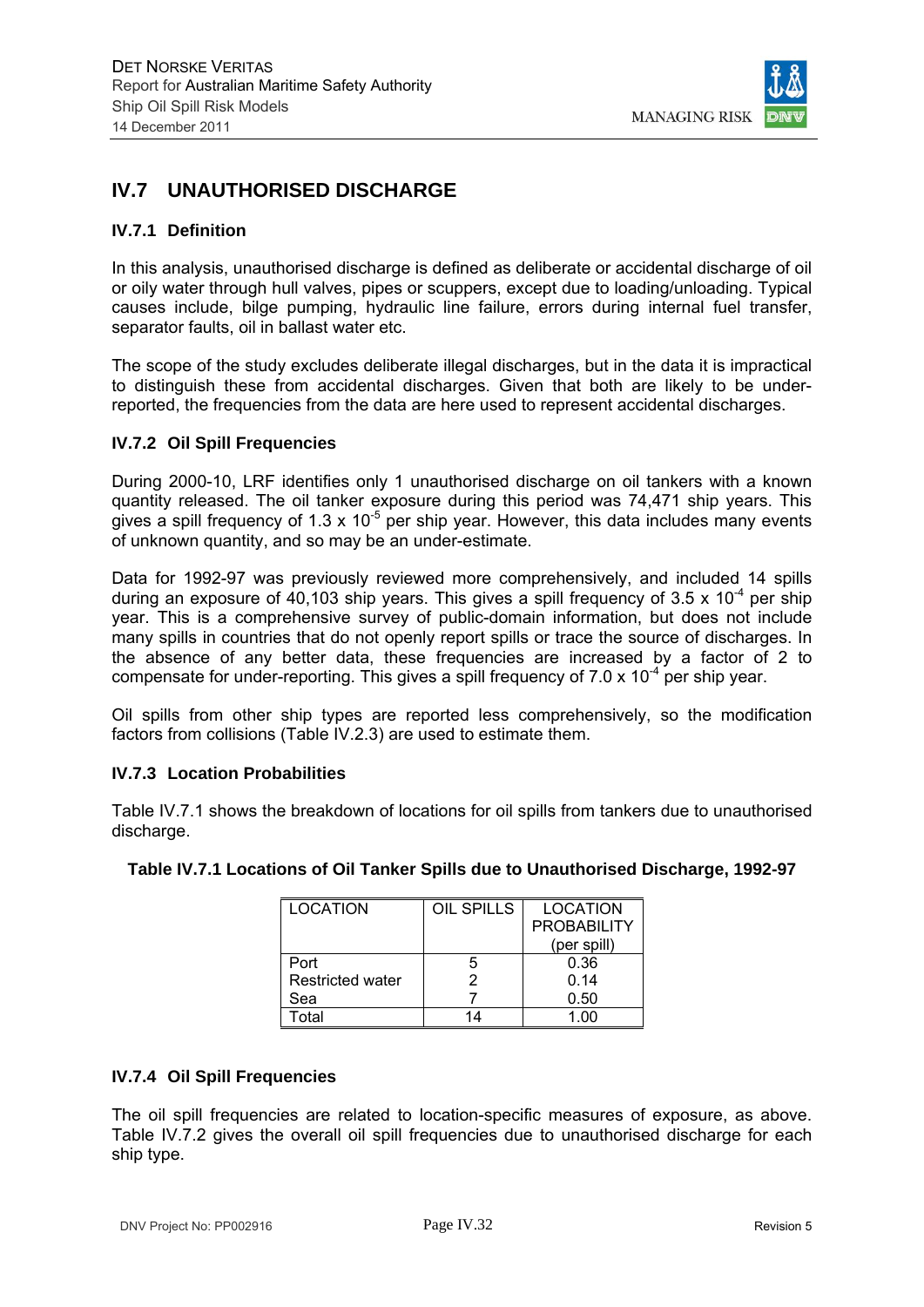

|                         | IN PORT     | IN RESTRICTED  | AT SEA      | <b>TOTAL</b> |
|-------------------------|-------------|----------------|-------------|--------------|
| <b>SHIP TYPE</b>        | (per visit) | WATER (per km) | (per hour)  | (per year)   |
| Oil tankers             | $3.1E-06$   | $2.1E-08$      | $8.0E - 08$ | 7.0E-04      |
| <b>Chemical tankers</b> | $3.3E-06$   | $2.2E-08$      | 8.5E-08     | $7.4F-04$    |
| <b>Bulk carriers</b>    | $3.9E-06$   | $2.6E-08$      | $1.0E-07$   | 8.7E-04      |
| General cargo ships     | $3.4E-06$   | $2.3E-08$      | 8.8E-08     | 7.7E-04      |
| Container ships         | $5.1E-06$   | $3.4E-08$      | $1.3E-07$   | $1.2E-03$    |
| Fishing vessels         | $3.4E-07$   | $2.3E-09$      | 8.7E-09     | 7.7E-05      |
| Other ships             | $1.2E-06$   | 7.8E-09        | 3.0E-08     | $2.6E-04$    |

## **Table IV.7.2 Frequencies of Oil Spills due to Unauthorised Discharge**

## **IV.7.5 Spill Size Distribution**

Figure IV.7.1 shows the size distribution of spills due to unauthorised discharge on oil tankers during 1992-2010 from LRF and other sources. In order to take account of the tanker size and bunker capacity on other ships, the size distribution is expressed as a function of the spill size divided by the tanker deadweight.

## **Figure IV.7.1 Oil Tanker Oil Spill Size Distribution due to Unauthorised Discharge, 1992-2010**



A simple analytical model of spill quantity (Q) as a fraction of tanker deadweight or bunker capacity (D) is fitted to the data as follows:

 $P(Q/D) = -0.3 - 0.2 \log (Q/D)$  for Q and D in any consistent units, e.g. tonnes

The probability is by definition constrained to be within the range  $0 \le P(Q/D) \le 1$ .

The model over-estimates the risk for very small Q/D, which may be seen as a correction for under-reporting. It over-estimates in the region 0.00003 < S/D < 0.005, and under-estimates in the region  $0.01 < S/D < 1$ , and it is the latter that dominates the spill quantity.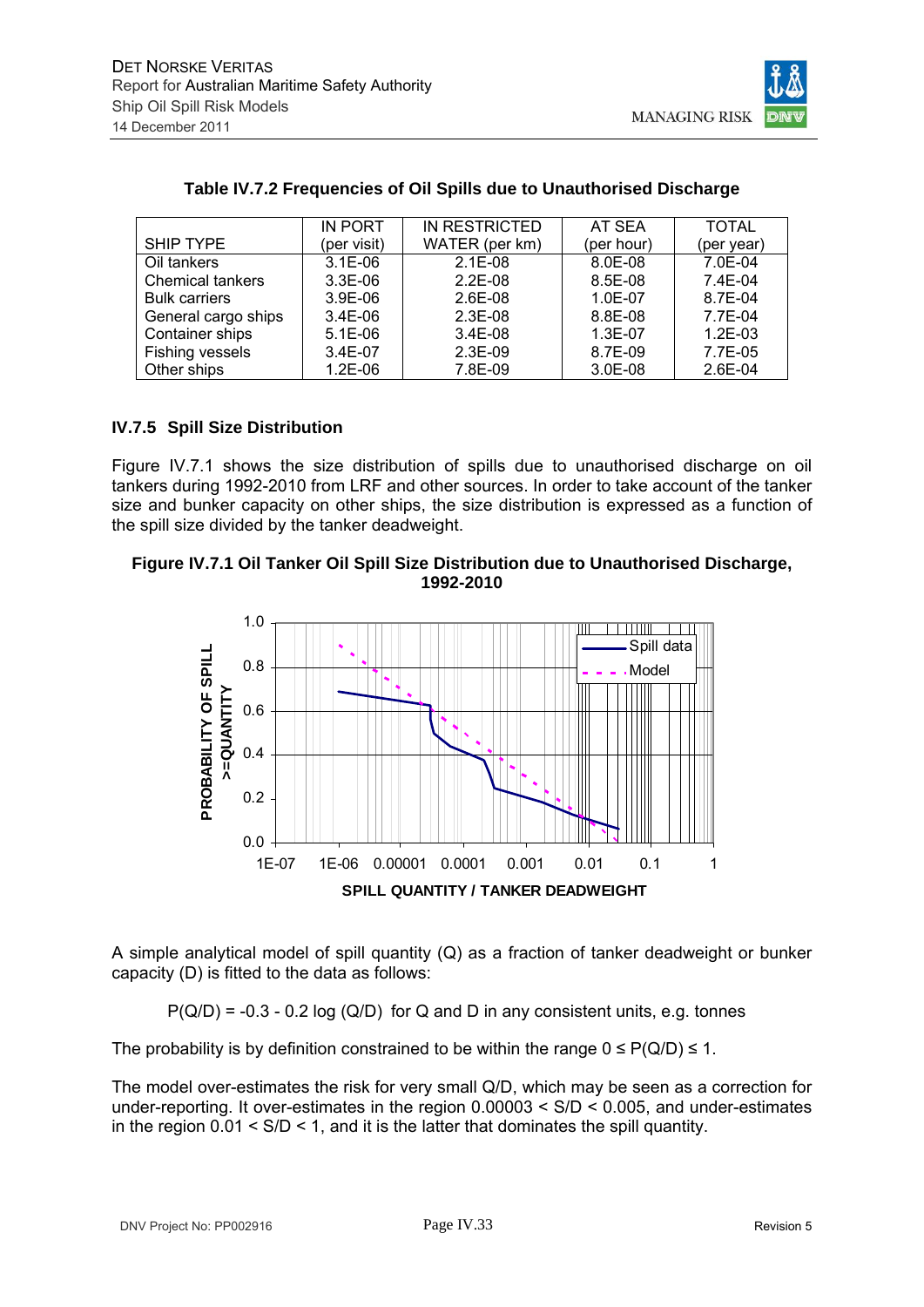

The mean spill quantity, given an oil spill due to unauthorised discharge, from oil tankers in the dataset was 0.36% of deadweight. The mean spill quantity from the model is 0.22% of deadweight. The difference results from the under-estimation described above.

#### **IV.7.6 Validation**

The generic oil spill frequencies above have been combined with the exposure of trading ships in Australia (Appendix I) to estimate the rate of oil spills due to unauthorised discharge in Australian ports and waters. This gives an expected rate of 0.29 oil spills per year due to unauthorised discharge, of which 9% is due to oil tankers. When small commercial vessels (SCVs) are included, the total rises to 3.0 per year.

This does not take account of the fact that spills from trading ships and SCVs would be of very different sizes. The oil spill risk model, which does represent these, gives a rate of oil spills over 1 tonne due to unauthorised discharge of 0.11 per year for trading ships. The size distribution in Section IV.7.5, combined with the typical fuel capacity on SCVs (Appendix I.4.2) results in no unauthorised discharges predicted to exceed 1 tonne on SCVs.

AMSA spill data (Appendix III) shows a total of 14 oil spills over 1 tonne due to unauthorised discharge during 1982-2010, which is an average of 0.48 per year. Of these, 6 (43%) were due to oil tankers.

|                         | <b>PREDICTED</b>   | <b>HISTORICAL</b> | <b>HISTORICAL</b>  |
|-------------------------|--------------------|-------------------|--------------------|
|                         | <b>FREQUENCIES</b> | <b>SPILLS</b>     | <b>FREQUENCIES</b> |
| <b>SHIP TYPE</b>        | (per year)         | 1982-2010         | (per year)         |
| Oil tankers             | 0.01               | 6                 | 0.21               |
| <b>Chemical tankers</b> | 0.00               |                   | 0.00               |
| <b>Bulk carriers</b>    | 0.05               |                   | 0.00               |
| General cargo ships     | 0.01               |                   | 0.03               |
| Container ships         | 0.02               |                   | 0.03               |
| Other ships (inc SCVs)  | 0.01               | 6                 | 0.21               |
| All ships               | 0.11               | 14                | 0.48               |

#### **Table IV.7.3 Frequencies of Oil Spills Over 1 Tonne due to Unauthorised Discharge**

The comparison in Table IV.7.3 shows that the model predicts spill frequencies that are lower than the historical average. This may be due to improvements in pollution prevention over this period, or because LRF data for oil tankers is more under-reported than assumed, and also because the spill size distribution for tankers is not applicable to SCVs. It cannot be due to under-reporting in the AMSA data, or the limited number of historical events, but might be due to the lack of information about the underlying cause of the hull damage. Therefore, it is not considered appropriate to adjust the frequencies at present.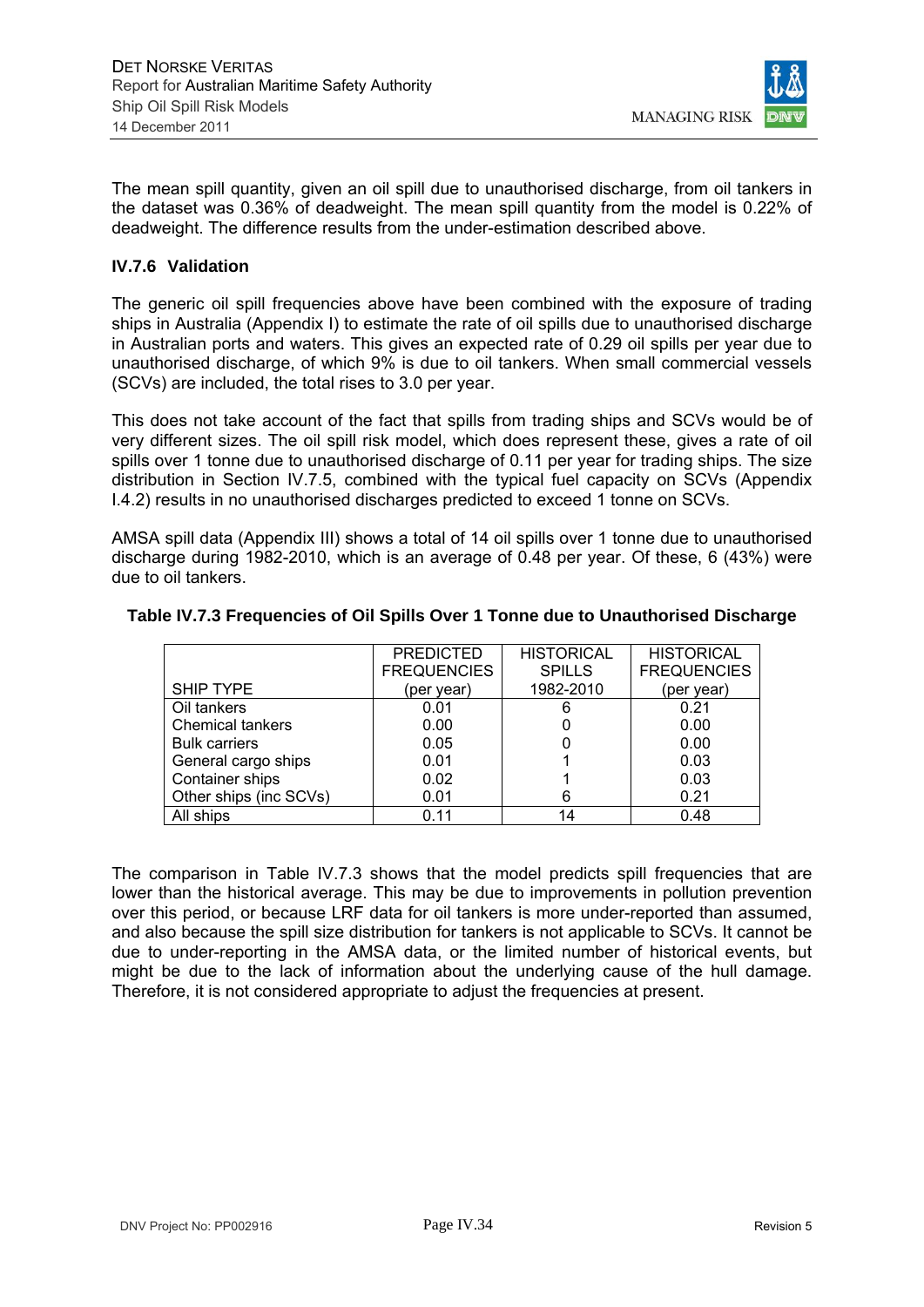

## **IV.8 GROUNDING**

#### **IV.8.1 Definition**

In this analysis, grounding (known by LMIS as "wrecked/stranded") is defined as striking the sea bottom, shore or underwater wrecks. This is split into:

- Drift grounding grounding while not under control, typically due to loss of propulsion and/or anchors in adverse weather.
- Powered grounding grounding while under power, typically due to navigational error. This includes cases where power is lost close to the point of grounding, before the ship begins to drift.

These are treated together at first and split at a later stage.

#### **IV.8.2 Grounding Frequencies**

Table IV.8.1 shows grounding experience and the size of the world fleet during 2000-10 from LRF. Table IV.8.2 and Figure IV.8.1 show the grounding frequencies calculated from this data.

|                         |                 | NON-             | <b>SERIOUS</b>    |              |
|-------------------------|-----------------|------------------|-------------------|--------------|
|                         | <b>EXPOSURE</b> | <b>SERIOUS</b>   | <b>CASUALTIES</b> | <b>TOTAL</b> |
| <b>SHIP TYPE</b>        | (ship years)    | <b>INCIDENTS</b> | (exc total loss)  | LOSS         |
| Oil tankers             | 74,471          | 61               | 195               | 27           |
| <b>Chemical tankers</b> | 37,292          | 38               | 108               | 3            |
| <b>Bulk carriers</b>    | 78,265          | 82               | 420               | 33           |
| General cargo ships     | 184,878         | 139              | 1,047             | 166          |
| Container ships         | 39,527          | 19               | 178               | 8            |
| Fishing vessels         | 268,966         | 17               | 186               | 56           |
| Other ships             | 382,588         | 90               | 558               | 67           |
| All ships               | 1,065,986       | 446              | 2,692             | 360          |
|                         |                 |                  |                   |              |

## **Table IV.8.1 Grounding Experience, 2000-10**

#### **Table IV.8.2 Grounding Frequencies, 2000-10**

|                         | NON-             | <b>SERIOUS</b>    |              |
|-------------------------|------------------|-------------------|--------------|
|                         | <b>SERIOUS</b>   | <b>CASUALTIES</b> | <b>TOTAL</b> |
| <b>SHIP TYPE</b>        | <b>INCIDENTS</b> | (exc total loss)  | <b>LOSS</b>  |
| Oil tankers             | 8.2E-04          | 2.6E-03           | 3.6E-04      |
| <b>Chemical tankers</b> | $1.0E-03$        | 2.9E-03           | 8.0E-05      |
| <b>Bulk carriers</b>    | $1.0E-03$        | $5.4E-03$         | 4.2E-04      |
| General cargo ships     | 7.5E-04          | 5.7E-03           | 9.0E-04      |
| Container ships         | 4.8E-04          | $4.5E-03$         | $2.0E - 04$  |
| Fishing vessels         | 6.3E-05          | 6.9E-04           | $2.1E-04$    |
| Other ships             | $2.4E-04$        | $1.5E-03$         | 1.8E-04      |
| All ships               | $4.2E - 04$      | $2.5E-03$         | 3.4E-04      |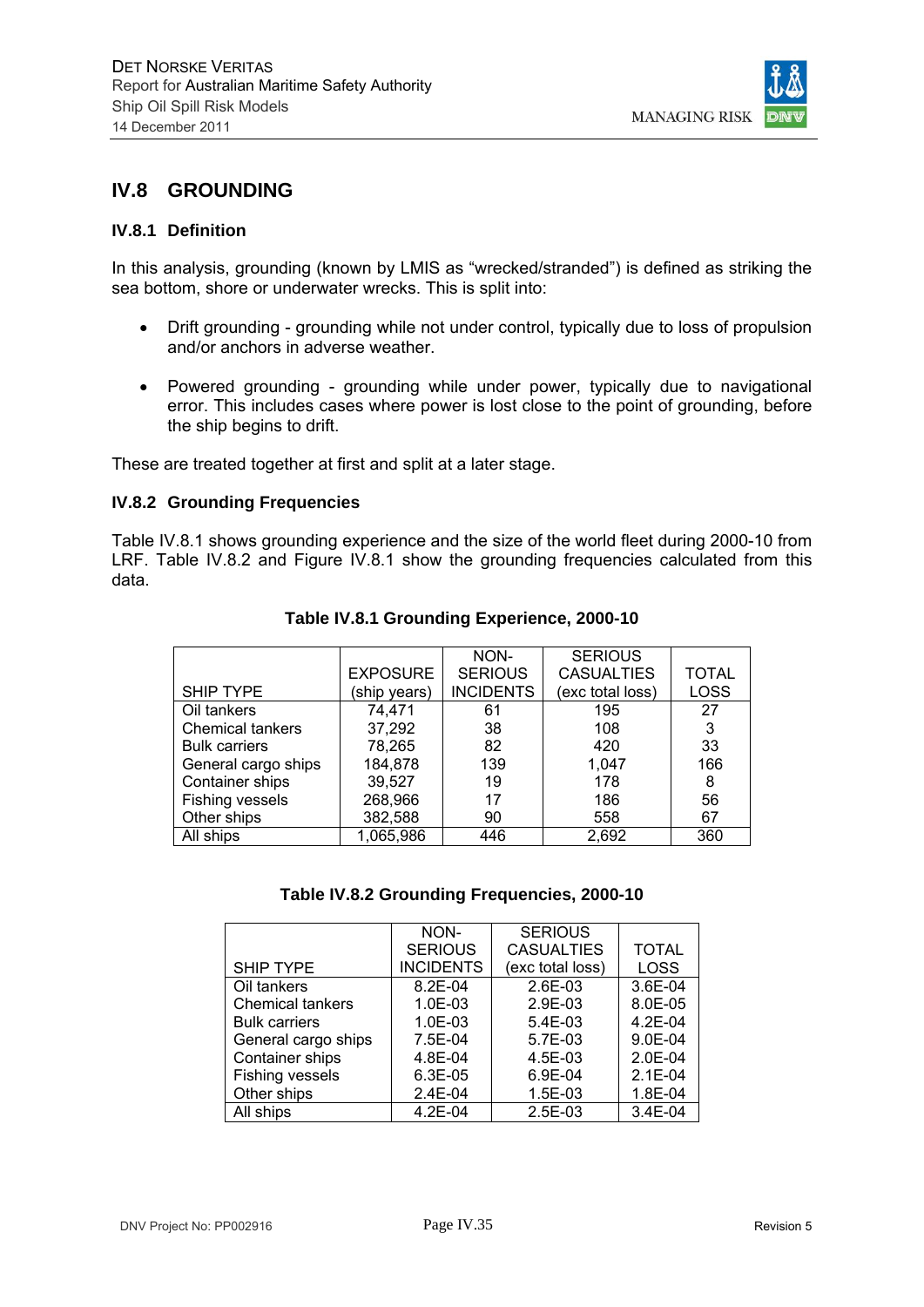Oil tankers

Bulk carriers

Chemical tankers





Table IV.8.3 shows the breakdown of tanker groundings by cause, based on an earlier dataset that was analysed in more detail (DNV 2001). The distribution of causes is unlikely to have changed significantly since then. It shows that drift groundings comprise 7% of nonserious incidents, 21% of serious casualties (excluding total losses) and 31% of total losses.

| <b>CAUSE</b>             | NON-             | $\%$  | <b>SERIOUS</b>    | $\%$  | <b>TOTAL</b>  | $\%$ |
|--------------------------|------------------|-------|-------------------|-------|---------------|------|
|                          | <b>SERIOUS</b>   |       | <b>CASUALTIES</b> |       | <b>LOSSES</b> |      |
|                          | <b>INCIDENTS</b> |       | (exc TL)          |       |               |      |
| Human error              | 143              | 93%   | 61                | 79%   | 9             | 69%  |
| Fog                      |                  | 0%    |                   | $0\%$ |               | 0%   |
| Submerged object/wreck   | 0                | 0%    |                   | $0\%$ |               | 0%   |
| Total powered groundings | 143              | 93%   | 61                | 79%   | 9             | 69%  |
| Engine failure           | 2                | 1%    |                   | 9%    |               | 8%   |
| Steering failure         | っ                | 1%    |                   | 6%    |               | 0%   |
| Broke moorings           |                  | 2%    |                   | 1%    | 2             | 15%  |
| Broke tow                |                  | $0\%$ |                   | 1%    |               | 0%   |
| Dragged anchor           | 4                | 3%    |                   | 3%    |               | 8%   |
| Total drift groundings   | 11               | 7%    | 16                | 21%   | 4             | 31%  |
| Total groundings         | 154              | 100%  | 77                | 100%  | 13            | 100% |

|  |  | Table IV.8.3 Causes of Oil Tanker Groundings, 1992-97 |
|--|--|-------------------------------------------------------|
|--|--|-------------------------------------------------------|

## **IV.8.3 Oil Spill Probabilities**

Table IV.8.4 shows oil spill experience due to grounding for oil tankers during 2000-10 from LRF. These are based on oil spills with known quantities, and may be changed with further investigation of the LRF data where the oil spill quantities are unknown. They are considered to be reasonable estimates of the frequencies of spills of 1 tonne or more.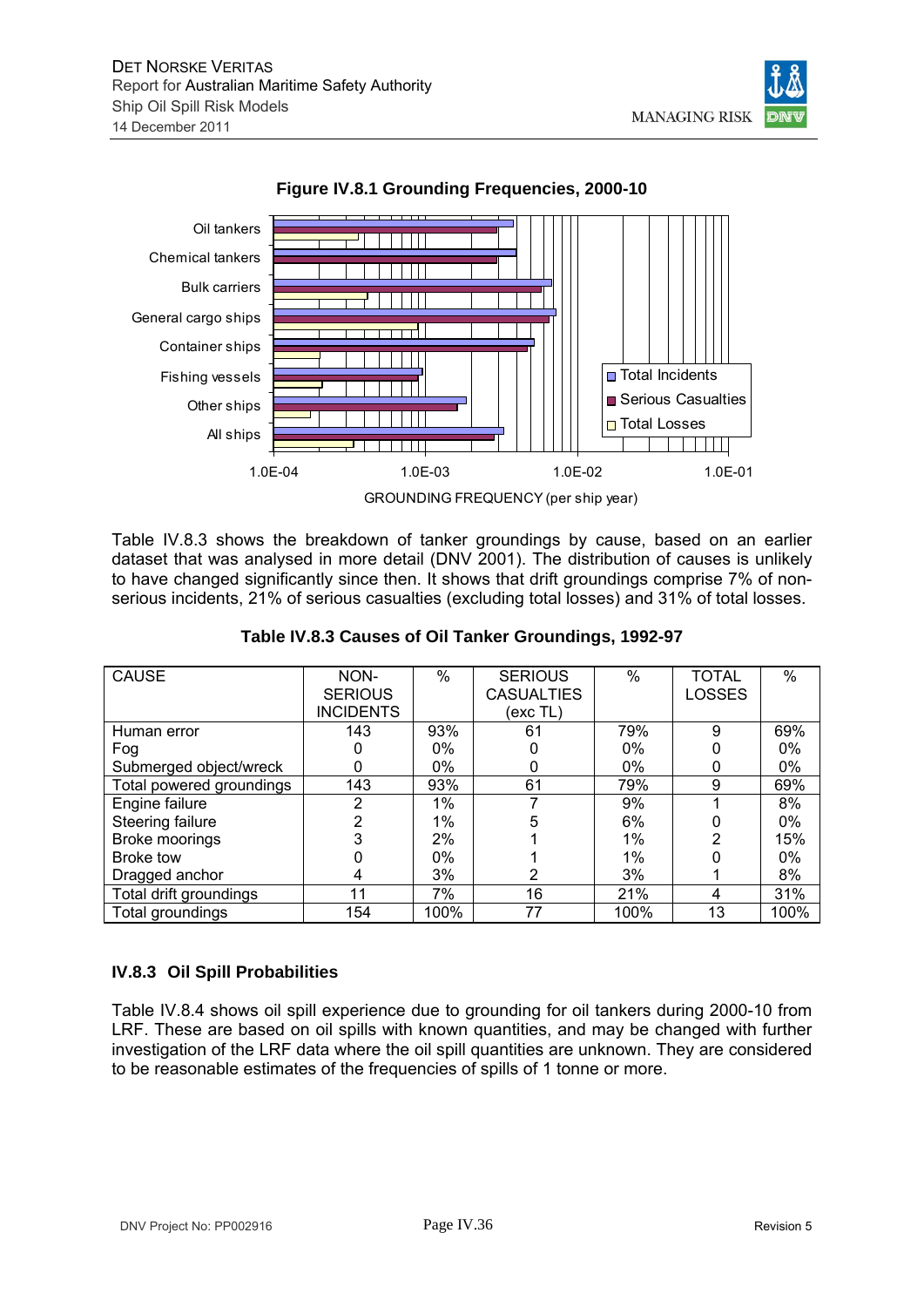

| <b>SEVERITY</b>                       | OIL SPILLS | OIL SPILL          | OIL SPILL            |
|---------------------------------------|------------|--------------------|----------------------|
|                                       |            | <b>PROBABILITY</b> | <b>FREQUENCY</b>     |
|                                       |            | (per grounding)    | (per ship year)      |
| Total losses                          | 3          | 0.011              | $4.0 \times 10^{-5}$ |
| Serious casualties (exc total losses) | 21         | 0.011              | $2.8 \times 10^{-4}$ |
| Non-serious incidents                 |            | 0.011              | $9.4 \times 10^{-5}$ |
| Total incidents                       | 31         | 0.011              | $4.2 \times 10^{-4}$ |

## **Table IV.8.4 Oil Tanker Oil Spill Frequencies due to Grounding, 2000-10**

The oil spill probabilities do not show the expected variation with event severity. This may be because of the effect of double hulls, or the apparent change in categorisation of serious casualties (Section IV.1.4). The low number of total loss events makes this probability uncertain.

Equivalent values are not available for other ship types, because they are much less closely monitored. Therefore their spill probabilities are estimated from spills of bunker fuel on tankers. Table IV.8.5 shows bunker spill experience due to grounding for oil tankers during 1992-97, and compares it to the total number of groundings to estimate the bunker spill probabilities. The validity of this data for other ships is questionable, and data direct from non-tankers would be preferable.

#### **Table IV.8.5 Oil Tanker Bunker Spill Probabilities due to Grounding, 1992-99**

| <b>SEVERITY</b>             | <b>BUNKER</b> | <b>GROUNDING</b> | <b>BUNKER SPILL</b> |
|-----------------------------|---------------|------------------|---------------------|
|                             | <b>SPILLS</b> |                  | PROBABILITY (per    |
|                             |               |                  | grounding)          |
| <b>Total losses</b>         |               | 13               | 0.31                |
| Serious casualties (exc TL) |               | 77               | 0.039               |
| Non-serious incidents       |               | 154              |                     |
| Total incidents             |               | 244              | 0.029               |

In this case, the oil spill probabilities do show the expected variation with event severity. This may be because the data refers mainly to single hulls and had a different interpretation of serious casualties.

## **IV.8.4 Location Probabilities**

Table IV.8.6 shows the breakdown of locations for oil spills from tankers due to grounding. There were no spills in port, so a probability of "0.7" is assumed.

## **Table IV.8.6 Locations of Oil Tanker Spills due to Grounding, 2000-10**

| LOCATION                | OIL SPILLS | <b>LOCATION</b>    |
|-------------------------|------------|--------------------|
|                         |            | <b>PROBABILITY</b> |
|                         |            | (per spill)        |
| Port                    | ი 7        | 0.03               |
| <b>Restricted water</b> | 10         | 0.40               |
| Sea                     | 14         | 0.57               |
| Γ∩tal                   | 247        | 1 በበ               |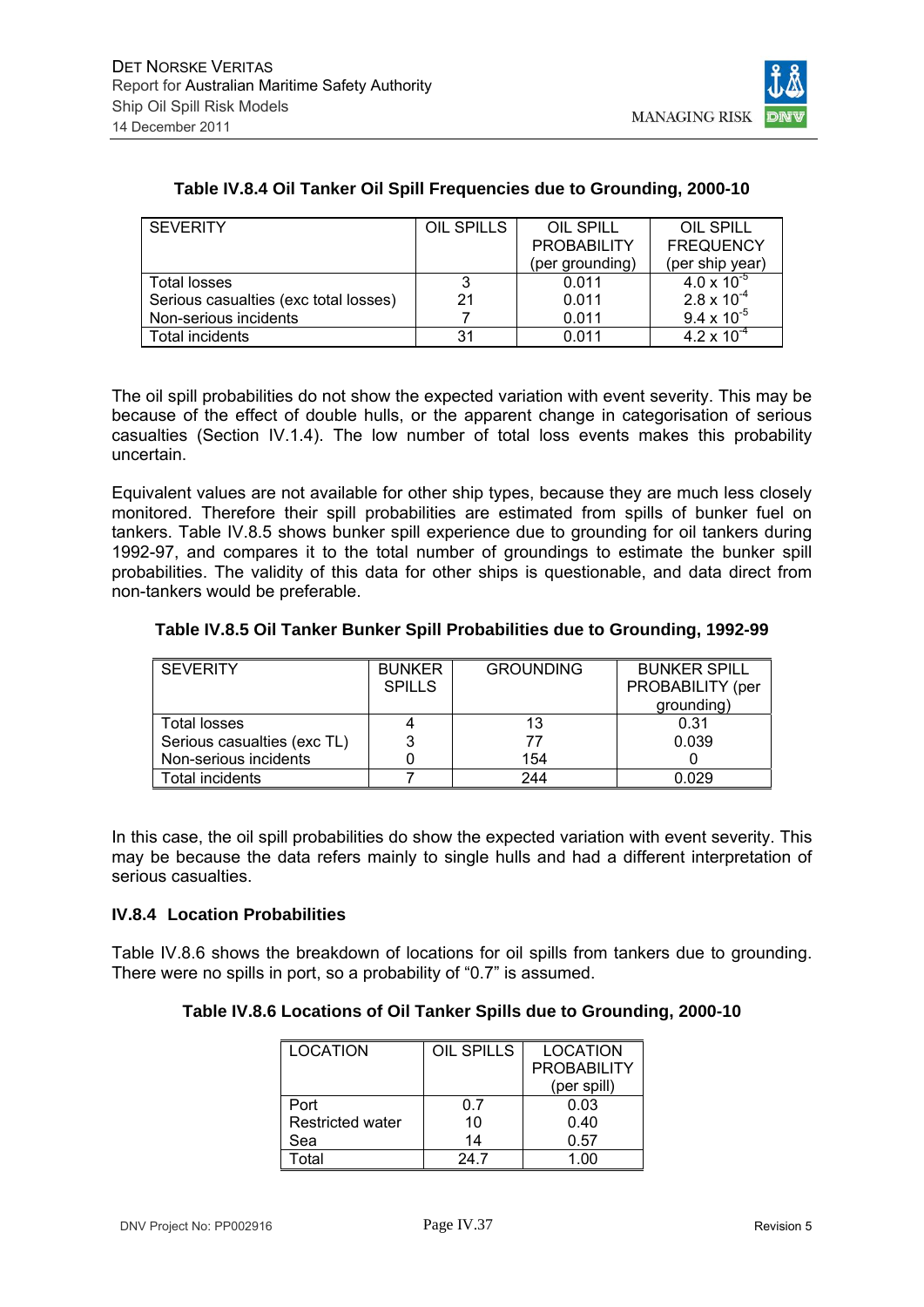

#### **IV.8.5 Oil Spill Frequencies**

The oil spill frequencies are related to location-specific measures of exposure, as above. Tables IV.8.7 and IV.8.8 give the overall oil spill frequencies due to powered and drift grounding for each ship type.

|                         | <b>IN PORT</b> | IN RESTRICTED  | AT SEA     | <b>TOTAL</b> |
|-------------------------|----------------|----------------|------------|--------------|
| SHIP TYPE               | (per visit)    | WATER (per km) | (per hour) | (per year)   |
| Oil tankers             | $1.2E - 07$    | 2.9E-08        | 4.4E-08    | $3.4E-04$    |
| <b>Chemical tankers</b> | 3.8E-08        | $9.0E-09$      | $1.4E-08$  | $1.1E-04$    |
| <b>Bulk carriers</b>    | $9.0E-08$      | $2.1E-08$      | $3.3E-08$  | 2.5E-04      |
| General cargo ships     | 1.3E-07        | $3.1E-08$      | 4.7E-08    | $3.6E-04$    |
| Container ships         | $6.4E-08$      | $1.5E-08$      | $2.3E-08$  | 1.8E-04      |
| Fishing vessels         | $2.3E-08$      | 5.5E-09        | 8.5E-09    | $6.5E-0.5$   |
| Other ships             | 2.9E-08        | 6.9E-09        | $1.1E-08$  | 8.2E-05      |

#### **Table IV.8.7 Frequencies of Oil Spills due to Powered Grounding**

## **Table IV.8.8 Frequencies of Oil Spills due to Drift Grounding**

|                         | IN PORT     | IN RESTRICTED  | AT SEA     | <b>TOTAL</b> |
|-------------------------|-------------|----------------|------------|--------------|
| SHIP TYPE               | (per visit) | WATER (per km) | (per hour) | (per year)   |
| Oil tankers             | $2.8E-08$   | 6.6E-09        | 1.0E-08    | 7.9E-05      |
| <b>Chemical tankers</b> | $1.1E-08$   | $2.6E-09$      | 4.1E-09    | $3.1E-05$    |
| <b>Bulk carriers</b>    | $3.0E-08$   | 7.1E-09        | $1.1E-08$  | 8.4E-05      |
| General cargo ships     | 4.7E-08     | $1.1E-08$      | 1.7E-08    | $1.3E-04$    |
| Container ships         | $2.0E-08$   | 4.7E-09        | 7.3E-09    | $5.6E-0.5$   |
| Fishing vessels         | $9.0E-09$   | $2.2E-09$      | 3.3E-09    | 2.6E-05      |
| Other ships             | 1.0E-08     | $2.4E-09$      | 3.7E-09    | $2.9E-05$    |

## **IV.8.6 Drift Grounding Model**

In order to take account of emergency towing capabilities, the frequency of drift grounding at sea is calculated for individual sub-regions using the following model.

Drift grounding may result from engine or steering failure, and may be prevented by repair of the failure, by the use of the ship's anchor, or by emergency towing vessels. The drift grounding frequency is therefore the product of the following:

- Frequency of engine/steering breakdown at sea.
- Probability of drift direction towards the shore.
- Probability of failure to self-repair in time taken to drift onto shore.
- Probability of failure to halt drifting using anchors.
- Probability of failure of emergency towing in time taken to drift onto shore.

The frequency of drift grounding  $(F_{ground})$  is expressed as: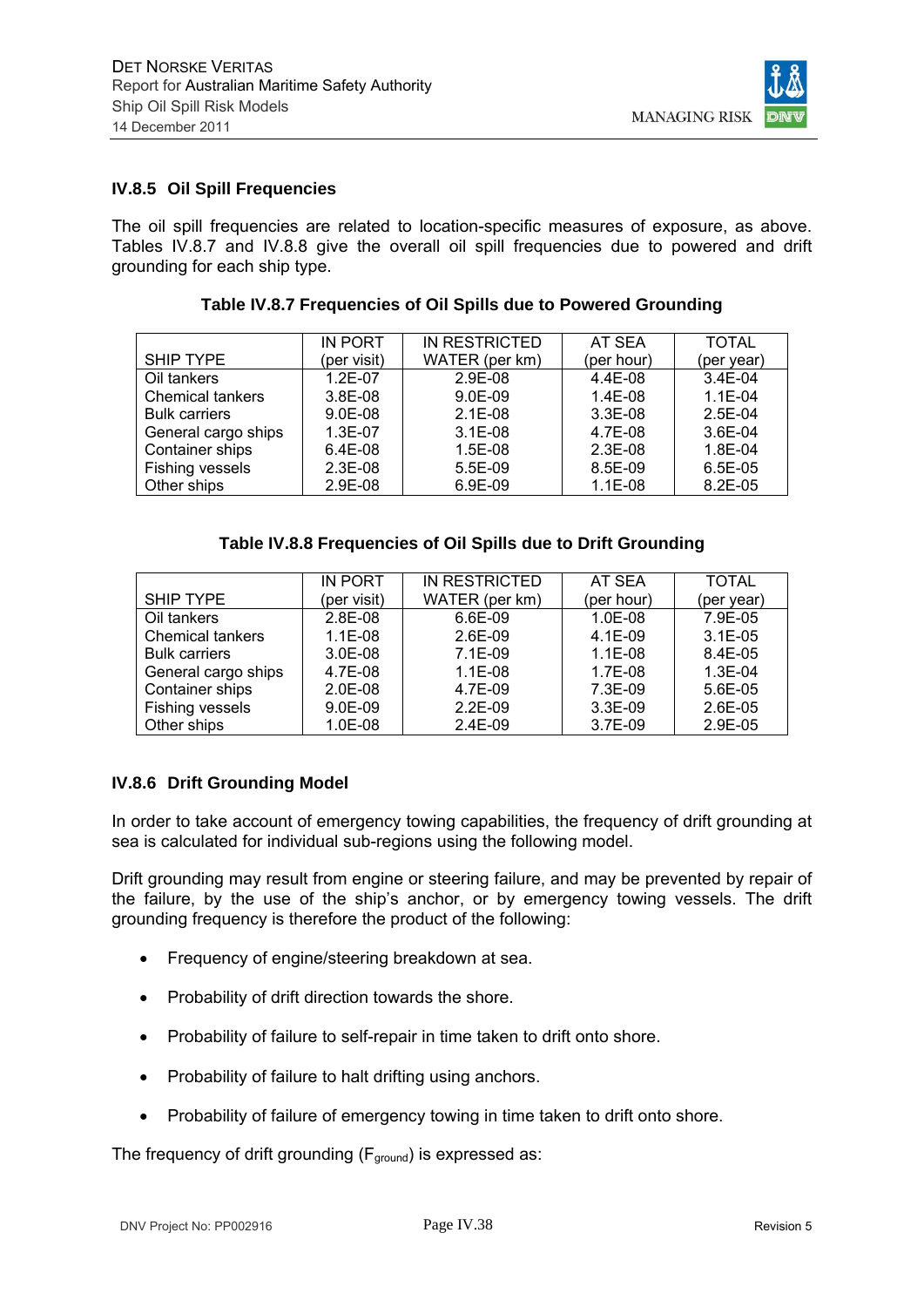

$$
F_{ground} = F_{breakdown} P_{onshore} (1 - PS_{repair}) \cdot (1 - PS_{anchor}) \cdot (1 - PS_{tow})
$$

The components are considered in turn below.

The breakdown frequency ( $F_{breakdown}$ ) is taken as 2 x 10<sup>-4</sup> per ship hour based on companyreported propulsion and steering failures on oil tankers (DNV 1996).

The probability of drifting towards the shore  $(P_{\text{onshore}})$  is based on the wind data for the subregion, as in the previous study (DNV 1999).

The available time to stop the drift before grounding  $(T_{ground})$  depends on the distance offshore ( $D_{zone}$ ), the component of wind velocity in the direction of the shore ( $V_{wind}$ ) if positive, and the ship's drift velocity as a fraction of the wind velocity  $\left(\text{RV}_{\text{drift}}\right)$ :

$$
T_{ground} = \frac{D_{zone}}{V_{wind}RV_{drift}}
$$

The average distances to shore for each zone are taken as:

| Near-shore (up to 12 nm offshore)       | $D_{zone} = 6$ nm   |
|-----------------------------------------|---------------------|
| Intermediate waters (12-50 nm offshore) | $D_{zone}$ = 30 nm  |
| Deep sea (50-200nm offshore)            | $D_{zone} = 120$ nm |

Four weather categories are considered, with the representative wind speeds shown in Table IV.8.9.

|                |                 | <b>WIND SPEED</b> | <b>REPRESENTATIVE</b> |
|----------------|-----------------|-------------------|-----------------------|
|                | <b>BEAUFORT</b> | <b>RANGE</b>      | <b>WIND SPEED</b>     |
| <b>WEATHER</b> | <b>NUMBERS</b>  | (knots)           | (knots)               |
| Calm           | 0-4             | $0 - 15$          |                       |
| Fresh          | $5-6$           | $16 - 26$         | 20                    |
| Gale           | $7-9$           | 27-47             | 40                    |
| Storm          | $10 - 12$       | ≥48               | 60                    |

## **Table IV.8.9 Weather Categories**

Vessel drift speeds depend on their size and shape, and on whether they begin to "sail", i.e. drift in a forward direction. Table IV.8.10 shows drift speeds for large ships (over 40,000dwt) (Technica 1987), and these are used as representative values here. They are higher than the drift speed of 3% of wind speed used in the previous study (DNV 1999).

| WEATHER | <b>WIND SPEED</b><br>(knots) | <b>VESSEL DRIFT</b><br>SPEED (knots) | DRIFT SPEED /<br>WIND SPEED (%) |
|---------|------------------------------|--------------------------------------|---------------------------------|
| Calm    |                              | 0.8                                  | 16%                             |
| Fresh   | 20                           | 1.5                                  | 7.5%                            |
| Gale    | 40                           | 2.1                                  | 5.3%                            |
| Storm   | 60                           | 2.3                                  | 3.8%                            |

#### **Table IV.8.10 Representative Vessel Drift Speeds**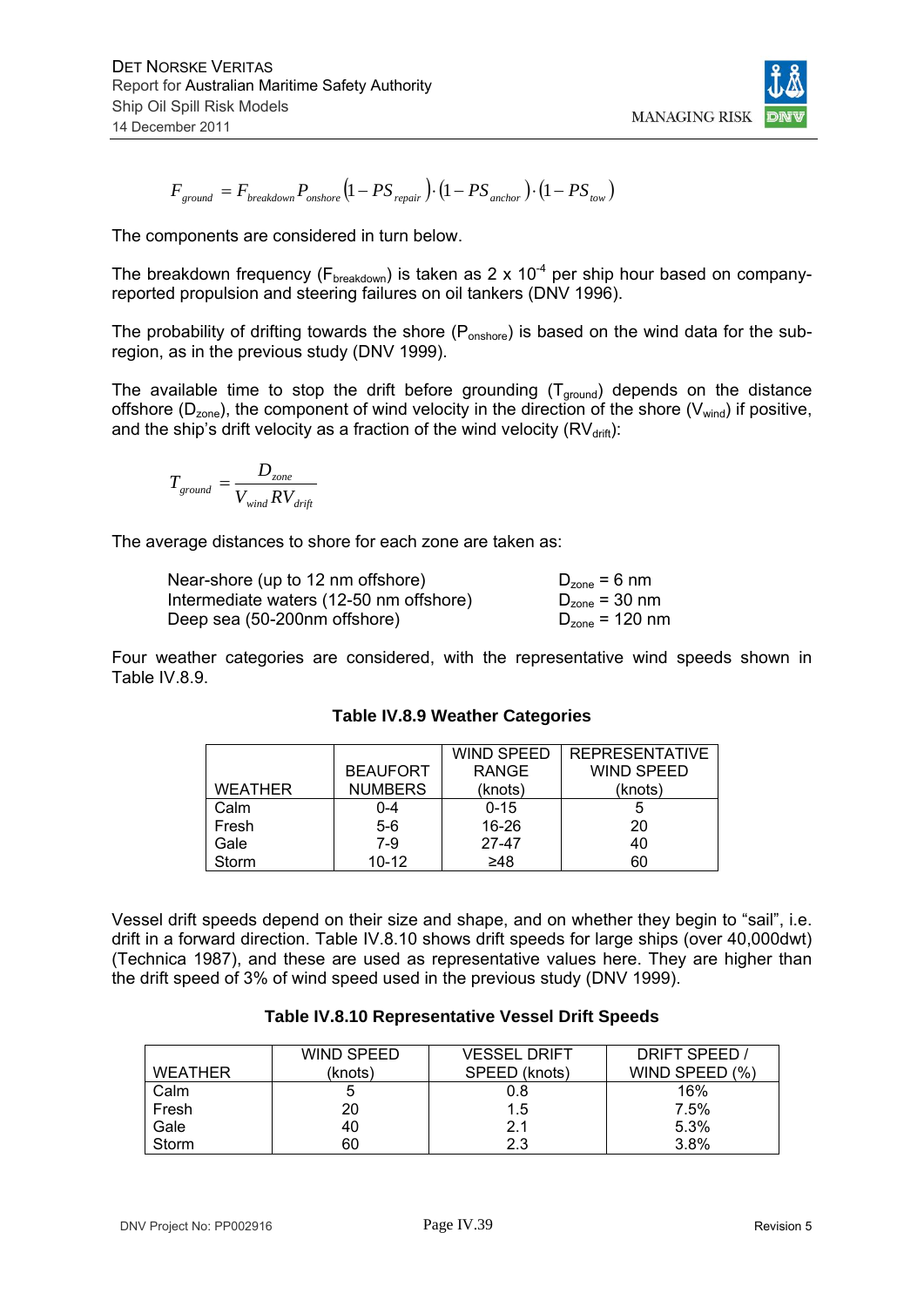The times to ground are then as shown in Table IV.8.11.

|                | NEAR-SHORE  | <b>INTERMEDIATE</b> | <b>DEEP SEA</b> |
|----------------|-------------|---------------------|-----------------|
| <b>WEATHER</b> | <b>ZONE</b> | <b>ZONE</b>         | <b>ZONE</b>     |
| Calm           |             | 38                  | 150             |
| Fresh          |             | 20                  | 80              |
| Gale           |             | 14                  | 57              |
| Storm          |             | 13                  | 53              |

**Table IV.8.11 Time to Drift Grounding (hours) for Onshore Winds** 

The probability of drift grounding given a breakdown ( $P_{ground}$ ) then depends on the probability of onshore wind conditions ( $P_{onshore}$ ) and the probabilities of saving by self-repair, anchoring or towing in the available time:

$$
P_{ground} = P_{onshore} (1 - PS_{repair}) \cdot (1 - PS_{anchor}) \cdot (1 - PS_{tow})
$$

The self-repair probability is estimated from company-reported failure durations on oil tankers (DNV 1996):

$$
PS_{\text{regular}} = 1 - 10^{-0.1T_{\text{ground}}} \qquad \qquad \text{for } T_{\text{ground}} \text{ in hours}
$$

The anchor save probability depends on the weather and the nature of the sea bed. To be effective anchoring requires a long shallow shoreline with mud or sandy bottom. Anchoring is impractical on shorelines that are very steep or rocky, or in severe weather. Therefore the anchor save probability is approximated as a function of the probability that the shore is suitable  $(P_{suitable})$  and that the wind is at least gale force:

$$
PS_{\text{anchor}} = P_{\text{suitable}} \cdot (1 - (P_{\text{gale}} + P_{\text{storm}}))
$$

Suitability of the shore for anchoring is evaluated from information provided by AMSA (Figure IV.8.2). The probability ( $P_{suitable}$ ) for each sub-region is the fraction of the coast in the closest near-shore region that is suitable. The categories on the map are interpreted as follows:

| Normally viable                                   | $P_{\text{suitable}} = 1.0$ |
|---------------------------------------------------|-----------------------------|
| Uncertain reliability $P_{\text{suitable}} = 0.5$ |                             |
| Normally unsuitable $P_{\text{suitable}} = 0.0$   |                             |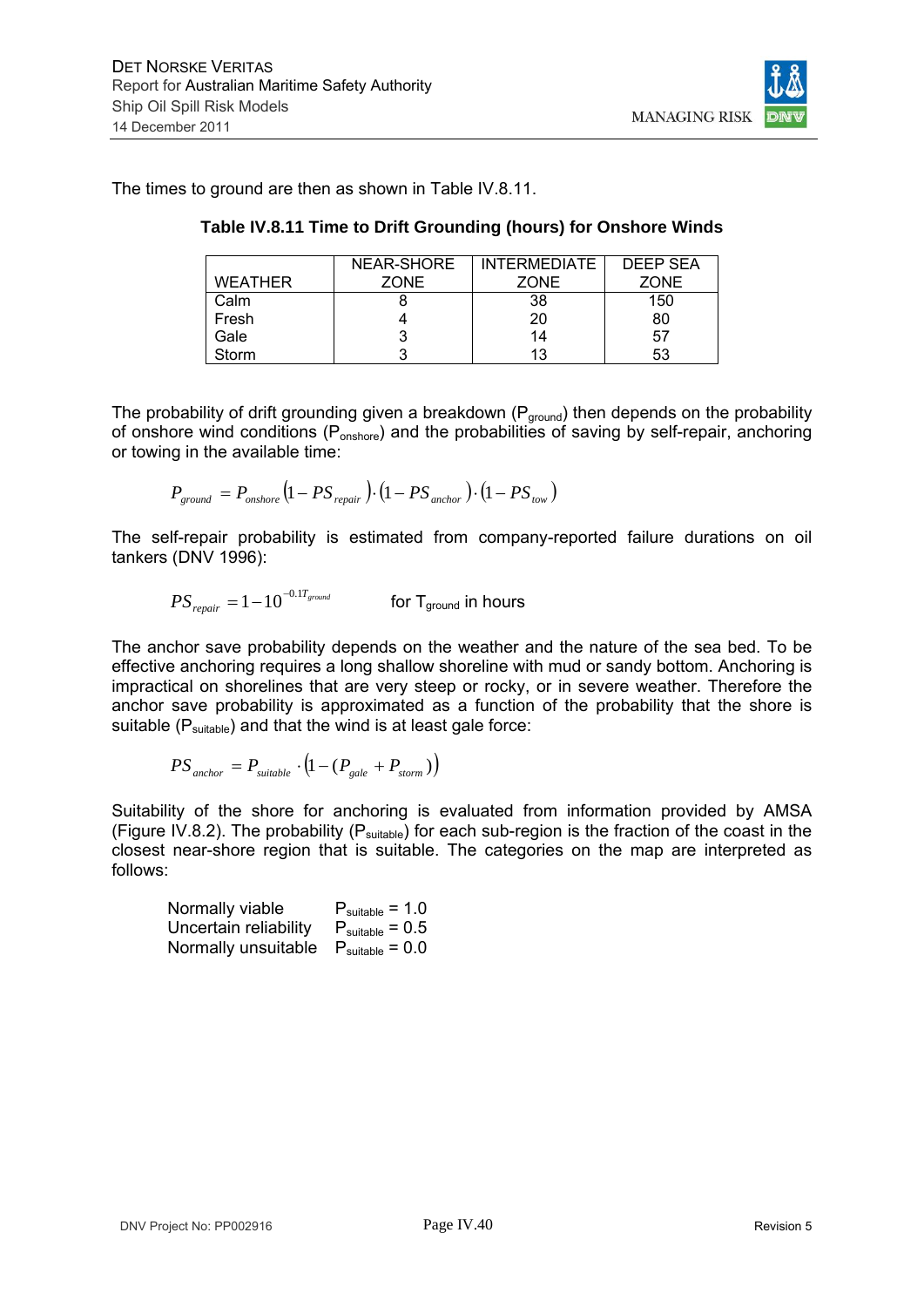



## **Figure IV.8.2 Anchoring Suitability**

The tug save probability depends on the weather and the time required for the tug to arrive and connect the tow. It is taken as:

$$
PS_{\text{tug}} = (1 - P_{\text{storm}}) \qquad \text{if } T_{\text{tow}} < T_{\text{ground}}; \qquad 0 \text{ otherwise}
$$

The necessary time for a tug to arrive  $(T_{\text{tow}})$  depends on the distance from the tug base to the drifting ship ( $D_{tug}$ ), the maximum tug speed ( $V_{tug}$ ), and the time taken to mobilise the tug and connect the tow  $(T_{tug})$ :

$$
T_{\text{row}} = \frac{D_{\text{tug}}}{V_{\text{tug}}} + T_{\text{tug}}
$$

Table IV.8.12 shows the assumed mobilisation times, transit speeds and tow connection times for the main tug types (Appendix I.6.5).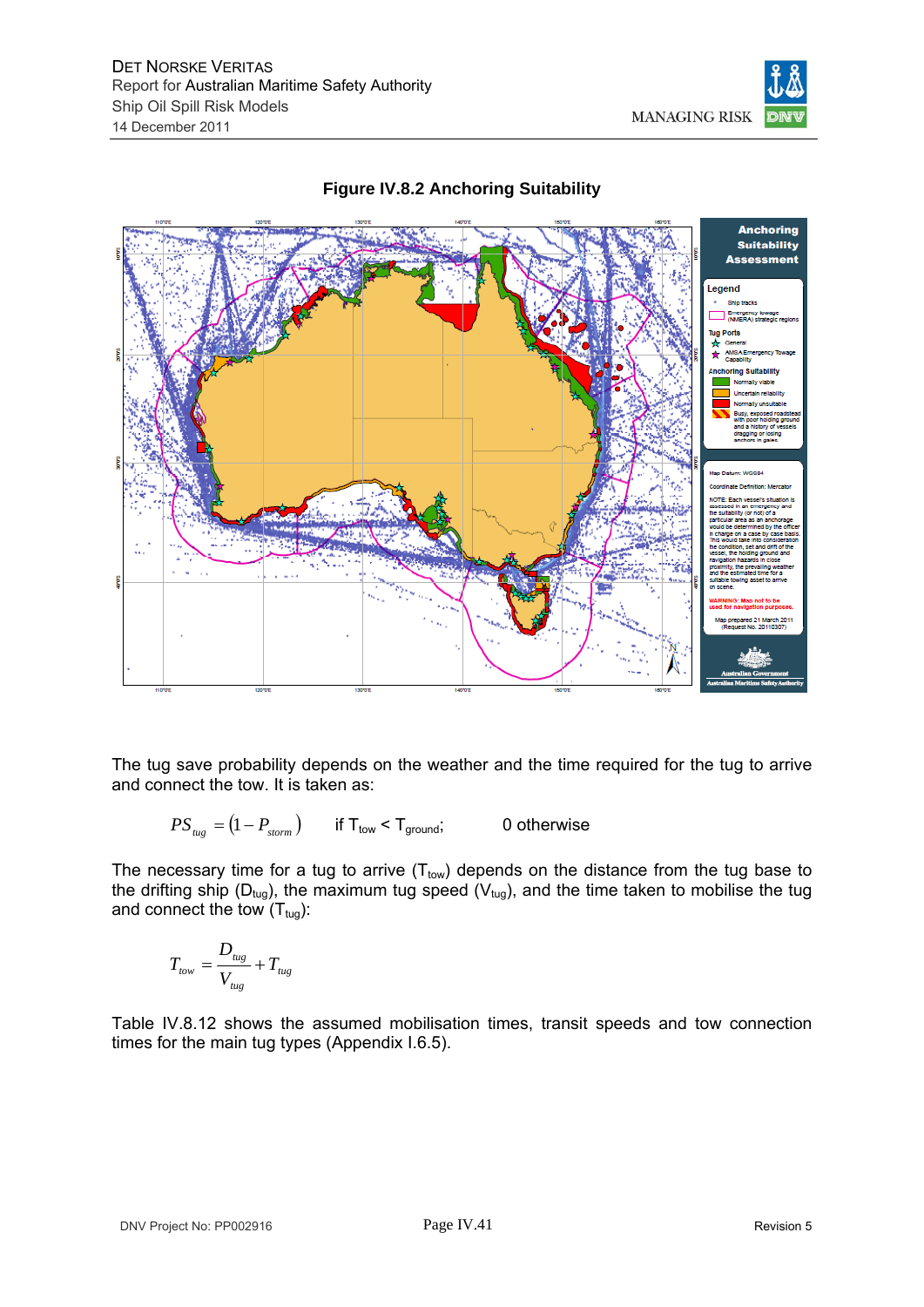

## **Table IV.8.12 Tug Response Times**

|                     | <b>MOBILISATION</b> | <b>TRANSIT</b> | <b>CONNECTION</b> |
|---------------------|---------------------|----------------|-------------------|
| TUG TYPE            | TIME (hours)        | SPEED (knots)  | TIME (hours)      |
| Level 1 (Cairns)    |                     |                |                   |
| Level 2             |                     |                |                   |
| Level 3 (Gladstone) |                     |                |                   |

The drift grounding frequency per hour in any zone is then the sum of the contributions from the 4 weather conditions:

$$
F_{ground} = F_{breakdown} \sum_{weather} P_{weather} P_{ground}
$$

The national average drift grounding frequency ( $F_{\text{average}}$ ) is found as the weighted sum of the grounding frequencies in each zone, taking account of the ship hours (H) in each zone:

$$
F_{average} = \frac{\sum_{zone} F_{ground} H_{zone}}{\sum_{zone} H_{zone}}
$$

The result is 2.5 x  $10^{-6}$  per ship hour at sea. This is high compared to the data in Section IV.8.2, and suggests pessimism in the model above, or perhaps greater navigational difficulty in Australia than world average. However, this is cancelled out by expressing the results as a frequency modifier, as follows:

$$
MF_{\text{drift}} = \frac{F_{\text{ground}}}{F_{\text{average}}}
$$

## **IV.8.7 Spill Size Distribution**

Figure IV.8.3 shows the size distribution of spills due to grounding on oil tankers during 1992-2010 from LRF and other sources. In order to take account of the tanker size and bunker capacity on other ships, the size distribution is expressed as a function of the spill size divided by the tanker deadweight.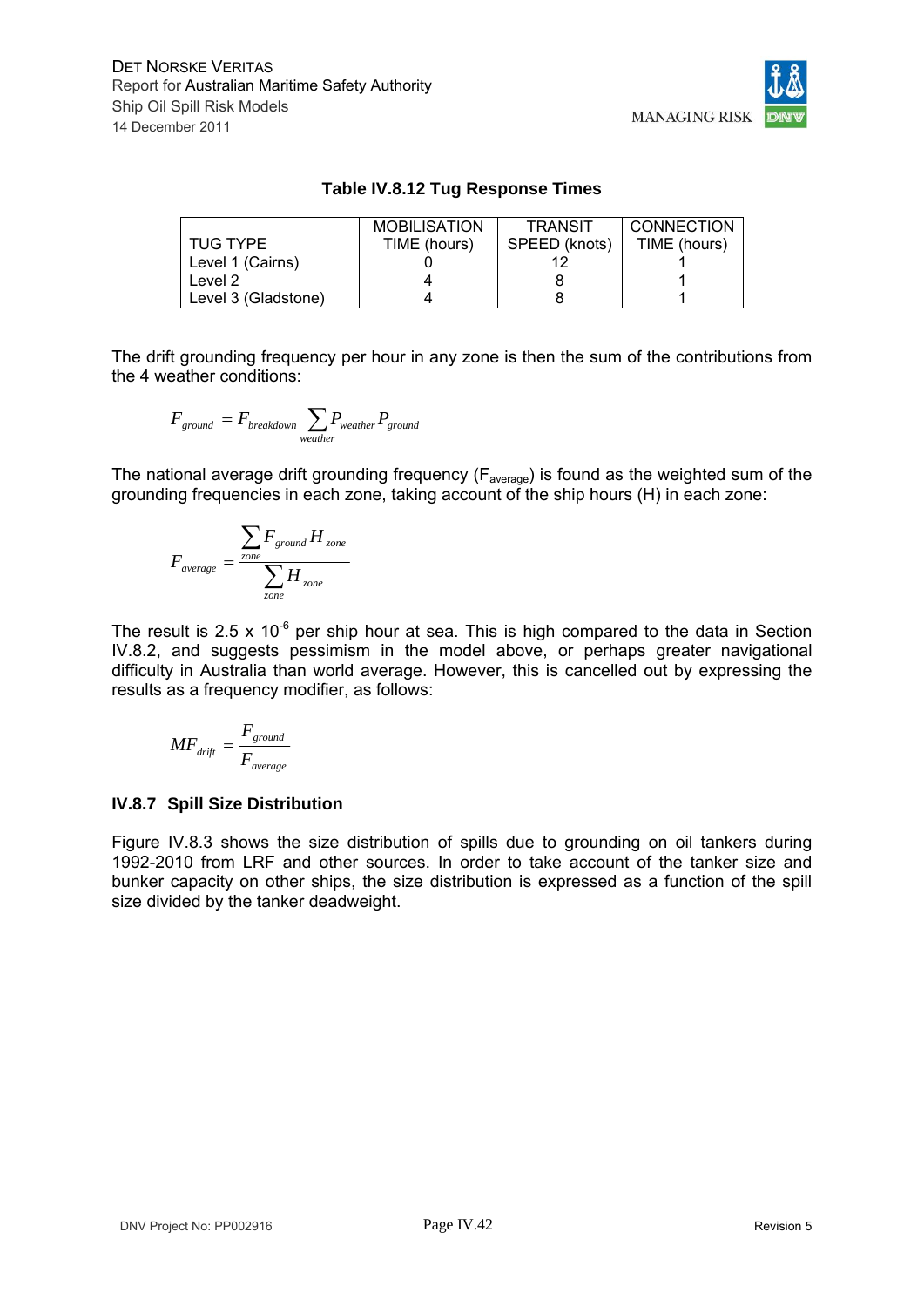



#### **Figure IV.8.3 Oil Tanker Oil Spill Size Distribution due to Grounding, 1992-2010**

A simple analytical model of spill quantity (Q) as a fraction of tanker deadweight or bunker capacity (D) is fitted to the data as follows:

 $P(Q/D) = 0.08 - 0.2 \log (Q/D)$  for Q and D in any consistent units, e.g. tonnes

The probability is by definition constrained to be within the range  $0 \leq P(Q/D) \leq 1$ .

The mean spill quantity, given an oil spill due to grounding, from oil tankers in the dataset was 13% of deadweight. The mean spill quantity from the model is 16% of deadweight.

#### **IV.8.8 Effect of Risk Reduction Measures**

The effects of risk reduction measures on powered grounding are based on the previous study (DNV 1999):

- Vessel traffic services  $MF_{VTS} = 0.80$
- Traffic separation scheme  $MF_{STS} = 1.00$  (i.e. no effect)
- Compulsory pilotage  $MF_{pilot} = 0.51$

#### **IV.8.9 Effect of Coast Type**

The effects of the coast type on the spill probabilities due to grounding are assumed to be:

| Rocky coast    | $MF_{\text{coast}} = 3$    |
|----------------|----------------------------|
| Reef           | $MF_{\text{coast}} = 1.0$  |
| Sand/mud coast | $MF_{\text{coast}} = 0.67$ |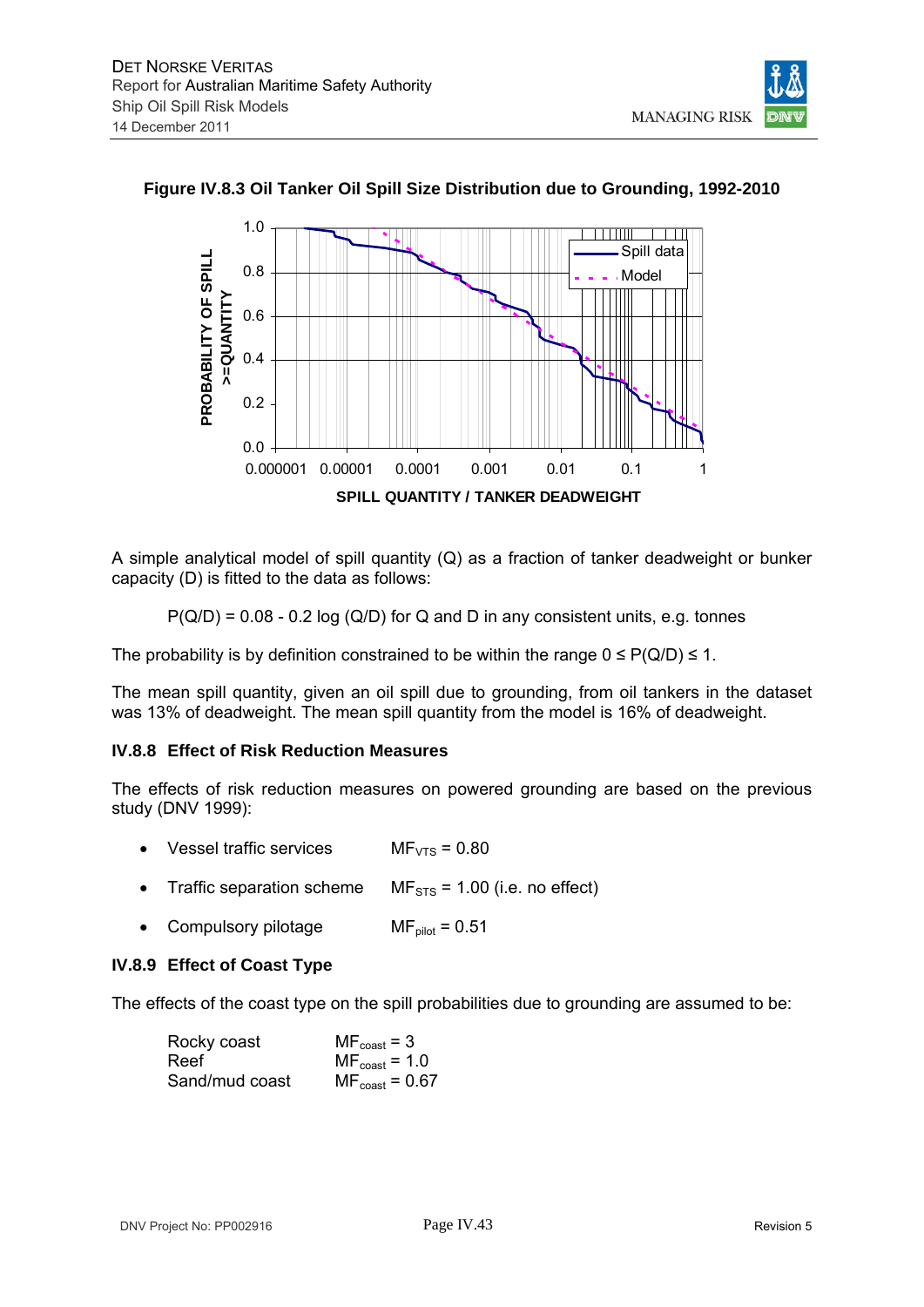

#### **IV.8.10 Effect of Distance Offshore**

Grounding can only occur on the coastline or on offshore reefs. Therefore the grounding frequency at sea must reflect the distance between the ship's route and the nearest potential grounding points.

The frequency of powered grounding may be related to the number of critical course changes that are necessary to avoid grounding, and which by definition create a grounding opportunity if they are not executed as planned. This can be calculated for a specific ship's route and coastline, but a simpler method is needed for the present study. Ships are unlikely to continue for more than 20 minutes beyond a planned course change, and so the probability of a powered grounding from a location more than 4 nm from the nearest coast or reef is negligible. The present study uses a near-shore zone (up to 12 nm offshore). AUSREP data (Appendix I.3) shows trading ships spend an average of 31% of their time in this zone, so the average grounding frequency must be 3x higher there than average. Data on small commercial vessels (Table I.4.5) shows they spend an average of 92% of their time in this zone, so for them the grounding frequency there is only 1.1x higher than average. The modification factors are summarised as:

| Near-shore (up to 12 nm offshore)       | $MF_{zone}$ = 3 for trading ships |
|-----------------------------------------|-----------------------------------|
|                                         | $MFzone = 1.1$ for SCVs           |
| Intermediate waters (12-50 nm offshore) | $MF_{zone} = 0$                   |
| Deep sea (50-200nm offshore)            | $MF_{zone} = 0$                   |

In cases where there are reefs in the intermediate zone, an  $MF_{\text{zone}}$  of 1 is used.

For drift grounding, the effect of distance offshore is represented explicitly in the model above.

## **IV.8.11 Effect of Approach Type**

The approach types for each port can be characterised by average approach channel length and width. The modification factor for approach channel length is implicit in the formulation of frequency per km of approach. The modification factors for approach channel width (based on DNV 1999 and normalised to the wide river type) are:

| Narrow rivers (under 0.5 km mean width)   | $MF_{width} = 6.3$ |
|-------------------------------------------|--------------------|
| Wide rivers (0.5 to 2.5 km mean width)    | $MF_{width} = 1.0$ |
| Wide estuaries (over 2.5 km mean width)   | $MF_{width} = 0.5$ |
| Open sea ports (lock/breakwater approach) | $MF_{width} = 4.1$ |

These factors are very old and are considered to be very uncertain. They are assumed to apply to both powered and drift grounding in restricted water.

#### **IV.8.12 Effect of Navigation Difficulty**

The existence of navigational hazards, such as reefs, shallow water, strong tides or lack of navigational aids may be expected to increase the frequency of powered grounding. However, in general, ships compensate for navigational difficulties by taking extra care in navigation and watchkeeping, and so it is not necessarily the case that more hazardous regions result in higher accident frequencies. In the previous study (DNV 1999) the relative level of navigation risks was evaluated qualitatively for each region. However no method was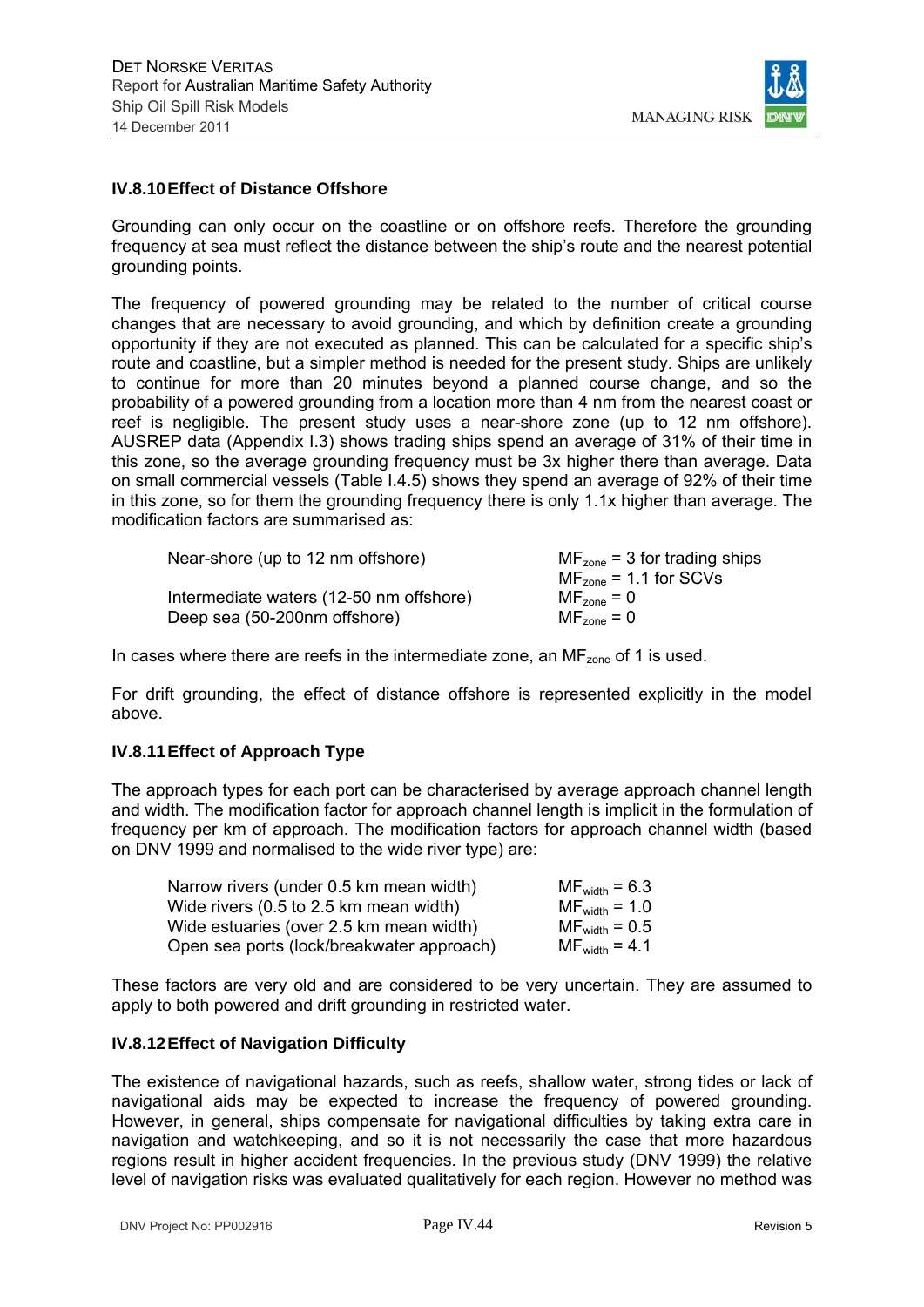

developed to adjust the accident frequencies, as further work was considered necessary before this could be done. It is difficult to distinguish between the identified hazards and the factors that have been modelled above. Therefore these factors are omitted from the present study too.

## **IV.8.13 Other Effects**

Other possible effects on the powered grounding frequency are:

- Visibility assumed to be the same as for collisions.
- Approach length assumed to be the same as for collisions.
- Traffic density no effect.
- Ship size no significant effect.
- Sea state no significant effect (for powered groundings).

#### **IV.8.14 Validation**

The generic oil spill frequencies above have been combined with the exposure of trading ships in Australia (Appendix I) to estimate the rate of oil spills due to grounding in Australian ports and waters. This gives an expected rate of 0.10 oil spills per year due to grounding, of which 13% is due to oil tankers. When small commercial vessels (SCVs) are included, the total rises to 1.3 per year.

This does not take account of traffic patterns or other specific features of Australian ports and waters. It also does not take account of the fact that spills from trading ships and SCVs would be of very different sizes. The oil spill risk model, which does represent these, gives a rate of oil spills over 1 tonne due to grounding of 0.11 per year for trading ships, which rises to 0.78 when SCVs are included.

AMSA spill data (Appendix III) shows a total of 15 oil spills over 1 tonne due to grounding during 1982-2010, which is an average of 0.52 per year. Of these, 5 were due to trading ships, i.e. 0.17 per year.

|                         | <b>PREDICTED</b>   | <b>HISTORICAL</b> | <b>HISTORICAL</b>  |
|-------------------------|--------------------|-------------------|--------------------|
|                         | <b>FREQUENCIES</b> | <b>SPILLS</b>     | <b>FREQUENCIES</b> |
| <b>SHIP TYPE</b>        | (per year)         | 1982-2010         | (per year)         |
| Oil tankers             | 0.01               |                   | 0.00               |
| <b>Chemical tankers</b> | 0.00               |                   | 0.00               |
| <b>Bulk carriers</b>    | 0.05               | 3                 | 0.10               |
| General cargo ships     | 0.02               | 2                 | 0.07               |
| Container ships         | 0.01               |                   | 0.03               |
| Other ships (inc SCVs)  | 0.69               | 10                | 0.34               |
| All ships               | 0.78               | 15                | 0.52               |

#### **Table IV.8.13 Frequencies of Oil Spills Over 1 Tonne due to Grounding**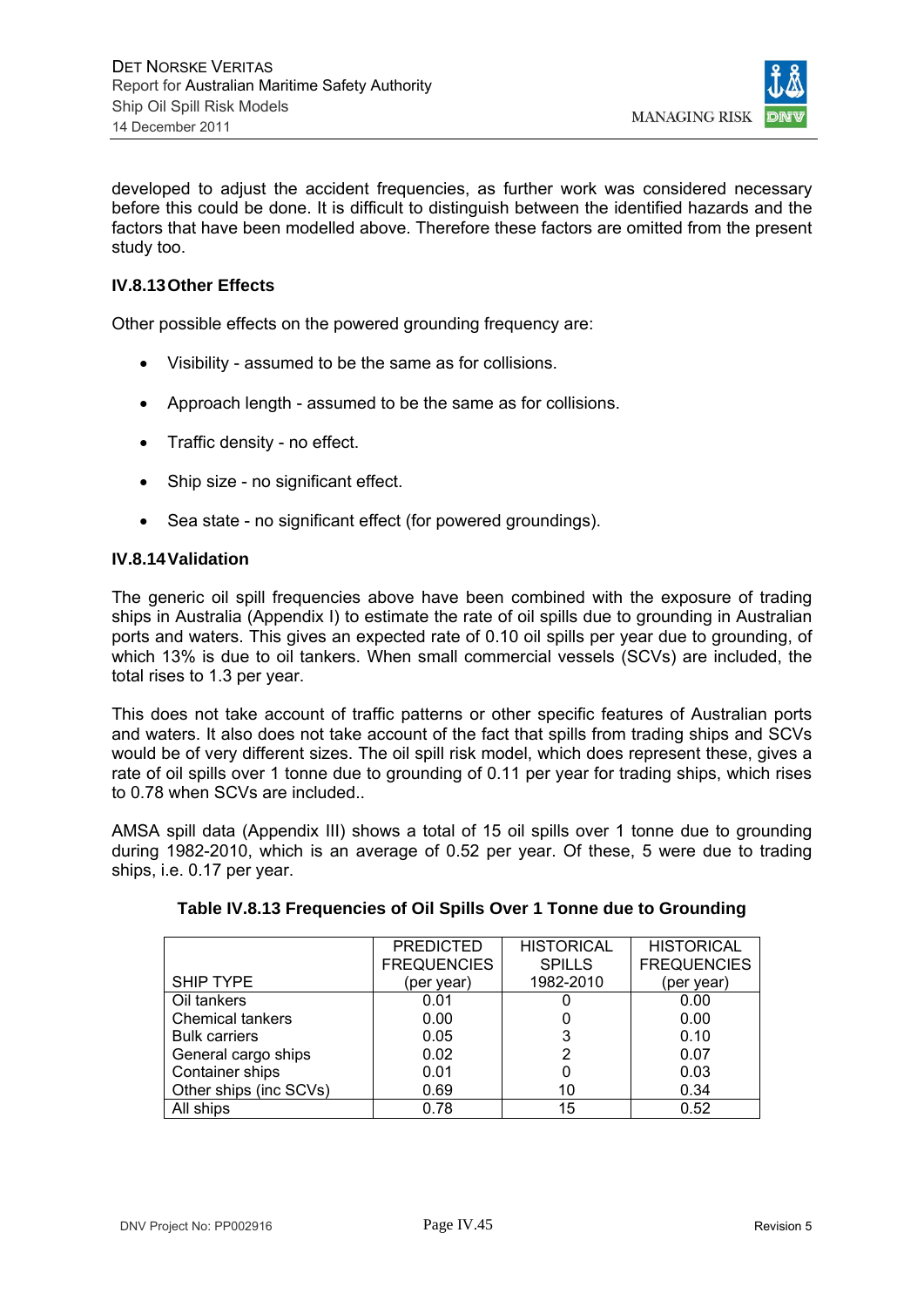

The comparison in Table IV.8.13 shows that the model predicts spill frequencies that are reasonably close to historical average. The differences may result from the small number of historical events. It is concluded that the current model is sufficiently accurate and does not require adjustment.